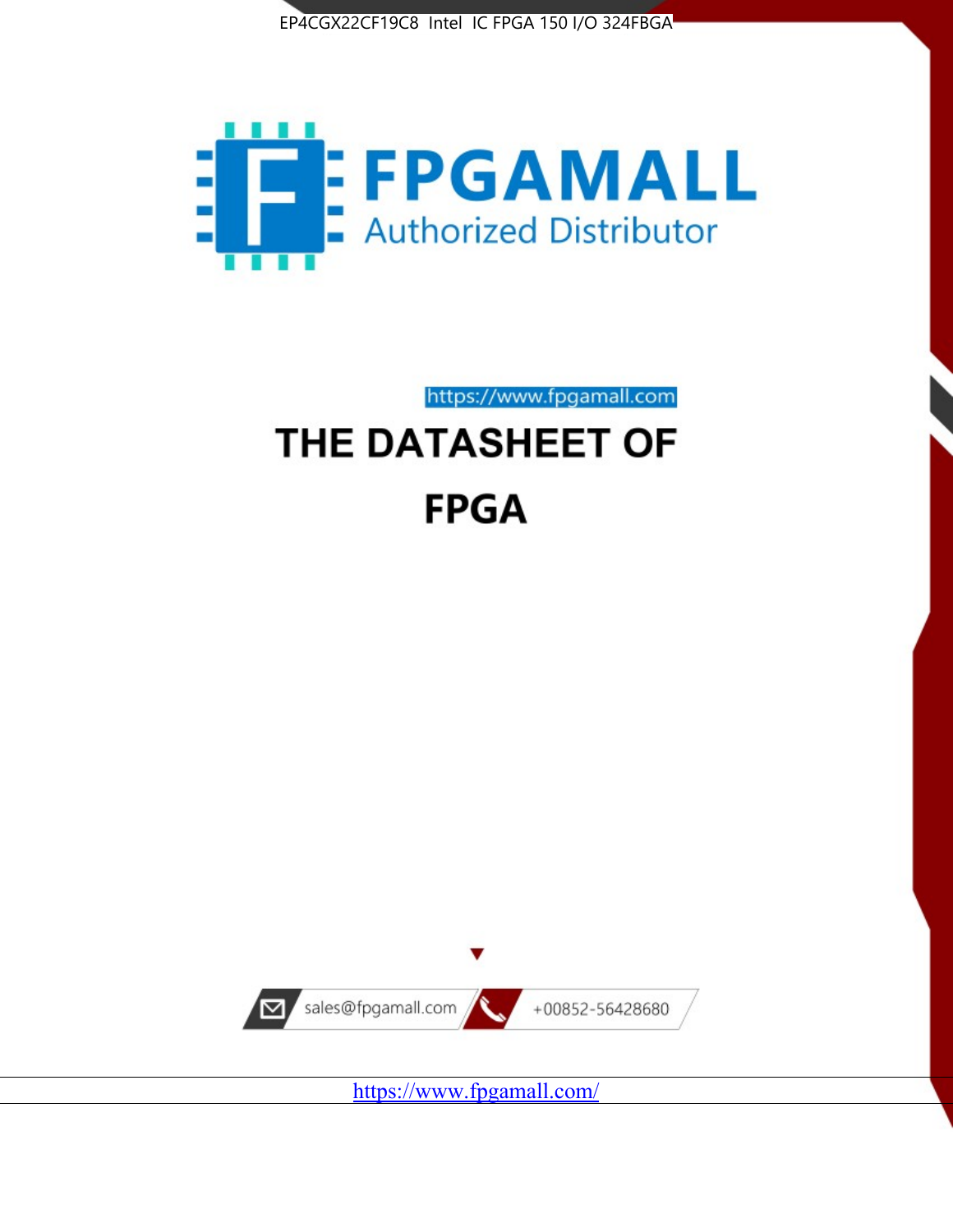

# **1. Cyclone IV Device Datasheet**

**CYIV-53001-2.0**

This chapter describes the electrical and switching characteristics for Cyclone<sup>®</sup> IV devices. Electrical characteristics include operating conditions and power consumption. Switching characteristics include transceiver specifications, core, and periphery performance. This chapter also describes I/O timing, including programmable I/O element (IOE) delay and programmable output buffer delay.

This chapter includes the following sections:

- "Operating Conditions" on page 1–1
- "Power Consumption" on page 1–16
- "Switching Characteristics" on page 1–16
- "I/O Timing" on page  $1-37$
- "Glossary" on page 1–37

# **Operating Conditions**

When Cyclone IV devices are implemented in a system, they are rated according to a set of defined parameters. To maintain the highest possible performance and reliability of Cyclone IV devices, you must consider the operating requirements described in this chapter.

Cyclone IV devices are offered in commercial, industrial, extended industrial and, automotive grades. Cyclone IV E devices offer –6 (fastest), –7, –8, –8L, and –9L speed grades for commercial devices, –8L speed grades for industrial devices, and –7 speed grade for extended industrial and automotive devices. Cyclone IV GX devices offer –6 (fastest), –7, and –8 speed grades for commercial devices and –7 speed grade for industrial devices.

**For more information about the supported speed grades for respective Cyclone IV** devices, refer to the *[Cyclone IV FPGA Device Family Overview](http://www.altera.com/literature/hb/cyclone-iv/cyiv-51001.pdf)* chapter.

**1** Cyclone IV E devices are offered in core voltages of 1.0 and 1.2 V. Cyclone IV E devices with a core voltage of 1.0 V have an 'L' prefix attached to the speed grade.

In this chapter, a prefix associated with the operating temperature range is attached to the speed grades; commercial with a "C" prefix, industrial with an "I" prefix, and automotive with an "A" prefix. Therefore, commercial devices are indicated as C6, C7, C8, C8L, or C9L per respective speed grade. Industrial devices are indicated as I7, I8, or I8L. Automotive devices are indicated as A7.

@2016 Altera Corporation. All rights reserved. ALTERA, ARRIA, CYCLONE, HARDCOPY, MAX, MEGACORE, NIOS, QUARTUS and STRATIX words and logos are trademarks of Altera Corporation and registered in the U.S. Patent and Trademark



Cyclone IV Device Handbook, Volume 3 March 2016

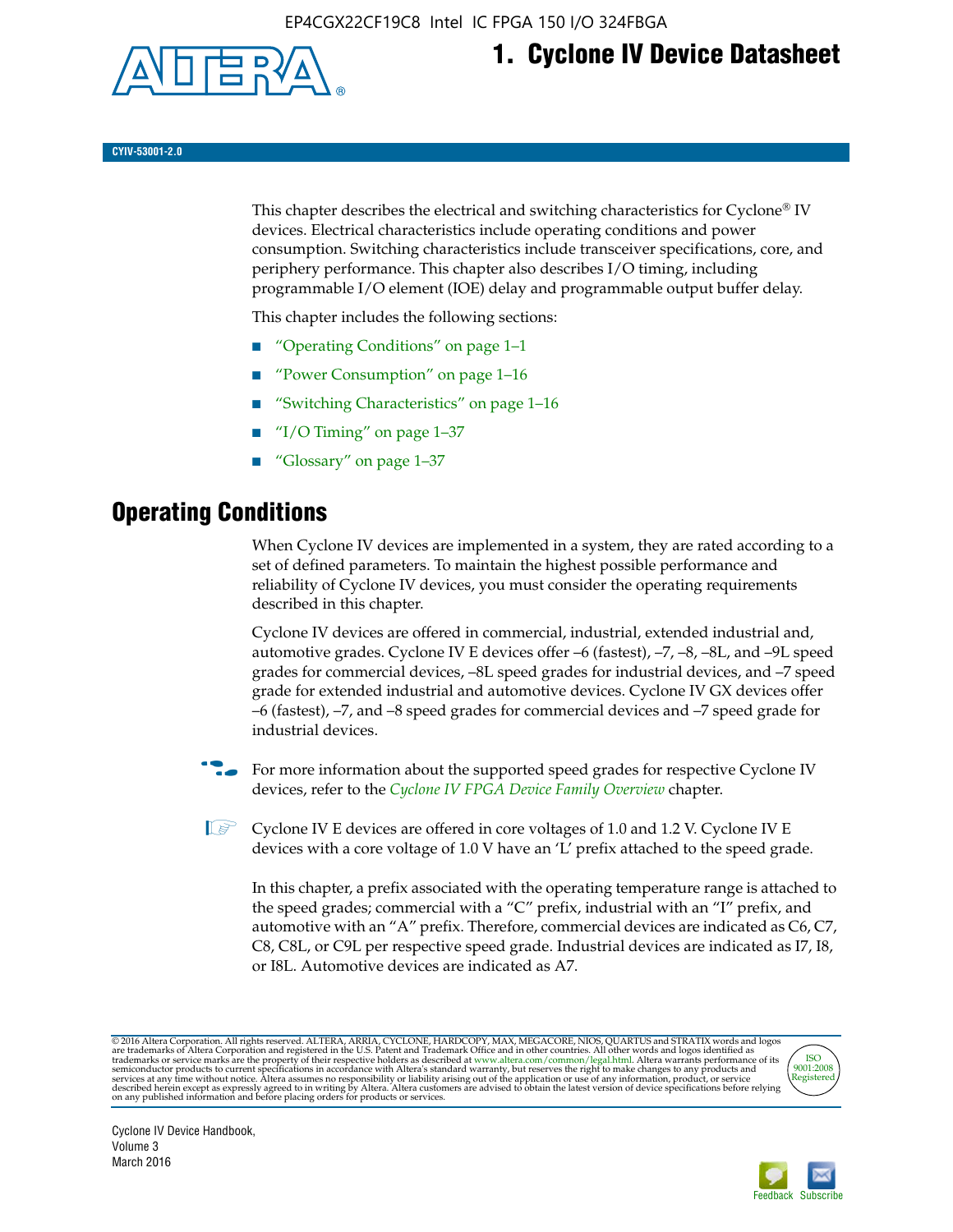**1 Cyclone IV E industrial devices I7 are offered with extended operating temperature** range.

# **Absolute Maximum Ratings**

Absolute maximum ratings define the maximum operating conditions for Cyclone IV devices. The values are based on experiments conducted with the device and theoretical modeling of breakdown and damage mechanisms. The functional operation of the device is not implied at these conditions. Table 1–1 lists the absolute maximum ratings for Cyclone IV devices.



Conditions beyond those listed in Table  $1-1$  cause permanent damage to the device. Additionally, device operation at the absolute maximum ratings for extended periods of time have adverse effects on the device.

| <b>Symbol</b>              | <b>Parameter</b>                                                                                                                | Min    | <b>Max</b> | <b>Unit</b> |
|----------------------------|---------------------------------------------------------------------------------------------------------------------------------|--------|------------|-------------|
| <b>V<sub>CCINT</sub></b>   | Core voltage, PCI Express <sup>®</sup> (PCIe®) hard IP<br>block, and transceiver physical coding sublayer<br>(PCS) power supply | $-0.5$ | 1.8        | V           |
| $V_{CCA}$                  | Phase-locked loop (PLL) analog power supply                                                                                     | $-0.5$ | 3.75       | V           |
| $V_{\text{CCD\_PLL}}$      | PLL digital power supply                                                                                                        | $-0.5$ | 1.8        | $\vee$      |
| V <sub>CCIO</sub>          | I/O banks power supply                                                                                                          | $-0.5$ | 3.75       | V           |
| V <sub>CC_CLKIN</sub>      | Differential clock input pins power supply                                                                                      | $-0.5$ | 4.5        | $\vee$      |
| $V_{CCH_GXB}$              | Transceiver output buffer power supply                                                                                          | $-0.5$ | 3.75       | V           |
| $V_{\text{CCA\_GXB}}$      | Transceiver physical medium attachment (PMA)<br>and auxiliary power supply                                                      | $-0.5$ | 3.75       | V           |
| $V_{CCL_GXB}$              | Transceiver PMA and auxiliary power supply                                                                                      | $-0.5$ | 1.8        | $\vee$      |
| $V_{1}$                    | DC input voltage                                                                                                                | $-0.5$ | 4.2        | V           |
| $I_{\text{OUT}}$           | DC output current, per pin                                                                                                      | $-25$  | 40         | mA          |
| ${\mathsf T}_{\text{STG}}$ | Storage temperature                                                                                                             | -65    | 150        | °C          |
| $T_{\rm J}$                | Operating junction temperature                                                                                                  | $-40$  | 125        | °C          |

**Table 1–1. Absolute Maximum Ratings for Cyclone IV Devices** *(1)*

**Note to Table 1–1:**

(1) Supply voltage specifications apply to voltage readings taken at the device pins with respect to ground, not at the power supply.

# **Maximum Allowed Overshoot or Undershoot Voltage**

During transitions, input signals may overshoot to the voltage shown in Table 1–2 and undershoot to –2.0 V for a magnitude of currents less than 100 mA and for periods shorter than 20 ns. Table 1–2 lists the maximum allowed input overshoot voltage and the duration of the overshoot voltage as a percentage over the lifetime of the device. The maximum allowed overshoot duration is specified as a percentage of high-time over the lifetime of the device.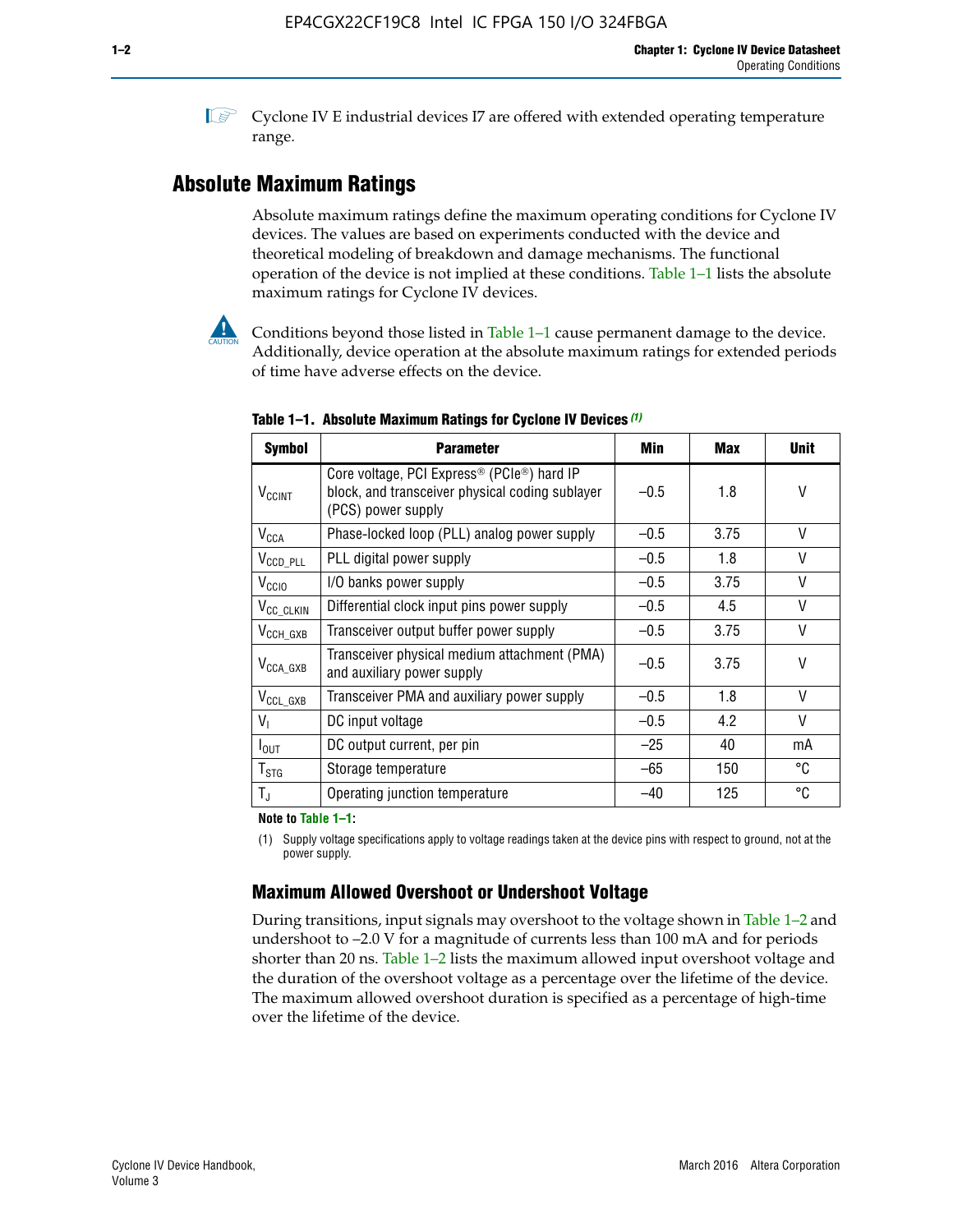$\mathbb{I}$  A DC signal is equivalent to 100% duty cycle. For example, a signal that overshoots to 4.3 V can only be at 4.3 V for 65% over the lifetime of the device; for a device lifetime of 10 years, this amounts to 65/10ths of a year.

| <b>Symbol</b> | <b>Parameter</b>           | <b>Condition (V)</b> | <b>Overshoot Duration as % of High Time</b> | <b>Unit</b>   |
|---------------|----------------------------|----------------------|---------------------------------------------|---------------|
|               |                            | $V_1 = 4.20$         | 100                                         | $\%$          |
|               |                            | $V_1 = 4.25$         | 98                                          | $\%$          |
|               |                            | $V_1 = 4.30$         | 65                                          | $\%$          |
|               |                            | $V_1 = 4.35$         | 43                                          | $\frac{0}{0}$ |
| $V_i$         | <b>AC</b> Input<br>Voltage | $V_1 = 4.40$         | 29                                          | $\frac{0}{0}$ |
|               |                            | $V_1 = 4.45$         | 20                                          | $\%$          |
|               |                            | $V_1 = 4.50$         | 13                                          | $\%$          |
|               |                            | $V_1 = 4.55$         | 9                                           | $\%$          |
|               |                            | $V_1 = 4.60$         | 6                                           | $\%$          |

**Table 1–2. Maximum Allowed Overshoot During Transitions over a 10**-**Year Time Frame for Cyclone IV Devices**

Figure 1–1 shows the methodology to determine the overshoot duration. The overshoot voltage is shown in red and is present on the input pin of the Cyclone IV device at over 4.3 V but below 4.4 V. From Table 1–2, for an overshoot of 4.3 V, the percentage of high time for the overshoot can be as high as 65% over a 10-year period. Percentage of high time is calculated as ([delta  $T$ ]/T)  $\times$  100. This 10-year period assumes that the device is always turned on with 100% I/O toggle rate and 50% duty cycle signal. For lower I/O toggle rates and situations in which the device is in an idle state, lifetimes are increased.



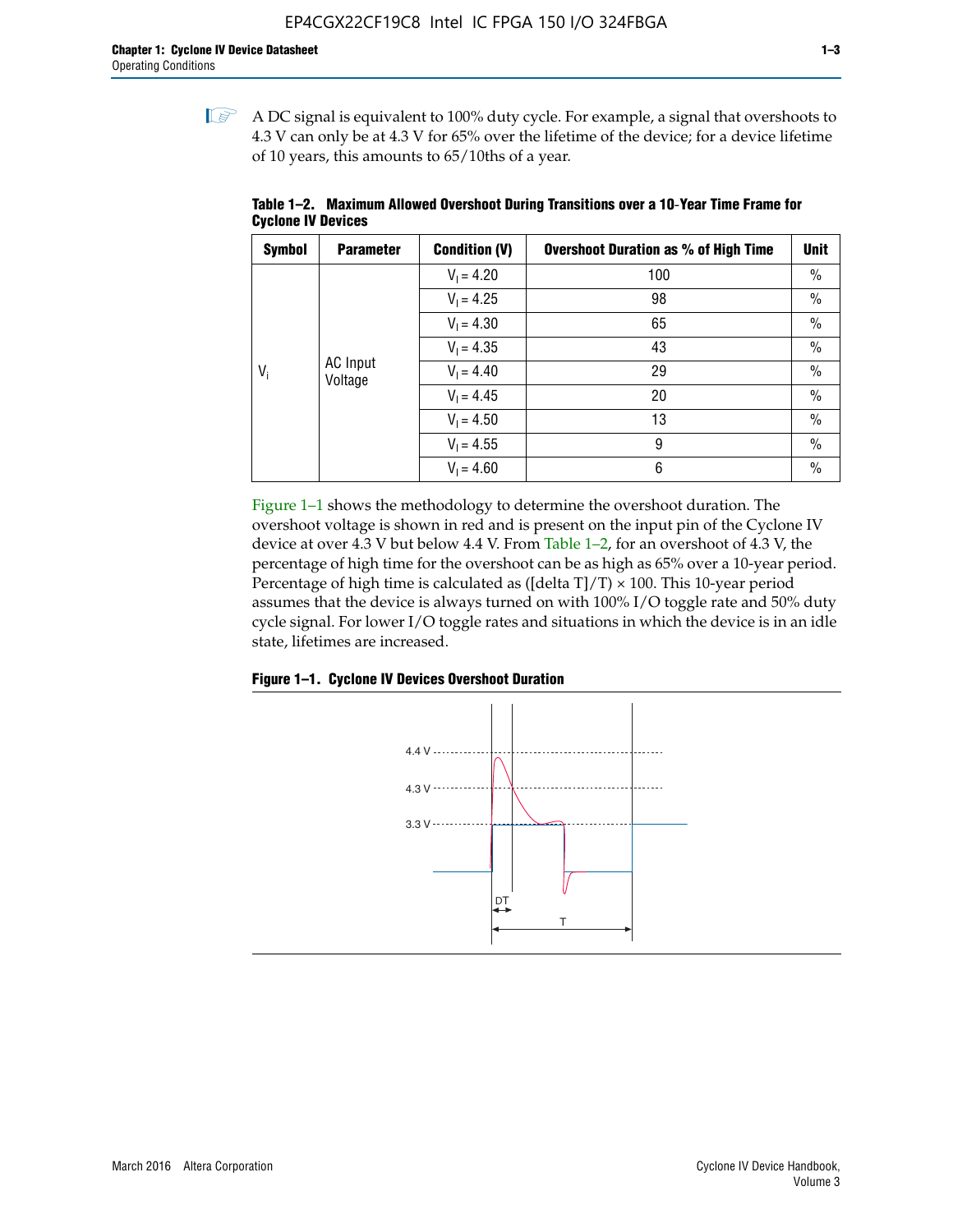# **Recommended Operating Conditions**

This section lists the functional operation limits for AC and DC parameters for Cyclone IV devices. Table 1–3 and Table 1–4 list the steady-state voltage and current values expected from Cyclone IV E and Cyclone IV GX devices. All supplies must be strictly monotonic without plateaus.

**Table 1–3. Recommended Operating Conditions for Cyclone IV E Devices** *(1)***,** *(2)* **(Part 1 of 2)**

| <b>Symbol</b>                                                                                             | <b>Parameter</b>                                      | <b>Conditions</b>                        | <b>Min</b>  | <b>Typ</b>               | <b>Max</b>     | <b>Unit</b>  |
|-----------------------------------------------------------------------------------------------------------|-------------------------------------------------------|------------------------------------------|-------------|--------------------------|----------------|--------------|
|                                                                                                           | Supply voltage for internal logic,<br>1.2-V operation |                                          | 1.15        | 1.2                      | 1.25           | $\mathsf{V}$ |
|                                                                                                           | Supply voltage for internal logic,<br>1.0-V operation |                                          | 0.97        | 1.0                      | 1.03           | $\mathsf{V}$ |
|                                                                                                           | Supply voltage for output buffers,<br>3.3-V operation |                                          | 3.135       | 3.3                      | 3.465          | $\vee$       |
| $V_{\text{CC10}}$ (3), (4)<br>$V_{CCA}$ (3)                                                               | Supply voltage for output buffers,<br>3.0-V operation |                                          | 2.85        | 3                        | 3.15           | V            |
|                                                                                                           | Supply voltage for output buffers,<br>2.5-V operation |                                          | 2.375       | 2.5                      | 2.625          | $\vee$       |
|                                                                                                           | Supply voltage for output buffers,<br>1.8-V operation |                                          | 1.71        | 1.8                      | 1.89           | V            |
|                                                                                                           | Supply voltage for output buffers,<br>1.5-V operation |                                          | 1.425       | 1.5                      | 1.575          | $\vee$       |
|                                                                                                           | Supply voltage for output buffers,<br>1.2-V operation |                                          | 1.14        | 1.2                      | 1.26           | $\mathsf{V}$ |
|                                                                                                           | Supply (analog) voltage for PLL<br>regulator          |                                          | 2.375       | 2.5                      | 2.625          | $\vee$       |
|                                                                                                           | Supply (digital) voltage for PLL,<br>1.2-V operation  |                                          | 1.15        | 1.2                      | 1.25           | V            |
| $V_{CClNT}$ (3)<br>$V_{\text{CCD\_PLL}}$ (3)<br>V <sub>1</sub><br>$V_0$<br>$T_{\rm J}$<br>$t_{\rm{RAMP}}$ | Supply (digital) voltage for PLL,<br>1.0-V operation  |                                          | 0.97        | 1.0                      | 1.03           | $\vee$       |
|                                                                                                           | Input voltage                                         |                                          | $-0.5$      | $\overline{\phantom{0}}$ | 3.6            | $\mathsf{V}$ |
|                                                                                                           | Output voltage                                        |                                          | $\pmb{0}$   | —                        | $V_{\rm CClO}$ | $\mathsf{V}$ |
|                                                                                                           |                                                       | For commercial use                       | $\mathbf 0$ |                          | 85             | °C           |
|                                                                                                           | Operating junction temperature                        | For industrial use                       | $-40$       |                          | 100            | °C           |
|                                                                                                           |                                                       | For extended temperature                 | $-40$       |                          | 125            | °C           |
|                                                                                                           |                                                       | For automotive use                       | $-40$       | $\qquad \qquad$          | 125            | °C           |
|                                                                                                           | Power supply ramp time                                | Standard power-on reset<br>$(POR)$ $(5)$ | $50 \mu s$  |                          | 50 ms          |              |
|                                                                                                           |                                                       | Fast POR (6)                             | $50 \mu s$  | $\overline{\phantom{0}}$ | 3 ms           |              |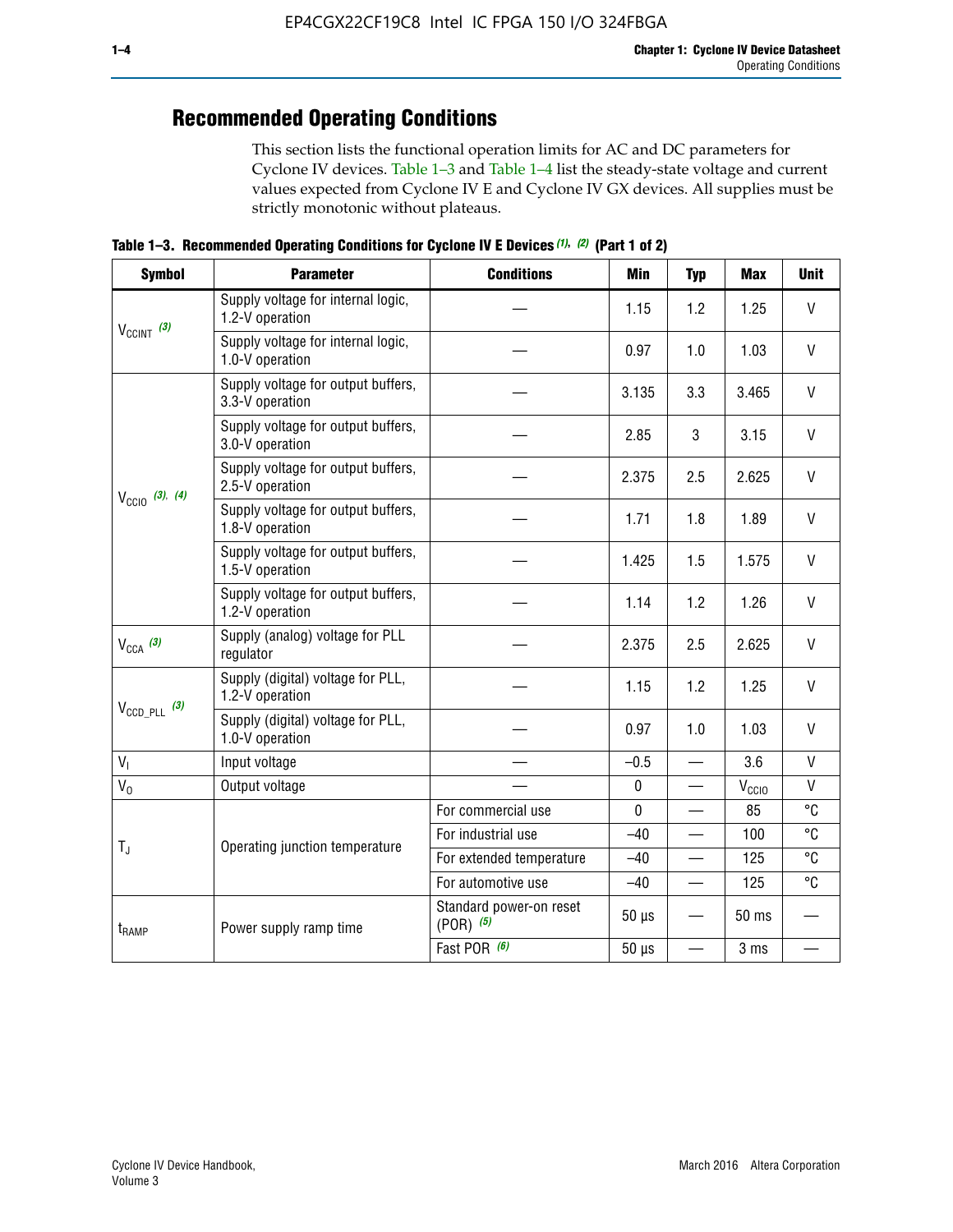| <b>Symbol</b>      | <b>Parameter</b>                                              | <b>Conditions</b> | Min | Typ | <b>Max</b> | Unit |
|--------------------|---------------------------------------------------------------|-------------------|-----|-----|------------|------|
| <sup>I</sup> Diode | Magnitude of DC current across<br>PCI-clamp diode when enable |                   |     |     | 10         | mA   |

#### **Notes to Table 1–3:**

(1) Cyclone IV E 1.0 V core voltage devices only support C8L, C9L, and I8L speed grades. Cyclone IV E 1.2 V core voltage devices only support C6, C7, C8, I7, and A7 speed grades.

(2)  $V_{CCIO}$  for all I/O banks must be powered up during device operation. All vcca pins must be powered to 2.5 V (even when PLLs are not used) and must be powered up and powered down at the same time.

(3)  $V_{CC}$  must rise monotonically.

(4)  $V_{\text{CCIO}}$  powers all input buffers.

(5) The POR time for Standard POR ranges between 50 and 200 ms. Each individual power supply must reach the recommended operating range within 50 ms.

(6) The POR time for Fast POR ranges between 3 and 9 ms. Each individual power supply must reach the recommended operating range within 3 ms.

| <b>Symbol</b>                                                                         | <b>Parameter</b>                                                      | <b>Conditions</b> | <b>Min</b> | <b>Typ</b> | <b>Max</b> | <b>Unit</b>  |
|---------------------------------------------------------------------------------------|-----------------------------------------------------------------------|-------------------|------------|------------|------------|--------------|
| $V_{\text{CCINT}}$ (3)                                                                | Core voltage, PCIe hard IP block, and<br>transceiver PCS power supply |                   | 1.16       | 1.2        | 1.24       | V            |
| $V_{CCA}$ (1), (3)                                                                    | PLL analog power supply                                               |                   | 2.375      | 2.5        | 2.625      | V            |
| $V_{\text{CCD\_PLL}}$ (2)                                                             | PLL digital power supply                                              |                   | 1.16       | 1.2        | 1.24       | $\mathsf{V}$ |
|                                                                                       | I/O banks power supply for 3.3-V<br>operation                         |                   | 3.135      | 3.3        | 3.465      | V            |
|                                                                                       | I/O banks power supply for 3.0-V<br>operation                         |                   | 2.85       | 3          | 3.15       | V            |
|                                                                                       | I/O banks power supply for 2.5-V<br>operation                         |                   | 2.375      | 2.5        | 2.625      | V            |
|                                                                                       | I/O banks power supply for 1.8-V<br>operation                         |                   | 1.71       | 1.8        | 1.89       | V            |
|                                                                                       | I/O banks power supply for 1.5-V<br>operation                         |                   | 1.425      | 1.5        | 1.575      | V            |
|                                                                                       | I/O banks power supply for 1.2-V<br>operation                         |                   | 1.14       | 1.2        | 1.26       | $\mathsf{V}$ |
| $V_{\text{CC10}}$ (3), (4)<br>V <sub>CC_CLKIN</sub><br>(3), (5), (6)<br>$V_{CCH_GXB}$ | Differential clock input pins power<br>supply for 3.3-V operation     |                   | 3.135      | 3.3        | 3.465      | V            |
|                                                                                       | Differential clock input pins power<br>supply for 3.0-V operation     |                   | 2.85       | 3          | 3.15       | V            |
|                                                                                       | Differential clock input pins power<br>supply for 2.5-V operation     |                   | 2.375      | 2.5        | 2.625      | V            |
|                                                                                       | Differential clock input pins power<br>supply for 1.8-V operation     |                   | 1.71       | 1.8        | 1.89       | V            |
|                                                                                       | Differential clock input pins power<br>supply for 1.5-V operation     |                   | 1.425      | 1.5        | 1.575      | V            |
|                                                                                       | Differential clock input pins power<br>supply for 1.2-V operation     |                   | 1.14       | 1.2        | 1.26       | V            |
|                                                                                       | Transceiver output buffer power supply                                |                   | 2.375      | 2.5        | 2.625      | V            |

### **Table 1–4. Recommended Operating Conditions for Cyclone IV GX Devices (Part 1 of 2)**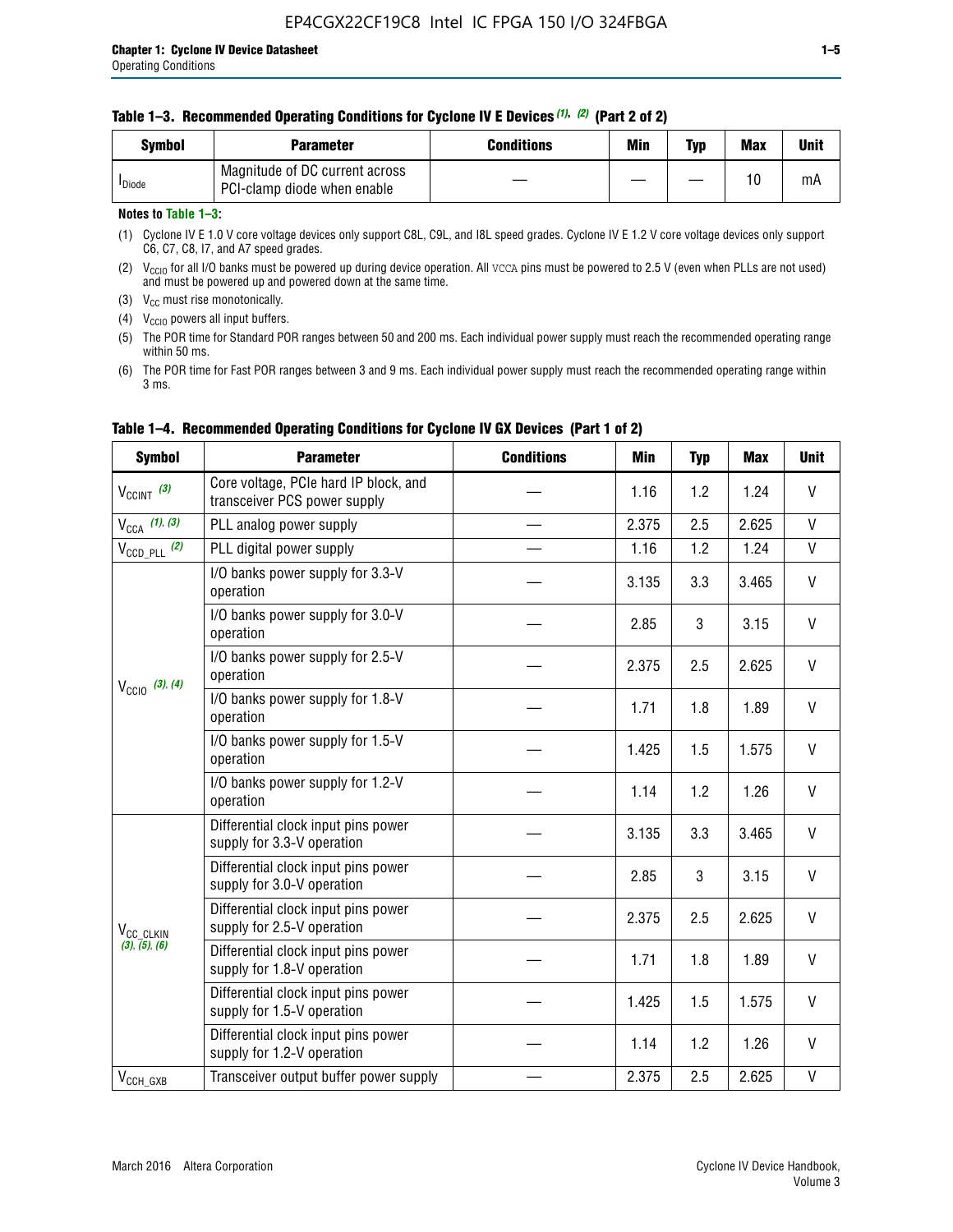| <b>Symbol</b>           | <b>Parameter</b>                                               | <b>Conditions</b>                        | Min          | Typ | Max               | <b>Unit</b> |
|-------------------------|----------------------------------------------------------------|------------------------------------------|--------------|-----|-------------------|-------------|
| $V_{\text{CCA\_GXB}}$   | Transceiver PMA and auxiliary power<br>supply                  |                                          | 2.375        | 2.5 | 2.625             | $\vee$      |
| $V_{CCL_GXB}$           | Transceiver PMA and auxiliary power<br>supply                  |                                          | 1.16         | 1.2 | 1.24              | V           |
| $V_{1}$                 | DC input voltage                                               |                                          | $-0.5$       |     | 3.6               | V           |
| $V_0$                   | DC output voltage                                              |                                          | $\mathbf{0}$ |     | V <sub>CCIO</sub> | ٧           |
|                         | Operating junction temperature                                 | For commercial use                       | $\mathbf{0}$ |     | 85                | °C          |
| $\mathsf{T}_\mathsf{J}$ |                                                                | For industrial use                       | $-40$        |     | 100               | °C          |
| $t_{\rm{RAMP}}$         | Power supply ramp time                                         | Standard power-on reset<br>$(POR)$ $(7)$ | $50 \mu s$   |     | $50 \text{ ms}$   |             |
|                         |                                                                | Fast POR (8)                             | $50 \mu s$   |     | 3 <sub>ms</sub>   |             |
| <b>I</b> Diode          | Magnitude of DC current across<br>PCI-clamp diode when enabled |                                          |              |     | 10                | mA          |

**Table 1–4. Recommended Operating Conditions for Cyclone IV GX Devices (Part 2 of 2)**

#### **Notes to Table 1–4:**

- (1) All VCCA pins must be powered to 2.5 V (even when PLLs are not used) and must be powered up and powered down at the same time.
- (2) You must connect  $V_{CCD-PLL}$  to  $V_{CCINT}$  through a decoupling capacitor and ferrite bead.
- (3) Power supplies must rise monotonically.
- (4)  $V_{\text{CCIO}}$  for all I/O banks must be powered up during device operation. Configurations pins are powered up by V<sub>CCIO</sub> of I/O Banks 3, 8, and 9 where I/O Banks 3 and 9 only support V<sub>CCIO</sub> of 1.5, 1.8, 2.5, 3.0, and 3.3 V. For fast passive parallel (FPP) configuration mode, the V<sub>CCIO</sub> level of I/O<br>Bank 8 must be powered up to 1.5, 1.8, 2.5, 3.0, and 3.3 V.
- (5) You must set  $V_{CC_CCLKIN}$  to 2.5 V if you use CLKIN as a high-speed serial interface (HSSI) refclk or as a DIFFCLK input.
- (6) The CLKIN pins in I/O Banks 3B and 8B can support single-ended I/O standard when the pins are used to clock left PLLs in non-transceiver applications.
- (7) The POR time for Standard POR ranges between 50 and 200 ms.  $V_{\text{CCIA}}$ ,  $V_{\text{CCIA}}$ , and  $V_{\text{CCIO}}$  of I/O Banks 3, 8, and 9 must reach the recommended operating range within 50 ms.
- (8) The POR time for Fast POR ranges between 3 and 9 ms.  $V_{\text{CCH},T}$ ,  $V_{\text{CCA}}$ , and  $V_{\text{CCI}}$  of I/O Banks 3, 8, and 9 must reach the recommended operating range within 3 ms.

# **ESD Performance**

This section lists the electrostatic discharge (ESD) voltages using the human body model (HBM) and charged device model (CDM) for Cyclone IV devices general purpose I/Os (GPIOs) and high-speed serial interface (HSSI) I/Os. Table 1–5 lists the ESD for Cyclone IV devices GPIOs and HSSI I/Os.

|  |  |  | Table 1–5. ESD for Cyclone IV Devices GPIOs and HSSI I/Os |  |  |
|--|--|--|-----------------------------------------------------------|--|--|
|  |  |  |                                                           |  |  |

| <b>Symbol</b>  | <b>Parameter</b>                      | <b>Passing Voltage</b> | <b>Unit</b> |
|----------------|---------------------------------------|------------------------|-------------|
|                | ESD voltage using the HBM (GPIOs) (1) | ± 2000                 |             |
| <b>VESDHBM</b> | ESD using the HBM (HSSI I/Os) (2)     | ± 1000                 |             |
|                | ESD using the CDM (GPIOs)             | ± 500                  |             |
| <b>VESDCDM</b> | ESD using the CDM (HSSI I/Os) (2)     | ± 250                  |             |

#### **Notes to Table 1–5:**

(1) The passing voltage for EP4CGX15 and EP4CGX30 row I/Os is ±1000V.

(2) This value is applicable only to Cyclone IV GX devices.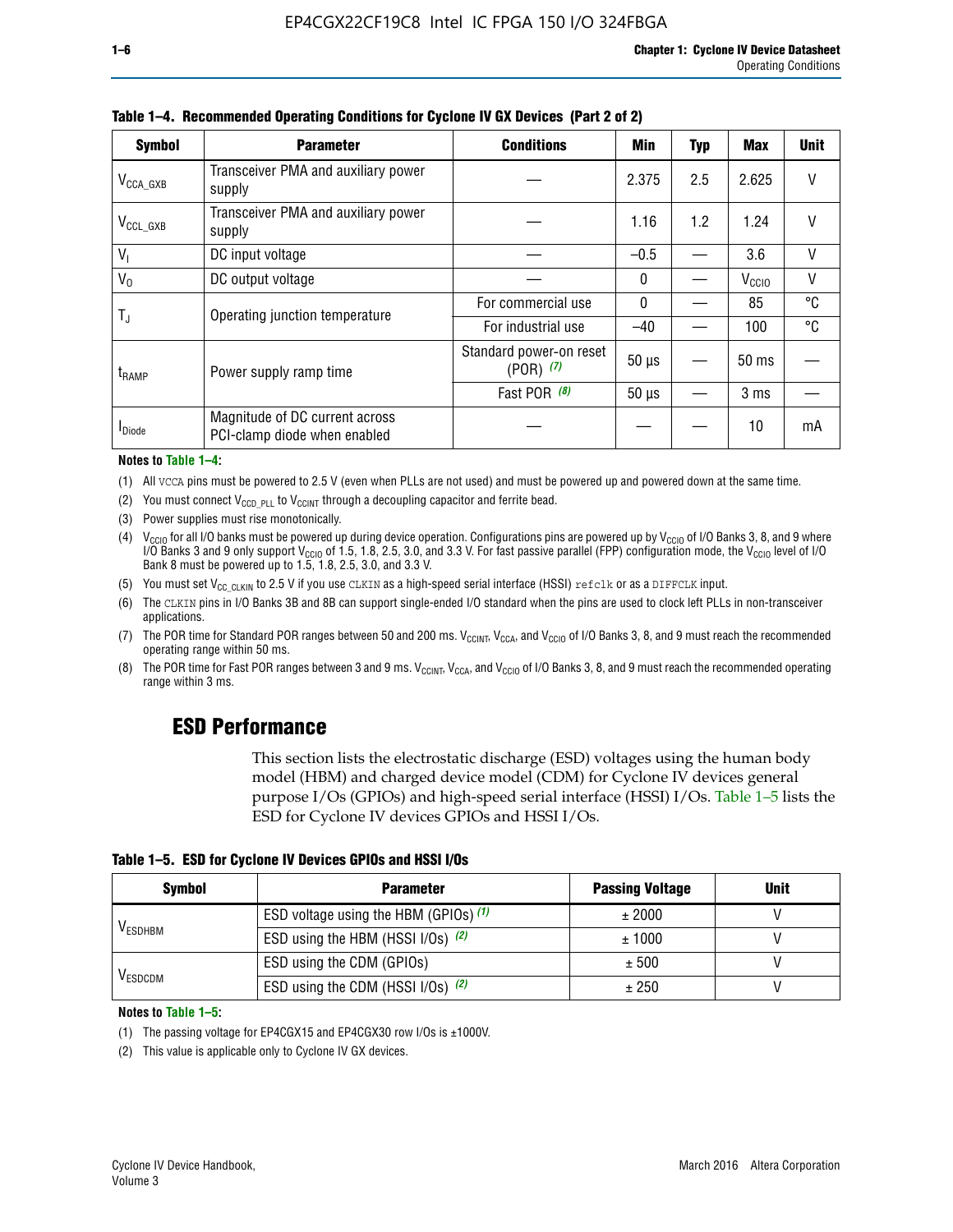# **DC Characteristics**

This section lists the I/O leakage current, pin capacitance, on-chip termination (OCT) tolerance, and bus hold specifications for Cyclone IV devices.

# **Supply Current**

The device supply current requirement is the minimum current drawn from the power supply pins that can be used as a reference for power size planning. Use the Excel-based early power estimator (EPE) to get the supply current estimates for your design because these currents vary greatly with the resources used. Table 1–6 lists the I/O pin leakage current for Cyclone IV devices.

**Table 1–6. I/O Pin Leakage Current for Cyclone IV Devices** *(1)***,** *(2)*

| <b>Symbol</b> | <b>Parameter</b>                     | <b>Conditions</b>                   | <b>Device</b> | Min   | Typ | <b>Max</b> | <b>Unit</b> |
|---------------|--------------------------------------|-------------------------------------|---------------|-------|-----|------------|-------------|
|               | Input pin leakage current            | $V_1 = 0$ V to $V_{\text{CCIOMAX}}$ |               | $-10$ |     | 10         | μA          |
| $I_{0Z}$      | Tristated I/O pin leakage<br>current | $V_0 = 0 V to V_{CCIOMAX}$          |               | $-10$ |     | 10         | μA          |

**Notes to Table 1–6:**

(1) This value is specified for normal device operation. The value varies during device power-up. This applies for all V<sub>CCIO</sub> settings (3.3, 3.0, 2.5, 1.8, 1.5, and 1.2 V).

(2) The 10 µA I/O leakage current limit is applicable when the internal clamping diode is off. A higher current can be observed when the diode is on.

### **Bus Hold**

The bus hold retains the last valid logic state after the source driving it either enters the high impedance state or is removed. Each I/O pin has an option to enable bus hold in user mode. Bus hold is always disabled in configuration mode.

Table 1–7 lists bus hold specifications for Cyclone IV devices.

|                                                   |                                  | $V_{CClO}$ (V) |            |       |            |            |            |            |            |       |            |       |            |    |
|---------------------------------------------------|----------------------------------|----------------|------------|-------|------------|------------|------------|------------|------------|-------|------------|-------|------------|----|
| <b>Parameter</b>                                  | <b>Condition</b>                 | $1.2$          |            |       | 1.5        |            | 1.8        |            | 2.5        |       | 3.0        |       | 3.3        |    |
|                                                   |                                  | <b>Min</b>     | <b>Max</b> | Min   | <b>Max</b> | <b>Min</b> | <b>Max</b> | <b>Min</b> | <b>Max</b> | Min   | <b>Max</b> | Min   | <b>Max</b> |    |
| <b>Bus hold</b><br>low,<br>sustaining<br>current  | $V_{IN}$ > $V_{IL}$<br>(maximum) | 8              |            | 12    |            | $30\,$     |            | 50         |            | 70    |            | 70    |            | μA |
| <b>Bus hold</b><br>high,<br>sustaining<br>current | $V_{IN}$ < $V_{IL}$<br>(minimum) | $-8$           |            | $-12$ |            | $-30$      |            | $-50$      |            | $-70$ |            | $-70$ |            | μA |
| <b>Bus hold</b><br>low,<br>overdrive<br>current   | $0 V < V_{IN} < V_{CG10}$        |                | 125        |       | 175        |            | 200        |            | 300        |       | 500        |       | 500        | μA |
| <b>Bus hold</b><br>high,<br>overdrive<br>current  | $0 V < V_{IN} < V_{CG10}$        |                | $-125$     |       | $-175$     |            | $-200$     |            | $-300$     |       | $-500$     |       | $-500$     | μA |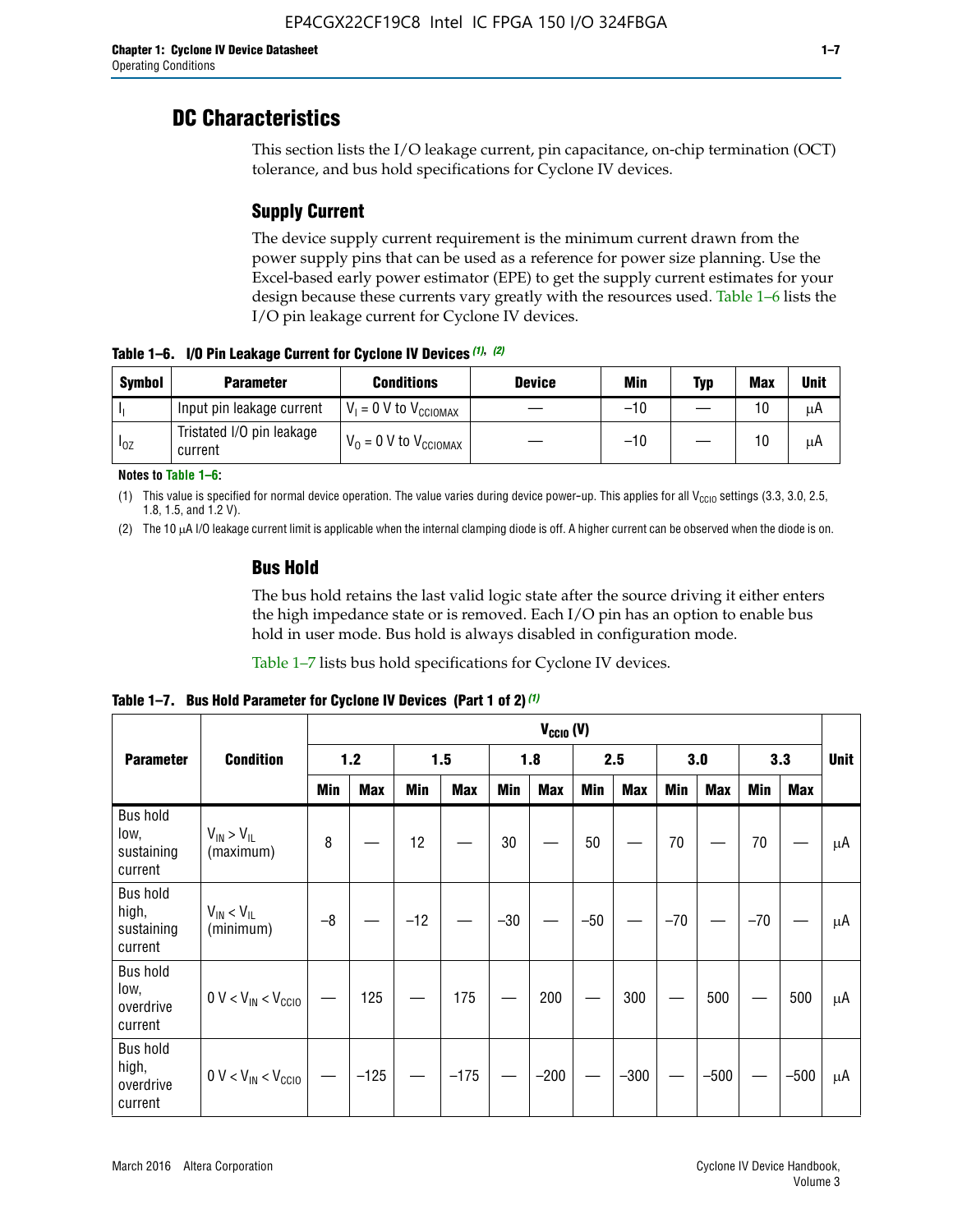| <b>Parameter</b>       | <b>Condition</b> |            | $V_{CClO}$ (V) |            |            |      |            |     |     |     |            |            |     |             |
|------------------------|------------------|------------|----------------|------------|------------|------|------------|-----|-----|-----|------------|------------|-----|-------------|
|                        |                  | 1.2        |                | 1.5        |            | 1.8  |            | 2.5 |     | 3.0 |            | 3.3        |     | <b>Unit</b> |
|                        |                  | <b>Min</b> | <b>Max</b>     | <b>Min</b> | <b>Max</b> | Min  | <b>Max</b> | Min | Max | Min | <b>Max</b> | <b>Min</b> | Max |             |
| Bus hold trip<br>point |                  | 0.3        | 0.9            | 0.375      | 1.125      | 0.68 | 1.07       | 0.7 | 1.7 | 0.8 | ŋ          | 0.8        |     | V           |

**Table 1–7. Bus Hold Parameter for Cyclone IV Devices (Part 2 of 2)** *(1)*

**Note to Table 1–7:**

(1) Bus hold trip points are based on the calculated input voltages from the JEDEC standard.

### **OCT Specifications**

Table 1–8 lists the variation of OCT without calibration across process, temperature, and voltage (PVT).

**Table 1–8. Series OCT Without Calibration Specifications for Cyclone IV Devices**

|                                   |                | <b>Resistance Tolerance</b> |                                                                             |               |
|-----------------------------------|----------------|-----------------------------|-----------------------------------------------------------------------------|---------------|
| <b>Description</b>                | $V_{CCIO} (V)$ | <b>Commercial Maximum</b>   | <b>Industrial, Extended</b><br>industrial, and<br><b>Automotive Maximum</b> | <b>Unit</b>   |
|                                   | 3.0            | ±30                         | ±40                                                                         | $\frac{0}{0}$ |
|                                   | 2.5            | ±30                         | ±40                                                                         | $\frac{0}{0}$ |
| Series OCT without<br>calibration | 1.8            | ±40                         | ±50                                                                         | $\frac{0}{0}$ |
|                                   | 1.5            | ±50                         | ±50                                                                         | $\frac{0}{0}$ |
|                                   | 1.2            | ±50                         | ±50                                                                         | $\frac{0}{0}$ |

OCT calibration is automatically performed at device power-up for OCT-enabled I/Os.

Table 1–9 lists the OCT calibration accuracy at device power-up.

|  | Table 1–9.  Series OCT with Calibration at Device Power-Up Specifications for Cyclone IV Devices |  |  |  |
|--|--------------------------------------------------------------------------------------------------|--|--|--|
|--|--------------------------------------------------------------------------------------------------|--|--|--|

|                       |                | <b>Calibration Accuracy</b> |                                                                             |               |
|-----------------------|----------------|-----------------------------|-----------------------------------------------------------------------------|---------------|
| <b>Description</b>    | $V_{CGI0} (V)$ | <b>Commercial Maximum</b>   | <b>Industrial, Extended</b><br>industrial, and<br><b>Automotive Maximum</b> | Unit          |
|                       | 3.0            | ±10                         | ±10                                                                         | $\%$          |
| Series OCT with       | 2.5            | ±10                         | ±10                                                                         | $\frac{0}{0}$ |
| calibration at device | 1.8            | ±10                         | ±10                                                                         | $\frac{0}{0}$ |
| power-up              | 1.5            | ±10                         | ±10                                                                         | $\frac{0}{0}$ |
|                       | 1.2            | ±10                         | ±10                                                                         | $\frac{0}{0}$ |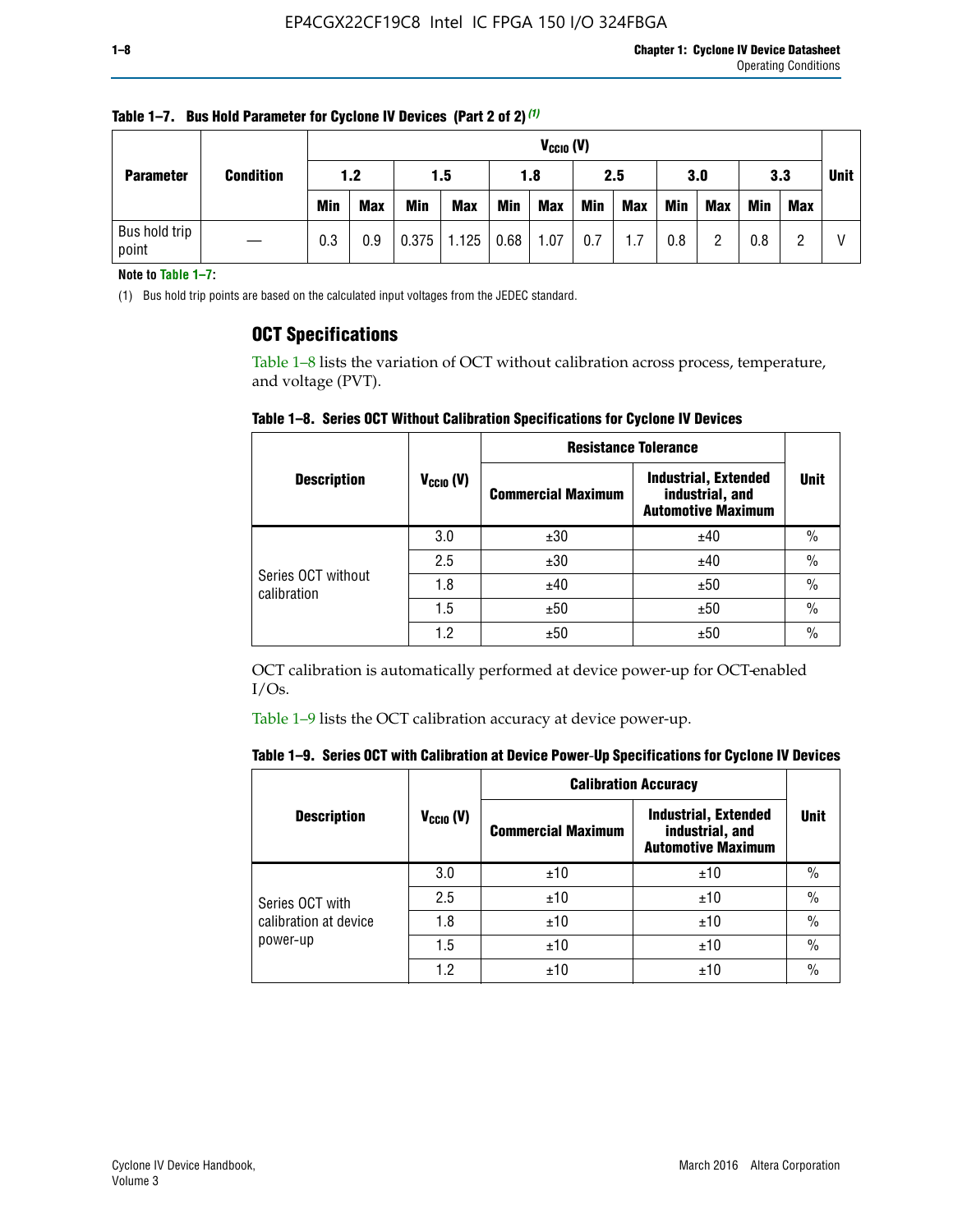The OCT resistance may vary with the variation of temperature and voltage after calibration at device power-up. Use Table 1–10 and Equation 1–1 to determine the final OCT resistance considering the variations after calibration at device power-up. Table 1–10 lists the change percentage of the OCT resistance with voltage and temperature.

**Table 1–10. OCT Variation After Calibration at Device Power**-**Up for Cyclone IV Devices**

| <b>Nominal Voltage</b> | dR/dT (%/°C) | $dR/dV$ (%/mV) |
|------------------------|--------------|----------------|
| 3.0                    | 0.262        | $-0.026$       |
| 2.5                    | 0.234        | $-0.039$       |
| 1.8                    | 0.219        | $-0.086$       |
| 1.5                    | 0.199        | $-0.136$       |
| 1.2                    | 0.161        | $-0.288$       |

#### **Equation 1–1. Final OCT Resistance** *(1)***,** *(2)***,** *(3)***,** *(4)***,** *(5)***,** *(6)*

 $\Delta R_V = (V_2 - V_1) \times 1000 \times dR/dV$  ––––––––––––(7)  $\Delta R_T = (T_2 - T_1) \times dR/dT$  ––––––– (8) For  $\Delta R_x < 0$ ; MF<sub>x</sub> = 1/ ( $|\Delta R_x|/100 + 1$ ) –––––– (9) For  $\Delta R_x > 0$ ;  $\text{MF}_x = \Delta R_x / 100 + 1$  ——– (10)  $MF = MF_V \times MF_T$  –––––––––––(11) Rfinal = Rinitial × MF ––––– *(12)*

#### **Notes to Equation 1–1:**

- (1)  $T_2$  is the final temperature.
- (2)  $T_1$  is the initial temperature.
- (3) MF is multiplication factor.
- (4)  $R<sub>final</sub>$  is final resistance.
- (5) Rinitial is initial resistance.
- (6) Subscript x refers to both  $\sqrt{v}$  and  $\sqrt{v}$ .
- (7)  $\Delta R_V$  is a variation of resistance with voltage.
- (8)  $\Delta R_T$  is a variation of resistance with temperature.
- (9) dR/dT is the change percentage of resistance with temperature after calibration at device power-up.
- (10) dR/dV is the change percentage of resistance with voltage after calibration at device power-up.
- (11)  $V_2$  is final voltage.
- (12)  $V_1$  is the initial voltage.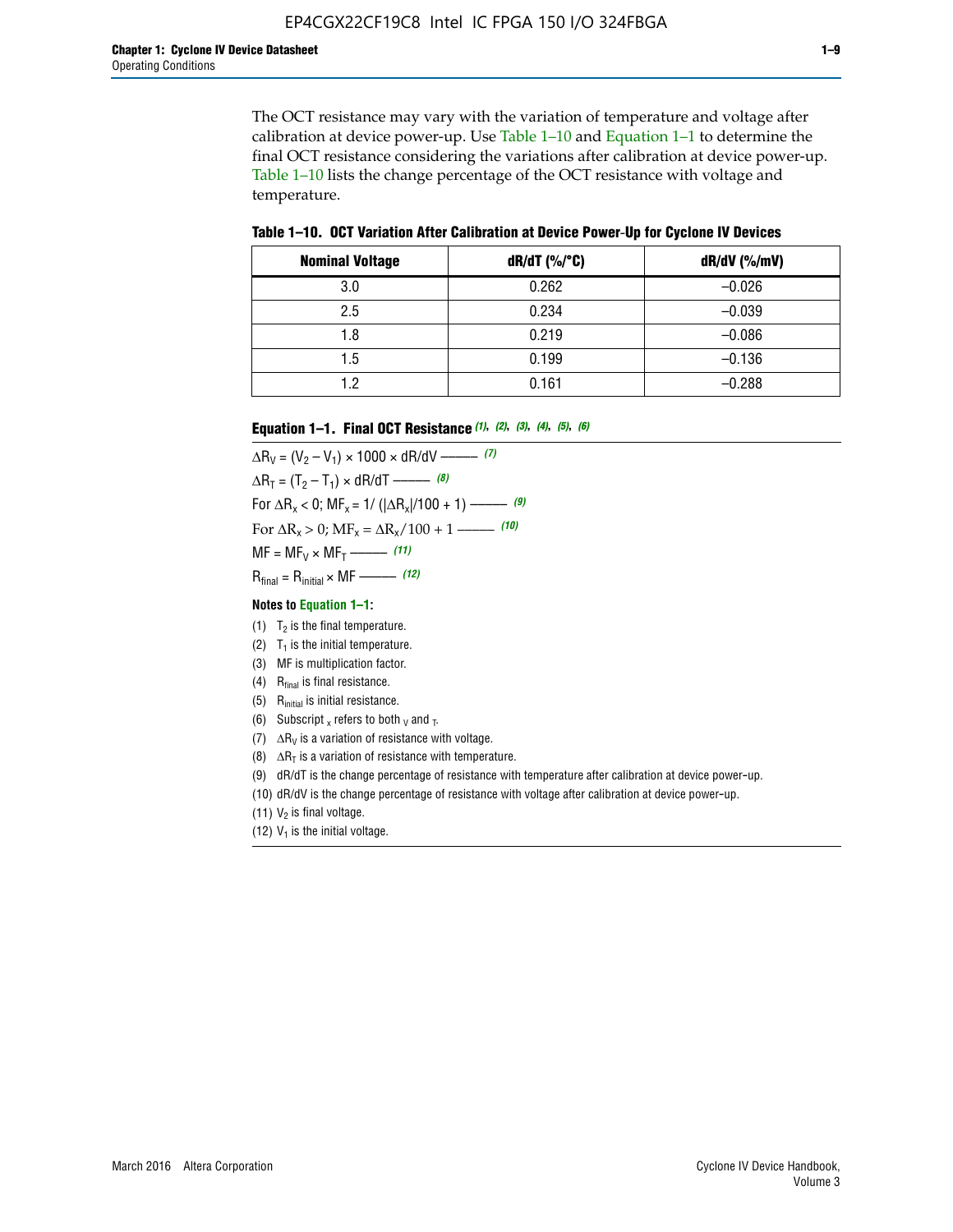Example 1-1 shows how to calculate the change of  $50$ - $\Omega$  I/O impedance from 25°C at 3.0 V to 85°C at 3.15 V.

#### **Example 1–1. Impedance Change**

 $\Delta R_V = (3.15 - 3) \times 1000 \times -0.026 = -3.83$  $\Delta R_T = (85 - 25) \times 0.262 = 15.72$ Because  $\Delta R_V$  is negative,  $MF_V = 1 / (3.83/100 + 1) = 0.963$ Because  $\Delta R_T$  is positive,  $MF_T = 15.72/100 + 1 = 1.157$  $MF = 0.963 \times 1.157 = 1.114$  $R_{final} = 50 \times 1.114 = 55.71 \Omega$ 

### **Pin Capacitance**

Table 1–11 lists the pin capacitance for Cyclone IV devices.

**Table 1–11. Pin Capacitance for Cyclone IV Devices** *(1)*

| <b>Symbol</b>       | <b>Parameter</b>                                                                                    | Typical-<br><b>Quad Flat</b><br><b>Pack</b><br>(QFP) | Typical-<br><b>Quad Flat</b><br><b>No Leads</b><br>(QFN) | Typical-<br><b>Ball-Grid</b><br><b>Array</b><br>(BGA) | <b>Unit</b> |
|---------------------|-----------------------------------------------------------------------------------------------------|------------------------------------------------------|----------------------------------------------------------|-------------------------------------------------------|-------------|
| C <sub>IOTB</sub>   | Input capacitance on top and bottom I/O pins                                                        |                                                      |                                                          | 6                                                     | рF          |
| C <sub>IOLR</sub>   | Input capacitance on right I/O pins                                                                 |                                                      |                                                          | 5                                                     | pF          |
| $C_{LVDSLR}$        | Input capacitance on right I/O pins with dedicated LVDS output                                      | 8                                                    | 8                                                        | 7                                                     | рF          |
| $C_{VREFLR}$<br>(2) | Input capacitance on right dual-purpose VREF pin when used as<br>$V_{BFF}$ or user I/O pin          | 21                                                   | 21                                                       | 21                                                    | pF          |
| $C_{VREFTB}$<br>(2) | Input capacitance on top and bottom dual-purpose VREF pin when<br>used as $V_{BFF}$ or user I/O pin | 23(3)                                                | 23                                                       | 23                                                    | рF          |
| $C_{CLKTB}$         | Input capacitance on top and bottom dedicated clock input pins                                      |                                                      | 7                                                        | 6                                                     | рF          |
| $C_{CLKLR}$         | Input capacitance on right dedicated clock input pins                                               | 6                                                    | 6                                                        | 5                                                     | рF          |

#### **Notes to Table 1–11:**

(1) The pin capacitance applies to FBGA, UBGA, and MBGA packages.

(2) When you use the VREF pin as a regular input or output, you can expect a reduced performance of toggle rate and  $t_{\rm CO}$  because of higher pin capacitance.

(3) CVREFTB for the EP4CE22 device is 30 pF.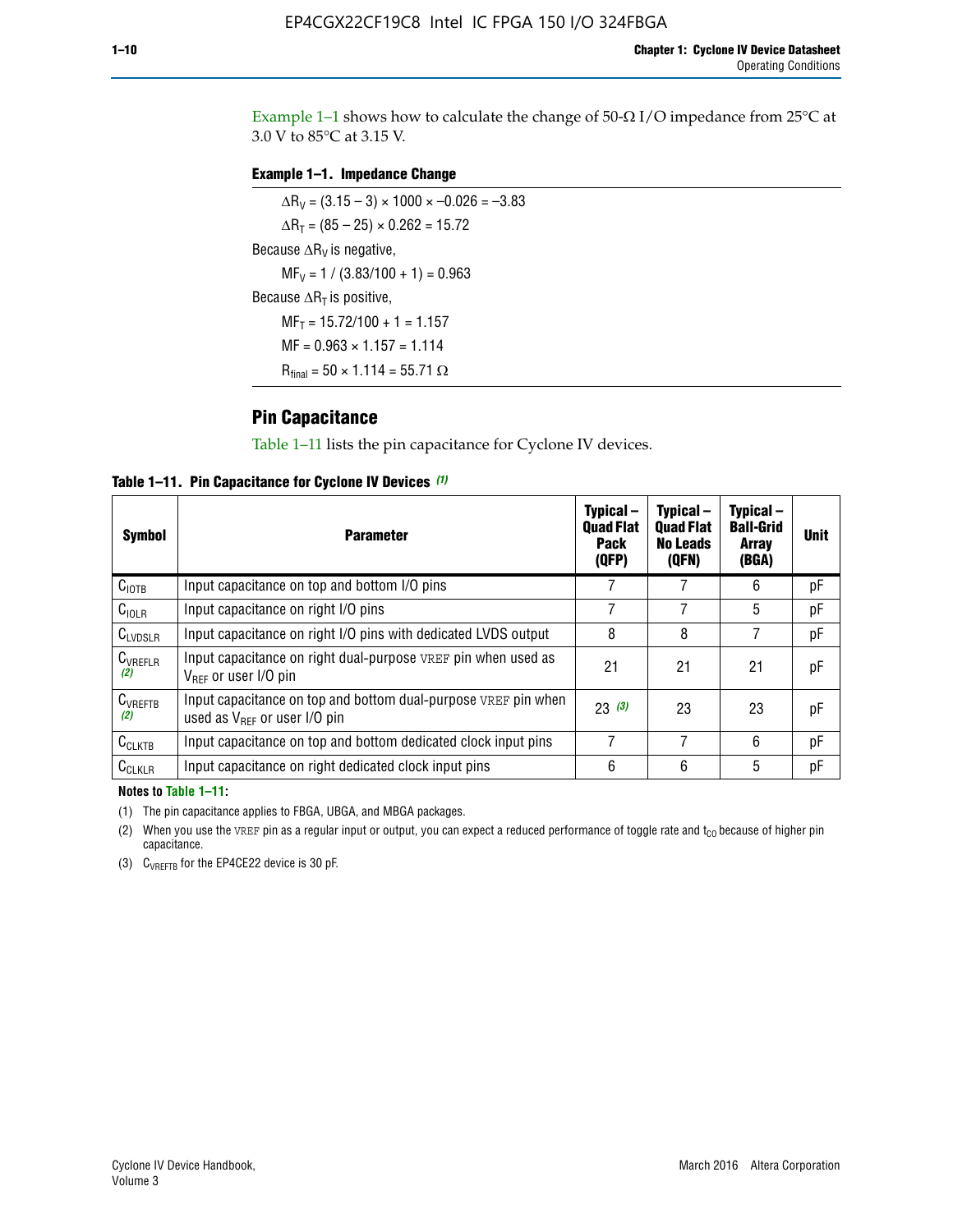# **Internal Weak Pull-Up and Weak Pull-Down Resistor**

Table 1–12 lists the weak pull-up and pull-down resistor values for Cyclone IV devices.

**Table 1–12. Internal Weak Pull**-**Up and Weak Pull**-**Down Resistor Values for Cyclone IV Devices** *(1)*

| <b>Symbol</b> | <b>Parameter</b>                                                            | <b>Conditions</b>                                  | Min | Typ | <b>Max</b> | <b>Unit</b> |
|---------------|-----------------------------------------------------------------------------|----------------------------------------------------|-----|-----|------------|-------------|
|               |                                                                             | $V_{\text{CC10}} = 3.3 \text{ V} \pm 5\%$ (2), (3) | 7   | 25  | 41         | kΩ          |
|               | Value of the I/O pin pull-up resistor                                       | $V_{\text{CC10}} = 3.0 \text{ V} \pm 5\%$ (2), (3) | 7   | 28  | 47         | kΩ          |
|               | before and during configuration, as                                         | $V_{\text{CC10}} = 2.5 V \pm 5\%$ (2), (3)         | 8   | 35  | 61         | kΩ          |
| $R_{PU}$      | well as user mode if you enable the<br>programmable pull-up resistor option | $V_{\text{CC10}} = 1.8 V \pm 5\%$ (2), (3)         | 10  | 57  | 108        | kΩ          |
|               |                                                                             | $V_{\text{CC10}} = 1.5 V \pm 5\%$ (2), (3)         | 13  | 82  | 163        | kΩ          |
|               |                                                                             | $V_{\text{CC10}} = 1.2 \text{ V} \pm 5\%$ (2), (3) | 19  | 143 | 351        | kΩ          |
|               |                                                                             | $V_{\text{CC10}} = 3.3 V \pm 5\%$ (4)              | 6   | 19  | 30         | kΩ          |
|               |                                                                             | $V_{\text{CC10}} = 3.0 V \pm 5\%$ (4)              | 6   | 22  | 36         | $k\Omega$   |
| $R_{p0}$      | Value of the I/O pin pull-down resistor<br>before and during configuration  | $V_{\text{CC10}} = 2.5 V \pm 5\%$ (4)              | 6   | 25  | 43         | kΩ          |
|               |                                                                             | $V_{\text{CC10}} = 1.8 \text{ V} \pm 5\%$ (4)      | 7   | 35  | 71         | kΩ          |
|               |                                                                             | $V_{\text{CC10}} = 1.5 V \pm 5\%$ (4)              | 8   | 50  | 112        | kΩ          |

#### **Notes to Table 1–12:**

- (1) All I/O pins have an option to enable weak pull-up except the configuration, test, and JTAG pins. The weak pull-down feature is only available for JTAG TCK.
- (2) Pin pull-up resistance values may be lower if an external source drives the pin higher than  $V_{\text{CCIO}}$ .
- (3)  $R_{PU} = (V_{CC10} V_1)/I_{R_PU}$ Minimum condition: –40°C; V<sub>CCIO</sub> = V<sub>CC</sub> + 5%, V<sub>I</sub> = V<sub>CC</sub> + 5% – 50 mV; Typical condition: 25°C; V<sub>CCIO</sub> = V<sub>CC</sub>, V<sub>I</sub> = 0 V; Maximum condition: 100°C;  $V_{\text{CCIO}} = V_{\text{CC}} - 5\%$ ,  $V_1 = 0$  V; in which V<sub>I</sub> refers to the input voltage at the I/O pin.
- (4)  $R_{PD} = V_I/I_{R_PD}$ Minimum condition:  $-40^{\circ}$ C; V<sub>CCIO</sub> = V<sub>CC</sub> + 5%, V<sub>I</sub> = 50 mV; Typical condition: 25°C;  $V_{\text{CCIO}} = V_{\text{CC}}$ ,  $V_{\text{I}} = V_{\text{CC}} - 5\%$ ; Maximum condition: 100°C; V<sub>CClO</sub> = V<sub>CC</sub> – 5%, V<sub>I</sub> = V<sub>CC</sub> – 5%; in which V<sub>I</sub> refers to the input voltage at the I/O pin.

### **Hot-Socketing**

Table 1–13 lists the hot-socketing specifications for Cyclone IV devices.

**Table 1–13. Hot**-**Socketing Specifications for Cyclone IV Devices**

| <b>Symbol</b> | <b>Maximum</b>                    |             |
|---------------|-----------------------------------|-------------|
| $I$ IOPIN(DC) | DC current per I/O pin            | $300 \mu A$ |
| $I$ IOPIN(AC) | AC current per I/O pin            | 8 mA $(1)$  |
| IXCVRTX(DC)   | DC current per transceiver TX pin | 100 mA      |
| IXCVRRX(DC)   | DC current per transceiver RX pin | 50 mA       |

**Note to Table 1–13:**

(1) The I/O ramp rate is 10 ns or more. For ramp rates faster than 10 ns, |IIOPIN| = C dv/dt, in which C is the I/O pin capacitance and dv/dt is the slew rate.

 $\mathbb{I} \rightarrow \mathbb{I}$  During hot-socketing, the I/O pin capacitance is less than 15 pF and the clock pin capacitance is less than 20 pF.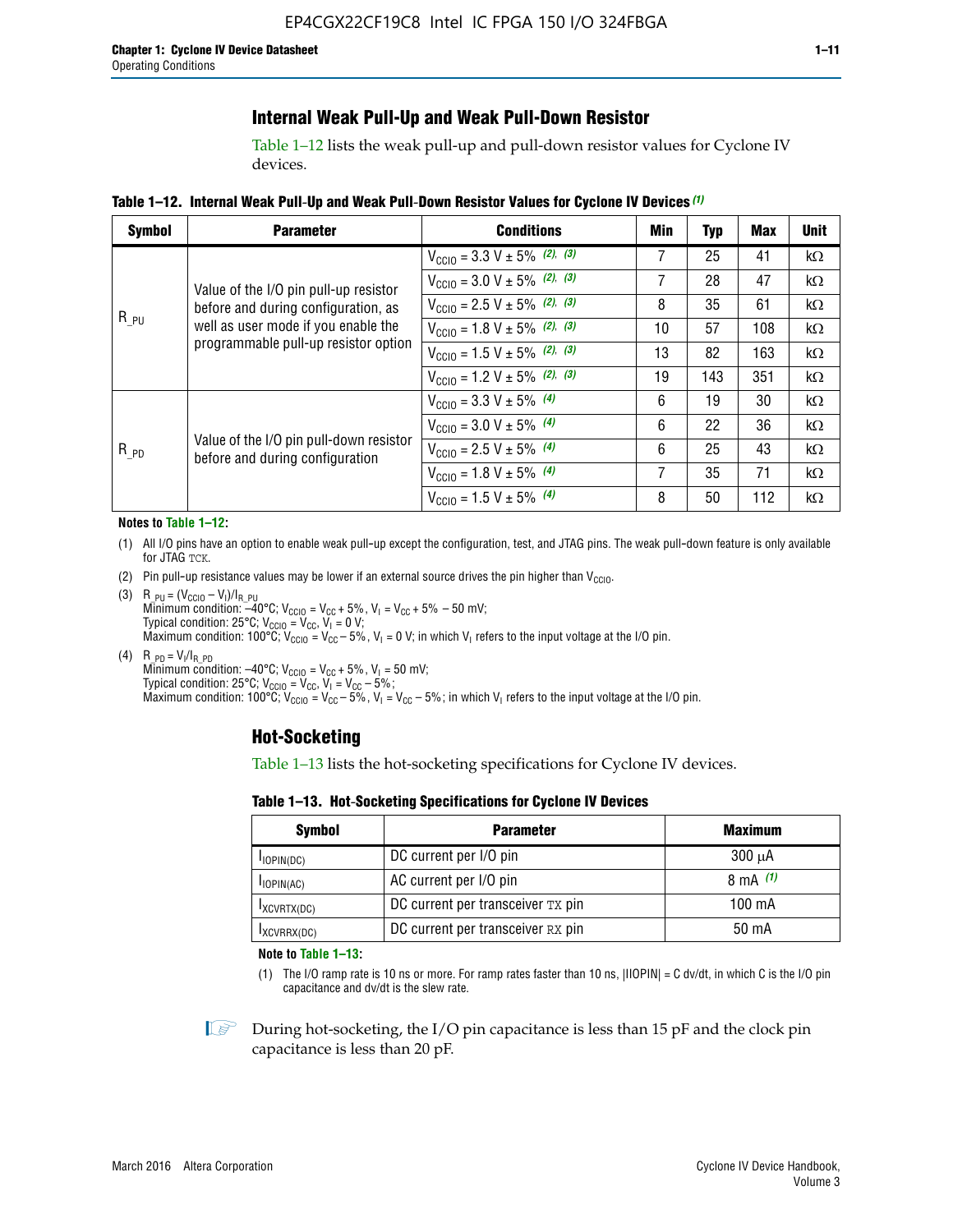# **Schmitt Trigger Input**

Cyclone IV devices support Schmitt trigger input on the TDI, TMS, TCK, nSTATUS, nCONFIG, nCE, CONF\_DONE, and DCLK pins. A Schmitt trigger feature introduces hysteresis to the input signal for improved noise immunity, especially for signals with slow edge rate. Table 1–14 lists the hysteresis specifications across the supported  $V<sub>CCIO</sub>$  range for Schmitt trigger inputs in Cyclone IV devices.

**Table 1–14. Hysteresis Specifications for Schmitt Trigger Input in Cyclone IV Devices**

| <b>Symbol</b>        | <b>Parameter</b>               | <b>Conditions (V)</b>   | <b>Minimum</b> | <b>Unit</b> |
|----------------------|--------------------------------|-------------------------|----------------|-------------|
|                      |                                | $V_{\text{CGI0}} = 3.3$ | 200            | mV          |
|                      | Hysteresis for Schmitt trigger | $V_{\text{CGI0}} = 2.5$ | 200            | mV          |
| V <sub>SCHMITT</sub> | input                          | $V_{\text{CCIO}} = 1.8$ | 140            | mV          |
|                      |                                | $V_{\text{CCIO}} = 1.5$ | 110            | mV          |

# **I/O Standard Specifications**

The following tables list input voltage sensitivities ( $V<sub>IH</sub>$  and  $V<sub>II</sub>$ ), output voltage ( $V<sub>OH</sub>$ and  $V_{OL}$ ), and current drive characteristics ( $I_{OH}$  and  $I_{OL}$ ), for various I/O standards supported by Cyclone IV devices. Table 1–15 through Table 1–20 provide the I/O standard specifications for Cyclone IV devices.

|                    | $V_{CCl0}(V)$ |     | $V_{IL}(V)$ |        |                            | $V_{IH} (V)$               | $V_{OL}(V)$             | $V_{OH} (V)$                 | $I_{0L}$                     | l <sub>oh</sub> |             |
|--------------------|---------------|-----|-------------|--------|----------------------------|----------------------------|-------------------------|------------------------------|------------------------------|-----------------|-------------|
| I/O Standard       | <b>Min</b>    | Typ | <b>Max</b>  | Min    | <b>Max</b>                 | Min                        | <b>Max</b>              | Max                          | Min                          | (mA)<br>(4)     | (mA)<br>(4) |
| 3.3-V LVTTL (3)    | 3.135         | 3.3 | 3.465       |        | 0.8                        | 1.7                        | 3.6                     | 0.45                         | 2.4                          | 4               | $-4$        |
| 3.3-V LVCMOS $(3)$ | 3.135         | 3.3 | 3.465       |        | 0.8                        | 1.7                        | 3.6                     | 0.2                          | $V_{\text{CCIO}} - 0.2$      | $\overline{2}$  | $-2$        |
| 3.0-V LVTTL $(3)$  | 2.85          | 3.0 | 3.15        | $-0.3$ | 0.8                        | 1.7                        | $V_{\text{CC10}} + 0.3$ | 0.45                         | 2.4                          | 4               | $-4$        |
| 3.0-V LVCMOS (3)   | 2.85          | 3.0 | 3.15        | $-0.3$ | 0.8                        | 1.7                        | $V_{\text{CC10}} + 0.3$ | 0.2                          | $V_{\text{CCIO}} - 0.2$      | 0.1             | $-0.1$      |
| $2.5 V$ (3)        | 2.375         | 2.5 | 2.625       | $-0.3$ | 0.7                        | 1.7                        | $V_{\text{CC10}} + 0.3$ | 0.4                          | 2.0                          | 1               | $-1$        |
| 1.8V               | 1.71          | 1.8 | 1.89        | $-0.3$ | 0.35x<br>V <sub>CCIO</sub> | 0.65x<br>V <sub>CCIO</sub> | 2.25                    | 0.45                         | $V_{\text{CCIO}}$ –<br>0.45  | $\overline{2}$  | $-2$        |
| 1.5V               | 1.425         | 1.5 | 1.575       | $-0.3$ | 0.35x<br>V <sub>CCIO</sub> | 0.65x<br>V <sub>CCIO</sub> | $V_{\text{CC10}} + 0.3$ | 0.25x<br>V <sub>CCIO</sub>   | 0.75x<br>V <sub>CCIO</sub>   | $\overline{2}$  | $-2$        |
| 1.2V               | 1.14          | 1.2 | 1.26        | $-0.3$ | 0.35x<br>V <sub>CCIO</sub> | 0.65x<br>V <sub>CCIO</sub> | $V_{\text{CC10}} + 0.3$ | 0.25x<br>V <sub>CCIO</sub>   | 0.75x<br>V <sub>CCIO</sub>   | $\overline{2}$  | $-2$        |
| 3.0-V PCI          | 2.85          | 3.0 | 3.15        |        | 0.3x<br>V <sub>CCIO</sub>  | 0.5x<br>V <sub>CCIO</sub>  | $V_{\text{CCI0}} + 0.3$ | $0.1 \times V_{CC10}$        | $0.9 \times V_{\text{CC10}}$ | 1.5             | $-0.5$      |
| $3.0 - V$ PCI-X    | 2.85          | 3.0 | 3.15        |        | 0.35x<br>V <sub>CCIO</sub> | 0.5x<br>V <sub>CCIO</sub>  | $V_{\text{CCI0}} + 0.3$ | $0.1 \times V_{\text{CC10}}$ | $0.9 \times V_{\text{CC10}}$ | 1.5             | $-0.5$      |

**Table 1–15. Single**-**Ended I/O Standard Specifications for Cyclone IV Devices** *(1)***,** *(2)*

#### **Notes to Table 1–15:**

(1) For voltage-referenced receiver input waveform and explanation of terms used in Table 1–15, refer to "Glossary" on page 1–37.

(2) AC load  $CL = 10$  pF

(3) For more information about interfacing Cyclone IV devices with 3.3/3.0/2.5-V LVTTL/LVCMOS I/O standards, refer to *[AN 447: Interfacing Cyclone III](http://www.altera.com/literature/an/an447.pdf)  [and Cyclone IV Devices with 3.3/3.0/2.5-V LVTTL/LVCMOS I/O Systems](http://www.altera.com/literature/an/an447.pdf)*.

(4) To meet the IOL and IOH specifications, you must set the current strength settings accordingly. For example, to meet the **3.3-V LVTTL** specification (4 mA), set the current strength settings to 4 mA or higher. Setting at lower current strength may not meet the lou and lon specifications in the handbook.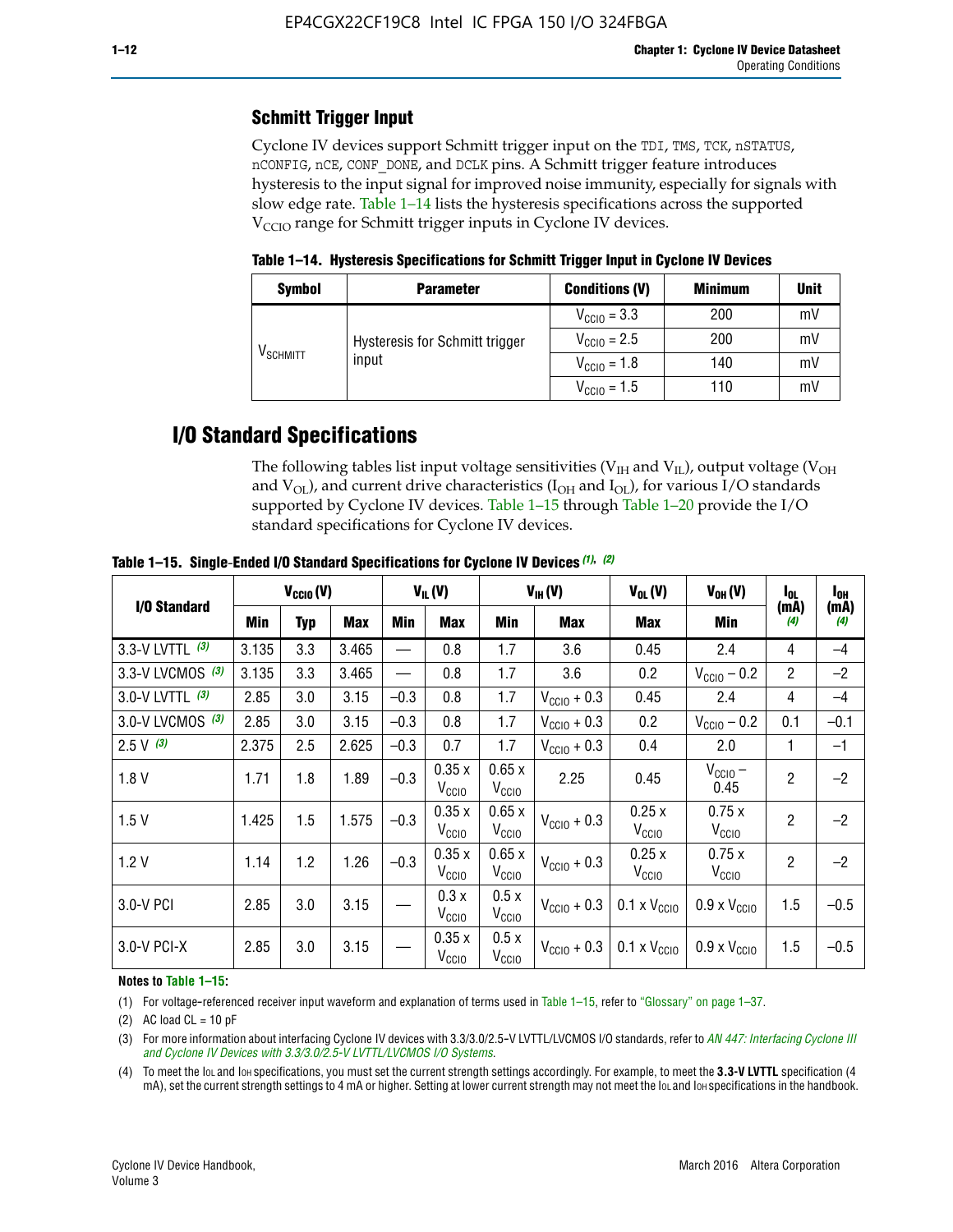| 1/0                           | $V_{\text{CC10}}(V)$ |            |            |                                                                        | $V_{TT} (V)$ (2)                                                     |                                                                        |                     |                           |                     |
|-------------------------------|----------------------|------------|------------|------------------------------------------------------------------------|----------------------------------------------------------------------|------------------------------------------------------------------------|---------------------|---------------------------|---------------------|
| <b>Standard</b>               | <b>Min</b>           | <b>Typ</b> | <b>Max</b> | Min                                                                    | <b>Typ</b>                                                           | <b>Max</b>                                                             | Min                 | <b>Typ</b>                | <b>Max</b>          |
| SSTL-2<br>Class I, II         | 2.375                | 2.5        | 2.625      | 1.19                                                                   | 1.25                                                                 | 1.31                                                                   | $V_{REF}$ –<br>0.04 | V <sub>REF</sub>          | $V_{REF}$ +<br>0.04 |
| SSTL-18<br>Class I, II        | 1.7                  | 1.8        | 1.9        | 0.833                                                                  | 0.9                                                                  | 0.969                                                                  | $V_{REF}$ –<br>0.04 | V <sub>REF</sub>          | $V_{REF}$ +<br>0.04 |
| HSTL-18<br>Class I, II        | 1.71                 | 1.8        | 1.89       | 0.85                                                                   | 0.9                                                                  | 0.95                                                                   | 0.85                | 0.9                       | 0.95                |
| <b>HSTL-15</b><br>Class I, II | 1.425                | 1.5        | 1.575      | 0.71                                                                   | 0.75                                                                 | 0.79                                                                   | 0.71                | 0.75                      | 0.79                |
| <b>HSTL-12</b><br>Class I, II | 1.14                 | 1.2        | 1.26       | $0.48 \times V_{\text{CC10}}$ (3)<br>$0.47 \times V_{\text{CC10}}$ (4) | $0.5 \times V_{\text{CC10}}$ (3)<br>$0.5 \times V_{\text{CC10}}$ (4) | $0.52 \times V_{\text{CC10}}$ (3)<br>$0.53 \times V_{\text{CC10}}$ (4) |                     | 0.5x<br>V <sub>CCIO</sub> |                     |

|  |  |  |  | Table 1–16. Single-Ended SSTL and HSTL I/O Reference Voltage Specifications for Cyclone IV Devices (1) |
|--|--|--|--|--------------------------------------------------------------------------------------------------------|
|--|--|--|--|--------------------------------------------------------------------------------------------------------|

#### **Notes to Table 1–16:**

(1) For an explanation of terms used in Table 1–16, refer to "Glossary" on page 1–37.

(2)  $V_{TT}$  of the transmitting device must track  $V_{REF}$  of the receiving device.

(3) Value shown refers to DC input reference voltage,  $V_{REF(DC)}$ .

(4) Value shown refers to AC input reference voltage,  $V_{REF(AC)}$ .

|  | Table 1–17.  Single-Ended SSTL and HSTL I/O Standards Signal Specifications for Cyclone IV Devices |  |  |  |  |  |
|--|----------------------------------------------------------------------------------------------------|--|--|--|--|--|
|--|----------------------------------------------------------------------------------------------------|--|--|--|--|--|

| I/O                        |         | $V_{IL(DC)}(V)$        |                                      | $V_{IH(DC)}(V)$       |         | $V_{IL(AC)}(V)$     |                     | $V_{IH(AC)}(V)$      | $V_{OL}(V)$                        | $V_{OH} (V)$                       | l <sub>ol</sub> | $I_{0H}$ |
|----------------------------|---------|------------------------|--------------------------------------|-----------------------|---------|---------------------|---------------------|----------------------|------------------------------------|------------------------------------|-----------------|----------|
| <b>Standard</b>            | Min     | <b>Max</b>             | Min                                  | <b>Max</b>            | Min     | <b>Max</b>          | Min                 | <b>Max</b>           | <b>Max</b>                         | Min                                | (mA)            | (mA)     |
| SSTL-2<br>Class I          |         | $\rm V_{REF}-$<br>0.18 | $V_{REF} +$<br>0.18                  |                       |         | $V_{REF}$ –<br>0.35 | $V_{REF} +$<br>0.35 |                      | $V_{TT}$ –<br>0.57                 | $V_{TT}$ +<br>0.57                 | 8.1             | $-8.1$   |
| SSTL-2<br>Class II         |         | $V_{REF}$ –<br>0.18    | $V_{REF} +$<br>0.18                  |                       |         | $V_{REF}$ –<br>0.35 | $V_{REF} +$<br>0.35 |                      | $V_{TT}$ –<br>0.76                 | $V_{TT}$ +<br>0.76                 | 16.4            | $-16.4$  |
| <b>SSTL-18</b><br>Class I  |         | $V_{REF}$ –<br>0.125   | $V_{REF}$ +<br>0.125                 |                       |         | $V_{REF}$ –<br>0.25 | $V_{REF}$ +<br>0.25 |                      | $V_{TT}$ –<br>0.475                | $V_{TT}$ +<br>0.475                | 6.7             | $-6.7$   |
| <b>SSTL-18</b><br>Class II |         | $V_{REF}$ –<br>0.125   | $V_{REF}$ +<br>0.125                 |                       |         | $V_{REF}$ –<br>0.25 | $V_{REF}$ +<br>0.25 |                      | 0.28                               | $V_{CC10}$ –<br>0.28               | 13.4            | $-13.4$  |
| HSTL-18<br>Class I         |         | $V_{REF}$ –<br>0.1     | $V_{REF} +$<br>0.1                   |                       |         | $V_{REF}$ –<br>0.2  | $V_{REF}$ +<br>0.2  |                      | 0.4                                | $V_{CCIO}$ –<br>0.4                | 8               | $-8$     |
| HSTL-18<br>Class II        |         | $V_{REF}$ –<br>0.1     | $V_{REF} +$<br>0.1                   |                       |         | $V_{REF}$ –<br>0.2  | $V_{REF} +$<br>0.2  |                      | 0.4                                | $V_{CC10}$ –<br>0.4                | 16              | $-16$    |
| HSTL-15<br>Class I         |         | $V_{REF}$ –<br>0.1     | $V_{REF} +$<br>0.1                   |                       |         | $V_{REF}$ –<br>0.2  | $V_{REF}$ +<br>0.2  |                      | 0.4                                | $V_{\text{CC1O}} -$<br>0.4         | 8               | $-8$     |
| HSTL-15<br>Class II        |         | $V_{REF}$ –<br>0.1     | $\mathsf{V}_{\mathsf{REF}}$ +<br>0.1 |                       |         | $V_{REF}$ –<br>0.2  | $V_{REF}$ +<br>0.2  |                      | 0.4                                | $V_{CC10}$ –<br>0.4                | 16              | $-16$    |
| <b>HSTL-12</b><br>Class I  | $-0.15$ | $V_{REF}-$<br>0.08     | $V_{REF} +$<br>0.08                  | $V_{CGI0} + 0.15$     | $-0.24$ | $V_{REF}$ –<br>0.15 | $V_{REF} +$<br>0.15 | $V_{CCIO} +$<br>0.24 | $0.25 \times$<br>V <sub>CCIO</sub> | $0.75 \times$<br>V <sub>CCIO</sub> | 8               | $-8$     |
| HSTL-12<br>Class II        | $-0.15$ | $V_{REF}-$<br>0.08     | $V_{REF} +$<br>0.08                  | $V_{\rm CClO} + 0.15$ | $-0.24$ | $V_{REF}$ –<br>0.15 | $V_{REF} +$<br>0.15 | $V_{CC10}$ +<br>0.24 | $0.25 \times$<br>V <sub>CCIO</sub> | $0.75 \times$<br>V <sub>CCIO</sub> | 14              | $-14$    |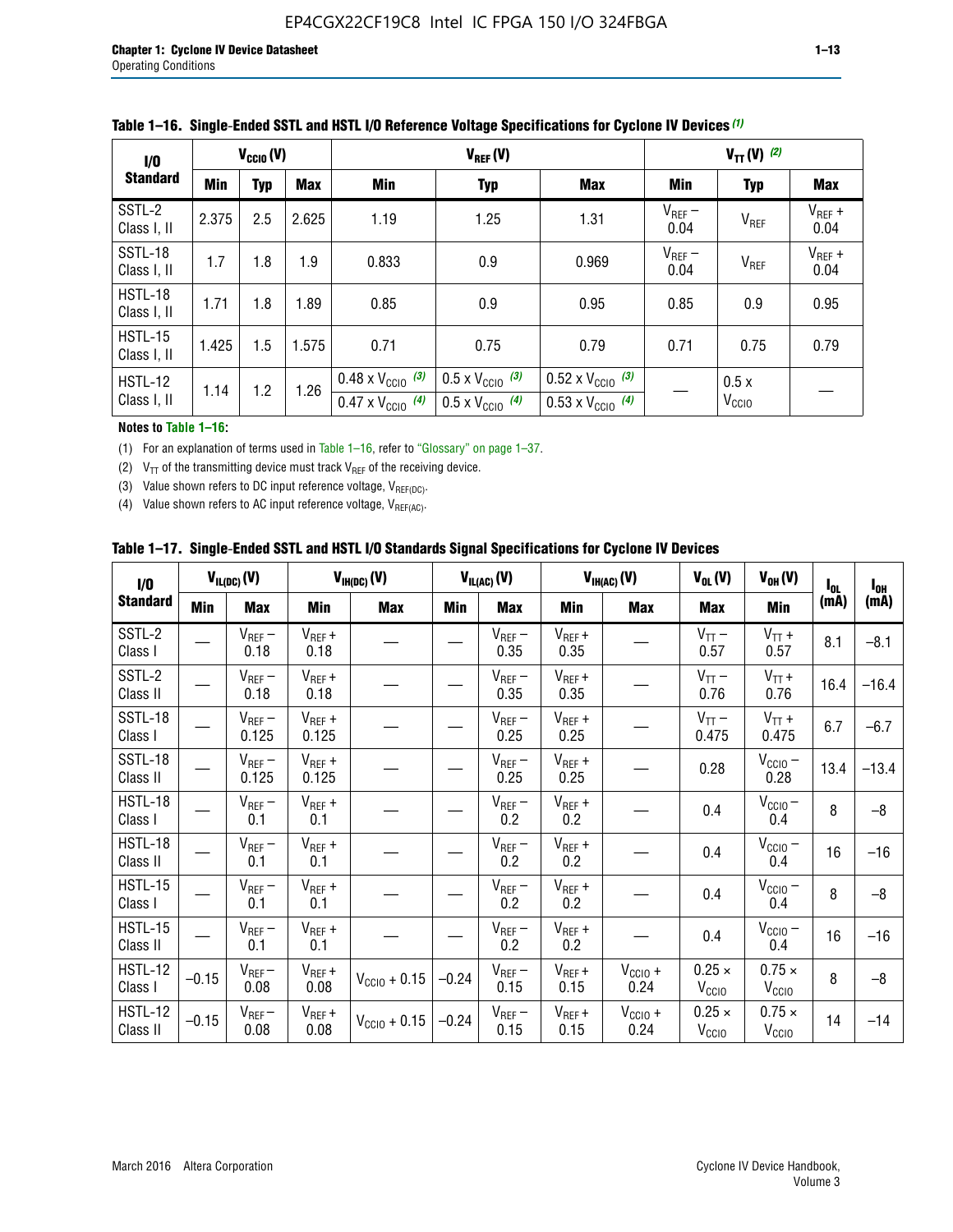**f For more information about receiver input and transmitter output waveforms, and for** other differential I/O standards, refer to the *[I/O Features in Cyclone IV Devices](http://www.altera.com/literature/hb/cyclone-iv/cyiv-51006.pdf)* chapter*.*

**Table 1–18. Differential SSTL I/O Standard Specifications for Cyclone IV Devices** *(1)*

| I/O Standard           |       | $V_{CCl0}(V)$ |            |      | $V_{\text{Swing(DC)}}(V)$ | $V_{X(AC)}(V)$                 |            | $V_{\text{Swing(AC)}}$<br>(V)   |            | $V_{OX(AC)}(V)$ |                                |            |                                 |
|------------------------|-------|---------------|------------|------|---------------------------|--------------------------------|------------|---------------------------------|------------|-----------------|--------------------------------|------------|---------------------------------|
|                        | Min   | Typ           | <b>Max</b> | Min  | <b>Max</b>                | <b>Min</b>                     | <b>Typ</b> | <b>Max</b>                      | <b>Min</b> | <b>Max</b>      | Min                            | <b>Typ</b> | <b>Max</b>                      |
| SSTL-2<br>Class I, II  | 2.375 | 2.5           | 2.625      | 0.36 | V <sub>CCIO</sub>         | $V_{\text{CC10}}/2 - 0.2$      |            | $V_{\text{CC1O}}/2$<br>$+0.2$   | 0.7        | $V_{\rm CCI}$   | $V_{\text{CC10}}/2 -$<br>0.125 |            | $V_{\text{CC10}}/2$<br>$+0.125$ |
| SSTL-18<br>Class I, II | 1.7   | .8            | .90        | 0.25 | V <sub>CCIO</sub>         | $V_{\text{CC10}}/2 -$<br>0.175 |            | $V_{\text{CC10}}/2$<br>$+0.175$ | 0.5        | $V_{\rm CCI}$   | $V_{\text{CC10}}/2 -$<br>0.125 |            | $V_{\text{CC10}}/2$<br>$+0.125$ |

#### **Note to Table 1–18:**

(1) Differential SSTL requires a  $V_{REF}$  input.

**Table 1–19. Differential HSTL I/O Standard Specifications for Cyclone IV Devices** *(1)*

|                        | $V_{\text{CCIO}}(V)$ |      |            | $V_{\text{DIF(DC)}}(V)$ |                   | $V_{X(AC)}(V)$                |            |                            | $V_{CM(DC)}(V)$            |            |                            |         | $V_{DIF(AC)}(V)$           |  |
|------------------------|----------------------|------|------------|-------------------------|-------------------|-------------------------------|------------|----------------------------|----------------------------|------------|----------------------------|---------|----------------------------|--|
| I/O Standard           | <b>Min</b>           | Typ  | <b>Max</b> | <b>Min</b>              | <b>Max</b>        | Min                           | <b>Typ</b> | <b>Max</b>                 | Min                        | <b>Typ</b> | <b>Max</b>                 | Mi<br>n | <b>Max</b>                 |  |
| HSTL-18<br>Class I, II | 1.71                 | 1.8  | .89        | 0.2                     |                   | 0.85                          |            | 0.95                       | 0.85                       |            | 0.95                       | 0.4     |                            |  |
| HSTL-15<br>Class I, II | 1.425                | .5   | 1.575      | 0.2                     |                   | 0.71                          |            | 0.79                       | 0.71                       |            | 0.79                       | 0.4     |                            |  |
| HSTL-12<br>Class I, II | 1.14                 | 2. ا | .26        | 0.16                    | V <sub>CCIO</sub> | $0.48 \times V_{\text{CGI}0}$ |            | 0.52x<br>V <sub>CCIO</sub> | 0.48x<br>V <sub>CCIO</sub> |            | 0.52x<br>V <sub>CCIO</sub> | 0.3     | 0.48x<br>V <sub>CCIO</sub> |  |

#### **Note to Table 1–19:**

(1) Differential HSTL requires a  $V_{REF}$  input.

**Table 1–20. Differential I/O Standard Specifications for Cyclone IV Devices** *(1)* **(Part 1 of 2)**

| I/O Standard                            |       | $V_{CCl0} (V)$ |            |            | $V_{ID}$ (mV) |      | $V_{\text{lcm}}(V)^{(2)}$                           |            |     | $V_{0D}$ (mV) $(3)$ |     |       | $V_{0S} (V)$ (3) |       |
|-----------------------------------------|-------|----------------|------------|------------|---------------|------|-----------------------------------------------------|------------|-----|---------------------|-----|-------|------------------|-------|
|                                         | Min   | Typ            | <b>Max</b> | <b>Min</b> | <b>Max</b>    | Min  | <b>Condition</b>                                    | <b>Max</b> | Min | Typ                 | Max | Min   | <b>Typ</b>       | Max   |
|                                         |       |                |            |            |               | 0.05 | $D_{MAX} \leq 500$ Mbps                             | 1.80       |     |                     |     |       |                  |       |
| <b>LVPECL</b><br>(Row I/Os)<br>(6)      | 2.375 | 2.5            | 2.625      | 100        |               | 0.55 | 500 Mbps $\leq$ D <sub>MAX</sub><br>$\leq$ 700 Mbps | 1.80       |     |                     |     |       |                  |       |
|                                         |       |                |            |            |               | 1.05 | $D_{MAX}$ > 700 Mbps                                | 1.55       |     |                     |     |       |                  |       |
|                                         |       |                |            |            |               | 0.05 | $D_{MAX} \leq 500$ Mbps                             | 1.80       |     |                     |     |       |                  |       |
| <b>LVPECL</b><br>(Column<br>$1/Os)$ (6) | 2.375 | 2.5            | 2.625      | 100        |               | 0.55 | 500 Mbps $\leq D_{MAX}$<br>$\leq$ 700 Mbps          | 1.80       |     |                     |     |       |                  |       |
|                                         |       |                |            |            |               | 1.05 | $D_{MAX}$ > 700 Mbps                                | 1.55       |     |                     |     |       |                  |       |
|                                         |       |                |            |            |               | 0.05 | $D_{MAX} \leq 500$ Mbps                             | 1.80       |     |                     |     |       |                  |       |
| LVDS (Row<br>I/Os)                      | 2.375 | 2.5            | 2.625      | 100        |               | 0.55 | 500 Mbps $\leq D_{MAX}$<br>$\leq 700$ Mbps          | 1.80       | 247 |                     | 600 | 1.125 | 1.25             | 1.375 |
|                                         |       |                |            |            |               | 1.05 | $D_{MAX}$ > 700 Mbps                                | 1.55       |     |                     |     |       |                  |       |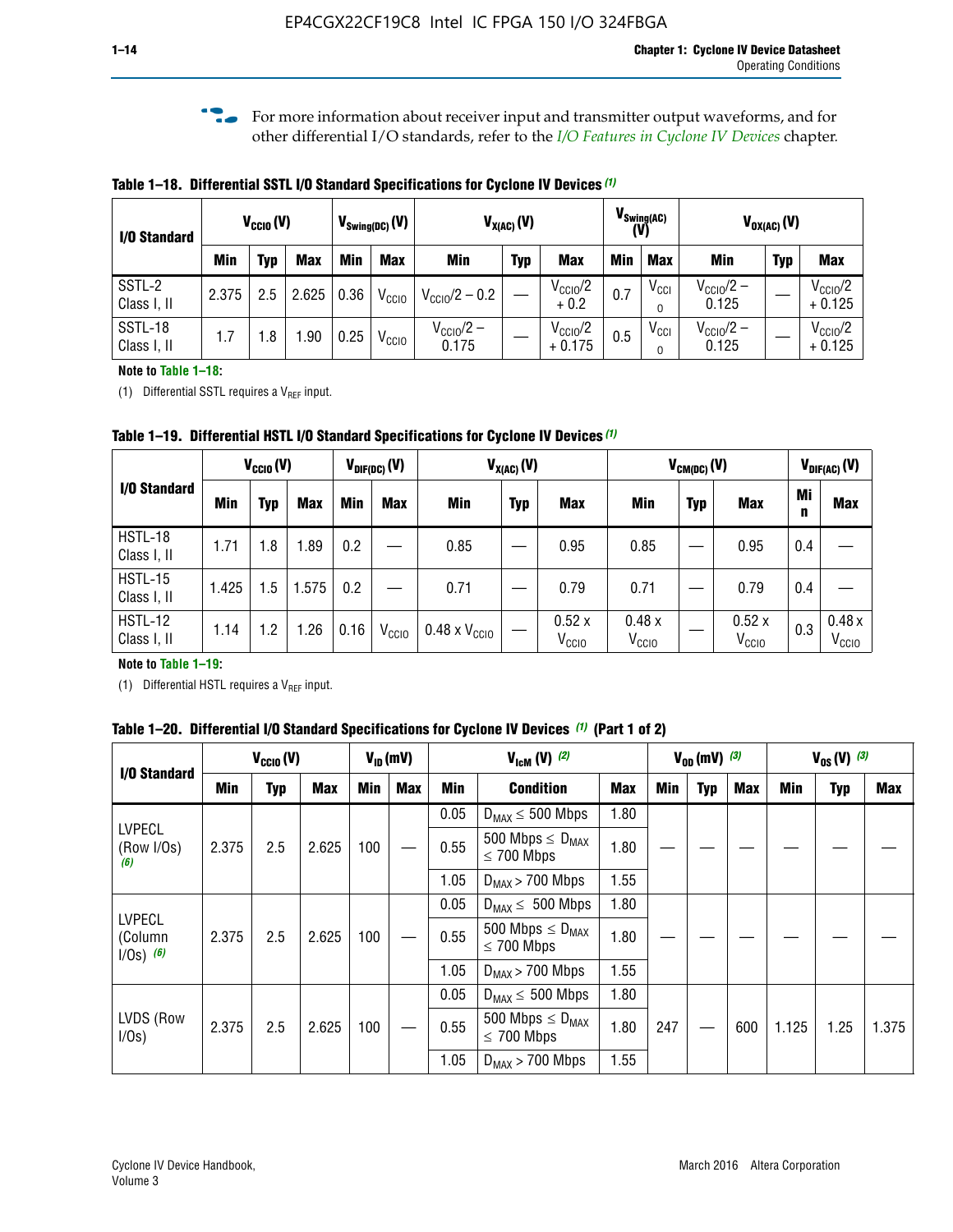#### EP4CGX22CF19C8 Intel IC FPGA 150 I/O 324FBGA

|                                         |            | $V_{CClO}(V)$ |            |     | $V_{ID}(mV)$ |            | $V_{\text{ICM}}(V)$ (2)                    |            |     | $V_{0D}$ (mV) $(3)$ |            |            | $V_{0S} (V)$ (3) |            |
|-----------------------------------------|------------|---------------|------------|-----|--------------|------------|--------------------------------------------|------------|-----|---------------------|------------|------------|------------------|------------|
| I/O Standard                            | <b>Min</b> | <b>Typ</b>    | <b>Max</b> | Min | <b>Max</b>   | <b>Min</b> | <b>Condition</b>                           | <b>Max</b> | Min | <b>Typ</b>          | <b>Max</b> | <b>Min</b> | <b>Typ</b>       | <b>Max</b> |
|                                         |            |               |            |     |              | 0.05       | $D_{MAX} \leq 500$ Mbps                    | 1.80       |     |                     |            |            |                  |            |
| <b>LVDS</b><br>(Column<br>$I/Os$ )      | 2.375      | 2.5           | 2.625      | 100 |              | 0.55       | 500 Mbps $\leq D_{MAX}$<br>$\leq 700$ Mbps | 1.80       | 247 |                     | 600        | 1.125      | 1.25             | 1.375      |
|                                         |            |               |            |     |              | 1.05       | $D_{MAX}$ > 700 Mbps                       | 1.55       |     |                     |            |            |                  |            |
| <b>BLVDS (Row</b><br>$1/0s)$ (4)        | 2.375      | 2.5           | 2.625      | 100 |              |            |                                            |            |     |                     |            |            |                  |            |
| <b>BLVDS</b><br>(Column<br>$1/0s)$ (4)  | 2.375      | 2.5           | 2.625      | 100 |              |            |                                            |            |     |                     |            |            |                  |            |
| mini-LVDS<br>(Row I/Os)<br>(5)          | 2.375      | 2.5           | 2.625      |     |              |            |                                            |            | 300 |                     | 600        | 1.0        | 1.2              | 1.4        |
| mini-LVDS<br>(Column<br>$1/0s)$ (5)     | 2.375      | 2.5           | 2.625      |     |              |            |                                            |            | 300 |                     | 600        | 1.0        | 1.2              | 1.4        |
| RSDS <sup>®</sup> (Row<br>$1/0s)$ $(5)$ | 2.375      | 2.5           | 2.625      |     |              |            |                                            |            | 100 | 200                 | 600        | 0.5        | 1.2              | 1.5        |
| <b>RSDS</b><br>(Column<br>$1/0s)$ (5)   | 2.375      | 2.5           | 2.625      |     |              |            |                                            |            | 100 | 200                 | 600        | 0.5        | 1.2              | 1.5        |
| PPDS (Row<br>$1/0s)$ (5)                | 2.375      | 2.5           | 2.625      |     |              |            |                                            |            | 100 | 200                 | 600        | 0.5        | 1.2              | 1.4        |
| <b>PPDS</b><br>(Column<br>$1/0s)$ (5)   | 2.375      | 2.5           | 2.625      |     |              |            |                                            |            | 100 | 200                 | 600        | 0.5        | 1.2              | 1.4        |

#### **Table 1–20. Differential I/O Standard Specifications for Cyclone IV Devices** *(1)* **(Part 2 of 2)**

#### **Notes to Table 1–20:**

(1) For an explanation of terms used in Table 1–20, refer to "Glossary" on page 1–37.

(2)  $V_{IN}$  range: 0  $V \le V_{IN} \le 1.85$  V.

(3) R<sub>L</sub> range:  $90 \le R_L \le 110 \Omega$ .

(4) There are no fixed  $V_{IN}$ ,  $V_{OD}$ , and  $V_{OS}$  specifications for BLVDS. They depend on the system topology.

(5) The Mini-LVDS, RSDS, and PPDS standards are only supported at the output pins.

(6) The LVPECL I/O standard is only supported on dedicated clock input pins. This I/O standard is not supported for output pins.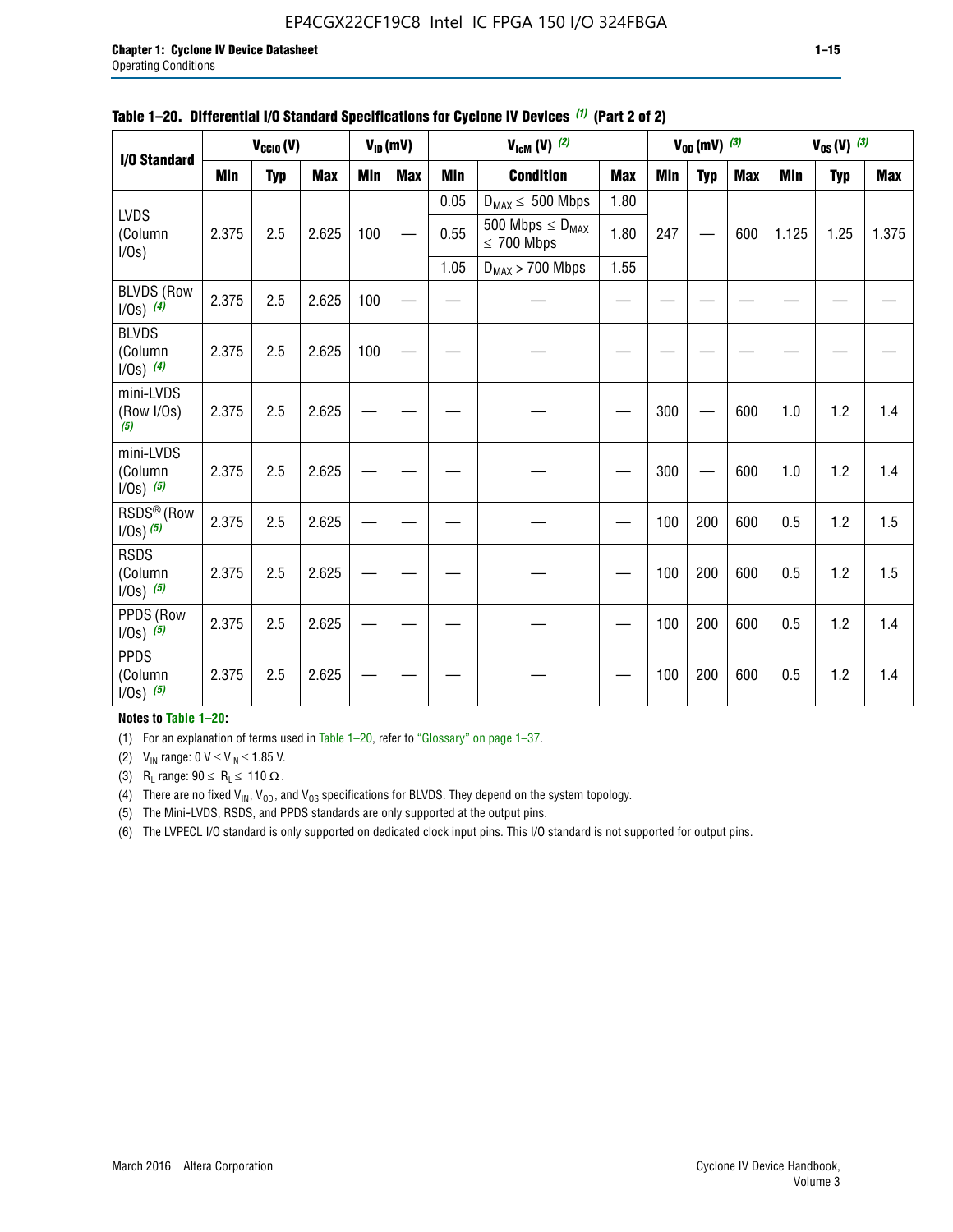# **Power Consumption**

Use the following methods to estimate power for a design:

- the Excel-based EPE
- the Quartus® II PowerPlay power analyzer feature

The interactive Excel-based EPE is used prior to designing the device to get a magnitude estimate of the device power. The Quartus II PowerPlay power analyzer provides better quality estimates based on the specifics of the design after place-and-route is complete. The PowerPlay power analyzer can apply a combination of user-entered, simulation-derived, and estimated signal activities that, combined with detailed circuit models, can yield very accurate power estimates.

f For more information about power estimation tools, refer to the *[Early Power Estimator](http://www.altera.com/literature/ug/ug_epe.pdf
)  [User Guide](http://www.altera.com/literature/ug/ug_epe.pdf
)* and the *[PowerPlay Power Analysis](http://www.altera.com/literature/hb/qts/qts_qii53013.pdf)* chapter in volume 3 of the *Quartus II Handboo*k.

# **Switching Characteristics**

This section provides performance characteristics of Cyclone IV core and periphery blocks for commercial grade devices.

These characteristics can be designated as Preliminary or Final.

- Preliminary characteristics are created using simulation results, process data, and other known parameters. The upper-right hand corner of these tables show the designation as "Preliminary".
- Final numbers are based on actual silicon characterization and testing. The numbers reflect the actual performance of the device under worst-case silicon process, voltage, and junction temperature conditions. There are no designations on finalized tables.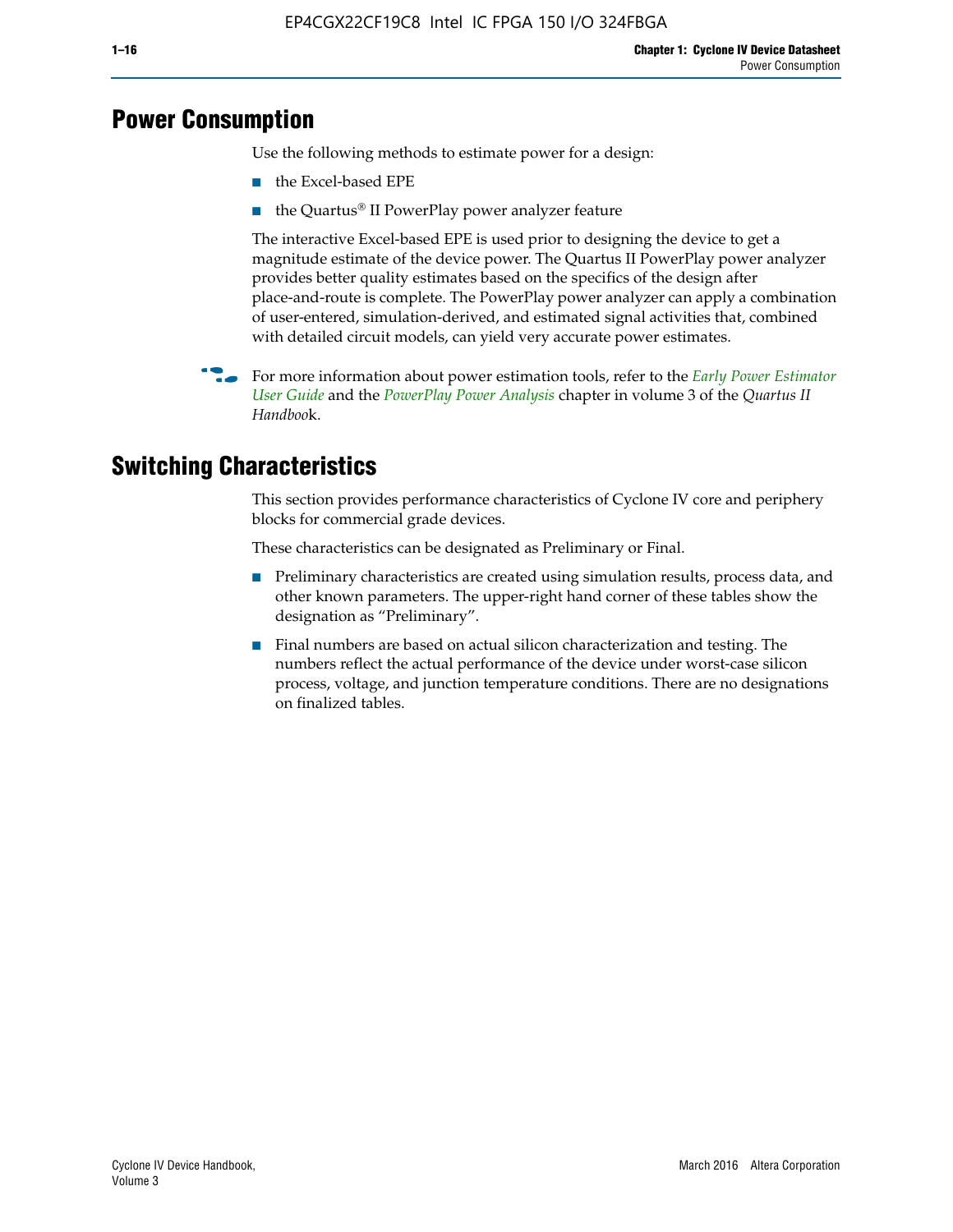# **Transceiver Performance Specifications**

Table 1–21 lists the Cyclone IV GX transceiver specifications.

|  |  |  |  | Table 1-21. Transceiver Specification for Cyclone IV GX Devices (Part 1 of 4) |  |
|--|--|--|--|-------------------------------------------------------------------------------|--|
|--|--|--|--|-------------------------------------------------------------------------------|--|

| Symbol/                                                   |                                                      |                     | C <sub>6</sub>             |                                                                     |                     | C7, I7                     |                   | C <sub>8</sub>      |                            |                |              |
|-----------------------------------------------------------|------------------------------------------------------|---------------------|----------------------------|---------------------------------------------------------------------|---------------------|----------------------------|-------------------|---------------------|----------------------------|----------------|--------------|
| <b>Description</b>                                        | <b>Conditions</b>                                    | <b>Min</b>          | <b>Typ</b>                 | <b>Max</b>                                                          | <b>Min</b>          | <b>Typ</b>                 | <b>Max</b>        | <b>Min</b>          | <b>Typ</b>                 | <b>Max</b>     | <b>Unit</b>  |
| <b>Reference Clock</b>                                    |                                                      |                     |                            |                                                                     |                     |                            |                   |                     |                            |                |              |
| Supported I/O<br><b>Standards</b>                         |                                                      |                     |                            | 1.2 V PCML, 1.5 V PCML, 3.3 V PCML, Differential LVPECL, LVDS, HCSL |                     |                            |                   |                     |                            |                |              |
| Input frequency<br>from REFCLK input<br>pins              |                                                      | 50                  |                            | 156.25                                                              | 50                  |                            | 156.25            | 50                  |                            | 156.25         | <b>MHz</b>   |
| Spread-spectrum<br>modulating clock<br>frequency          | Physical interface<br>for PCI Express<br>(PIPE) mode | 30                  |                            | 33                                                                  | 30                  |                            | 33                | 30                  |                            | 33             | kHz          |
| Spread-spectrum<br>downspread                             | PIPE mode                                            |                     | 0 <sub>to</sub><br>$-0.5%$ |                                                                     |                     | 0 <sub>to</sub><br>$-0.5%$ |                   |                     | 0 <sub>to</sub><br>$-0.5%$ |                |              |
| Peak-to-peak<br>differential input<br>voltage             |                                                      | 0.1                 |                            | 1.6                                                                 | 0.1                 |                            | 1.6               | 0.1                 |                            | 1.6            | $\mathsf{V}$ |
| V <sub>ICM</sub> (AC coupled)                             |                                                      |                     | $1100 \pm 5\%$             |                                                                     |                     | $1100 \pm 5\%$             |                   |                     | $1100 \pm 5\%$             |                | mV           |
| $V_{ICM}$ (DC coupled)                                    | HCSL I/O<br>standard for PCIe<br>reference clock     | 250                 |                            | 550                                                                 | 250                 |                            | 550               | 250                 |                            | 550            | mV           |
| <b>Transmitter REFCLK</b><br>Phase Noise (1)              | Frequency offset                                     |                     |                            | $-123$                                                              |                     |                            | $-123$            |                     |                            | $-123$         | dBc/Hz       |
| <b>Transmitter REFCLK</b><br>Total Jitter (1)             | $= 1$ MHz $- 8$ MHZ                                  |                     |                            | 42.3                                                                |                     |                            | 42.3              |                     |                            | 42.3           | ps           |
| $\mathsf{R}_{\mathsf{ref}}$                               |                                                      |                     | 2000<br>± 1%               |                                                                     |                     | 2000<br>± 1%               |                   |                     | 2000<br>± 1%               |                | Ω            |
| <b>Transceiver Clock</b>                                  |                                                      |                     |                            |                                                                     |                     |                            |                   |                     |                            |                |              |
| cal blk clk clock<br>frequency                            |                                                      | 10                  |                            | 125                                                                 | 10                  |                            | 125               | 10                  | $\overline{\phantom{0}}$   | 125            | MHz          |
| fixedclk clock<br>frequency                               | <b>PCIe Receiver</b><br>Detect                       | $\hspace{0.05cm}$   | 125                        |                                                                     |                     | 125                        | $\hspace{0.05cm}$ | —                   | 125                        |                | <b>MHz</b>   |
| reconfig_clk<br>clock frequency                           | Dynamic<br>reconfiguration<br>clock frequency        | 2.5/<br>37.5<br>(2) |                            | 50                                                                  | 2.5/<br>37.5<br>(2) |                            | 50                | 2.5/<br>37.5<br>(2) |                            | 50             | <b>MHz</b>   |
| Delta time between<br>reconfig clk                        |                                                      |                     |                            | $\overline{2}$                                                      |                     |                            | $\overline{2}$    |                     |                            | $\overline{2}$ | ms           |
| Transceiver block<br>minimum<br>power-down pulse<br>width |                                                      |                     | $\mathbf{1}$               |                                                                     |                     | 1                          |                   |                     | $\mathbf{1}$               |                | $\mu s$      |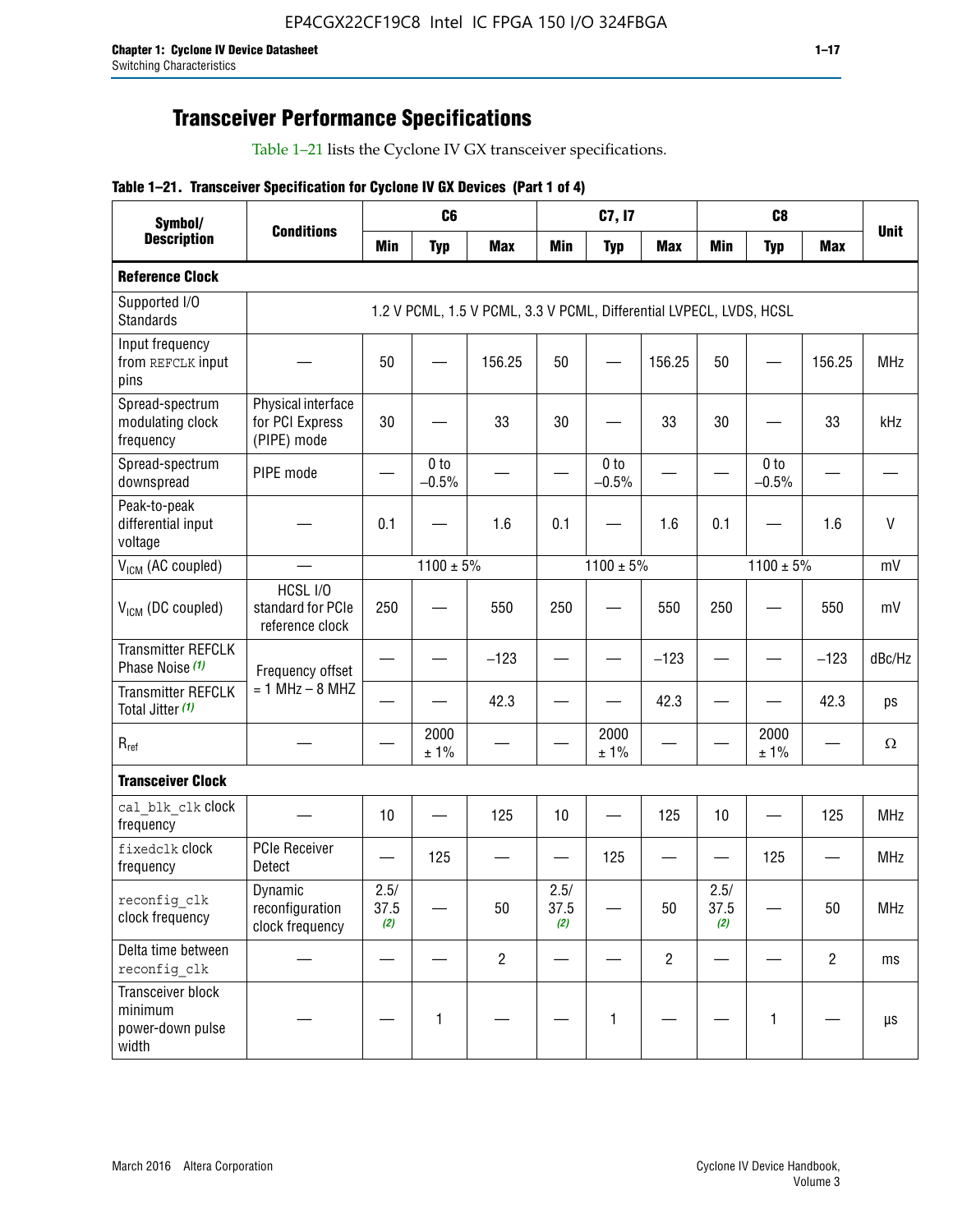#### **1–18 Chapter 1: Cyclone IV Device Datasheet** Switching Characteristics

| Symbol/                                                                                        |                                                                           |                          | C <sub>6</sub>           |                                 |                          | C7, I7                             |                                     |        | C <sub>8</sub>           |                                  |              |
|------------------------------------------------------------------------------------------------|---------------------------------------------------------------------------|--------------------------|--------------------------|---------------------------------|--------------------------|------------------------------------|-------------------------------------|--------|--------------------------|----------------------------------|--------------|
| <b>Description</b>                                                                             | <b>Conditions</b>                                                         | Min                      | <b>Typ</b>               | <b>Max</b>                      | Min                      | <b>Typ</b>                         | <b>Max</b>                          | Min    | <b>Typ</b>               | <b>Max</b>                       | <b>Unit</b>  |
| <b>Receiver</b>                                                                                |                                                                           |                          |                          |                                 |                          |                                    |                                     |        |                          |                                  |              |
| Supported I/O<br><b>Standards</b>                                                              | 1.4 V PCML,<br>1.5 V PCML,<br>2.5 V PCML,<br>LVPECL, LVDS                 |                          |                          |                                 |                          |                                    |                                     |        |                          |                                  |              |
| Data rate (F324 and<br>smaller package) (15)                                                   |                                                                           | 600                      |                          | 2500                            | 600                      | $\overline{\phantom{0}}$           | 2500                                | 600    |                          | 2500                             | <b>Mbps</b>  |
| Data rate (F484 and<br>larger package) (15)                                                    |                                                                           | 600                      |                          | 3125                            | 600                      |                                    | 3125                                | 600    |                          | 2500                             | <b>Mbps</b>  |
| Absolute V <sub>MAX</sub> for a<br>receiver pin $(3)$                                          |                                                                           |                          |                          | 1.6                             |                          |                                    | 1.6                                 |        |                          | 1.6                              | V            |
| Operational V <sub>MAX</sub> for<br>a receiver pin                                             |                                                                           |                          |                          | 1.5                             |                          |                                    | 1.5                                 |        |                          | 1.5                              | V            |
| Absolute V <sub>MIN</sub> for a<br>receiver pin                                                |                                                                           | $-0.4$                   |                          |                                 | $-0.4$                   |                                    |                                     | $-0.4$ |                          |                                  | V            |
| Peak-to-peak<br>differential input<br>voltage V <sub>ID</sub> (diff p-p)                       | $V_{ICM} = 0.82 V$<br>setting, Data Rate<br>$= 600$ Mbps to<br>3.125 Gbps | 0.1                      |                          | 2.7                             | 0.1                      |                                    | 2.7                                 | 0.1    |                          | 2.7                              | $\mathsf{V}$ |
| <b>V<sub>ICM</sub></b>                                                                         | $V_{IGM} = 0.82 V$<br>setting                                             |                          | $820 \pm$<br>10%         |                                 |                          | $820 \pm$<br>10%                   |                                     |        | $820 \pm$<br>10%         |                                  | mV           |
| Differential on-chip                                                                           | 100 $-\Omega$ setting                                                     | $\qquad \qquad$          | 100                      |                                 |                          | 100                                | $\overline{\phantom{0}}$            | -      | 100                      |                                  | $\Omega$     |
| termination resistors                                                                          | 150 $-\Omega$ setting                                                     |                          | 150                      |                                 |                          | 150                                |                                     |        | 150                      |                                  | $\Omega$     |
| Differential and<br>common mode<br>return loss                                                 | PIPE, Serial<br>Rapid I/O SR,<br>SATA, CPRI LV,<br>SDI, XAUI              |                          |                          |                                 |                          | Compliant                          |                                     |        |                          |                                  |              |
| Programmable ppm<br>detector $(4)$                                                             |                                                                           |                          |                          |                                 |                          | ± 62.5, 100, 125, 200,<br>250, 300 |                                     |        |                          |                                  | ppm          |
| Clock data recovery<br>(CDR) ppm<br>tolerance (without<br>spread-spectrum<br>clocking enabled) |                                                                           |                          |                          | $±300$ (5),<br>±350<br>(6), (7) |                          |                                    | ±300<br>$(5)$ ,<br>±350<br>(6), (7) |        |                          | ±300<br>(5),<br>±350<br>(6), (7) | ppm          |
| CDR ppm tolerance<br>(with synchronous<br>spread-spectrum<br>clocking enabled) (8)             |                                                                           |                          |                          | 350 to<br>$-5350$<br>(7), (9)   |                          |                                    | 350 to<br>$-5350$<br>(7), (9)       |        |                          | 350 to<br>$-5350$<br>(7), (9)    | ppm          |
| Run length                                                                                     |                                                                           |                          | 80                       |                                 |                          | 80                                 | $\overline{\phantom{0}}$            | —      | 80                       |                                  | U            |
|                                                                                                | No Equalization                                                           | —                        |                          | 1.5                             |                          | —                                  | 1.5                                 | —      | $\overline{\phantom{0}}$ | 1.5                              | dB           |
| Programmable                                                                                   | Medium Low                                                                | $\overline{\phantom{0}}$ |                          | 4.5                             |                          |                                    | 4.5                                 | —      |                          | 4.5                              | dB           |
| equalization                                                                                   | Medium High                                                               | —                        | $\overline{\phantom{0}}$ | 5.5                             | $\overline{\phantom{0}}$ | $\overline{\phantom{0}}$           | 5.5                                 |        | —                        | 5.5                              | dB           |
|                                                                                                | High                                                                      |                          |                          | $\overline{7}$                  |                          |                                    | $\overline{7}$                      |        |                          | $\overline{7}$                   | dB           |

#### **Table 1–21. Transceiver Specification for Cyclone IV GX Devices (Part 2 of 4)**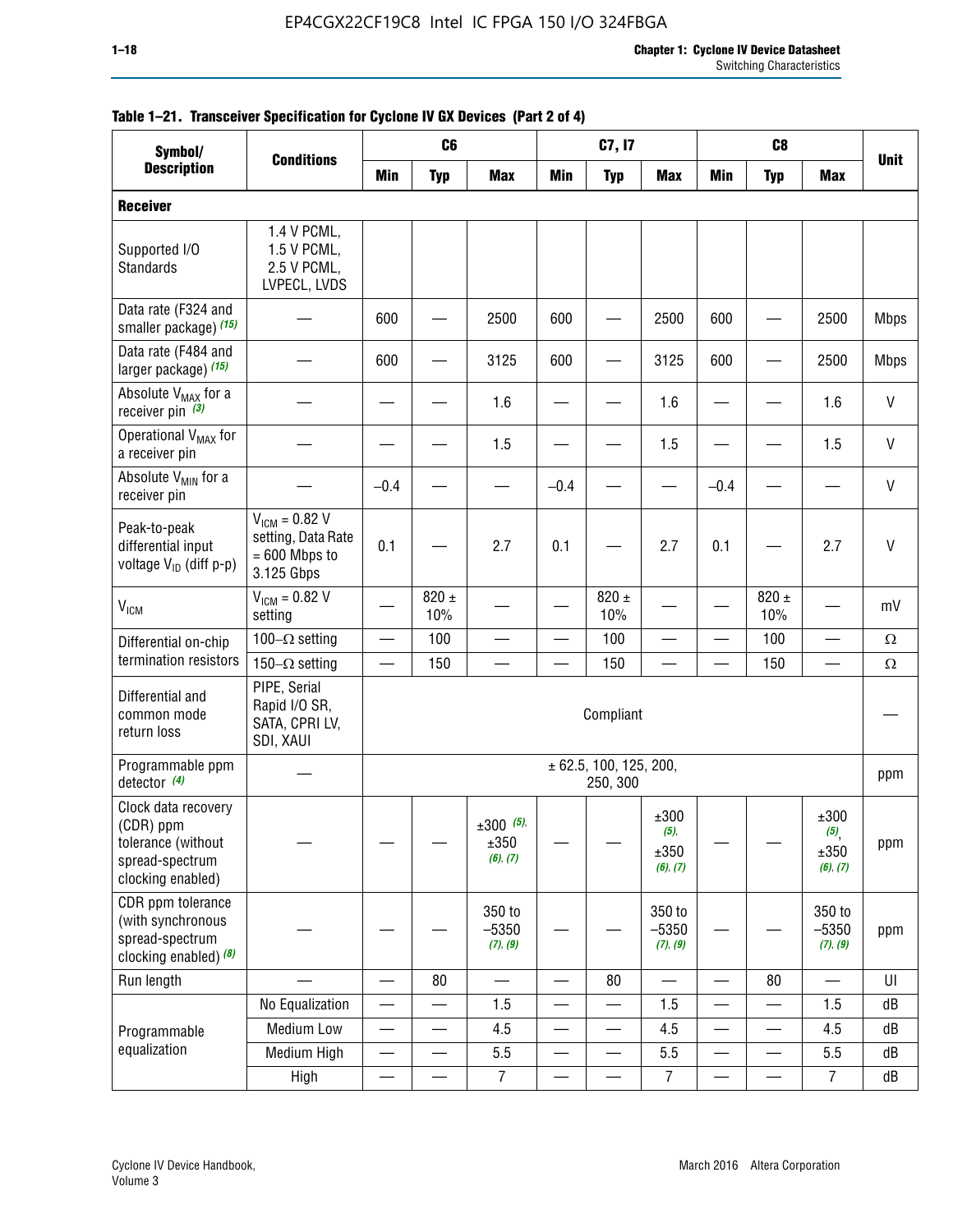| Symbol/                                                                 |                                                                     |     | C <sub>6</sub>           |            |                          | C7, I7                   |            |                          | C <sub>8</sub> |            |                                |
|-------------------------------------------------------------------------|---------------------------------------------------------------------|-----|--------------------------|------------|--------------------------|--------------------------|------------|--------------------------|----------------|------------|--------------------------------|
| <b>Description</b>                                                      | <b>Conditions</b>                                                   | Min | <b>Typ</b>               | <b>Max</b> | Min                      | <b>Typ</b>               | <b>Max</b> | <b>Min</b>               | <b>Typ</b>     | <b>Max</b> | <b>Unit</b>                    |
| Signal detect/loss<br>threshold                                         | PIPE mode                                                           | 65  |                          | 175        | 65                       |                          | 175        | 65                       |                | 175        | mV                             |
| t <sub>LTR</sub> (10)                                                   |                                                                     |     | $\overline{\phantom{0}}$ | 75         | $\overline{\phantom{0}}$ |                          | 75         | $\overline{\phantom{0}}$ |                | 75         | μs                             |
| t <sub>LTR-LTD_Manual</sub> (11)                                        |                                                                     | 15  |                          |            | 15                       |                          |            | 15                       |                |            | μs                             |
| $t_{\text{LTD}}$ (12)                                                   |                                                                     | 0   | 100                      | 4000       | 0                        | 100                      | 4000       | 0                        | 100            | 4000       | ns                             |
| t <sub>LTD_Manual</sub> (13)                                            | $\overline{\phantom{0}}$                                            |     | $\qquad \qquad$          | 4000       | $\qquad \qquad$          | $\overline{\phantom{0}}$ | 4000       |                          |                | 4000       | ns                             |
| t <sub>LTD_Auto</sub> (14)                                              |                                                                     |     |                          | 4000       |                          |                          | 4000       | —                        |                | 4000       | ns                             |
| Receiver buffer and<br>CDR offset<br>cancellation time<br>(per channel) |                                                                     |     |                          | 17000      |                          |                          | 17000      |                          |                | 17000      | recon<br>fig_c<br>1k<br>cycles |
|                                                                         | DC Gain Setting =<br>0                                              |     | 0                        |            |                          | 0                        |            |                          | 0              |            | dB                             |
| Programmable DC<br>gain                                                 | DC Gain Setting =<br>1                                              |     | 3                        |            |                          | 3                        |            |                          | 3              |            | dB                             |
|                                                                         | DC Gain Setting =<br>2                                              |     | 6                        |            |                          | 6                        |            |                          | 6              |            | dB                             |
| <b>Transmitter</b>                                                      |                                                                     |     |                          |            |                          |                          |            |                          |                |            |                                |
| Supported I/O<br><b>Standards</b>                                       | 1.5 V PCML                                                          |     |                          |            |                          |                          |            |                          |                |            |                                |
| Data rate (F324 and<br>smaller package)                                 |                                                                     | 600 |                          | 2500       | 600                      |                          | 2500       | 600                      |                | 2500       | <b>Mbps</b>                    |
| Data rate (F484 and<br>larger package)                                  |                                                                     | 600 |                          | 3125       | 600                      |                          | 3125       | 600                      |                | 2500       | <b>Mbps</b>                    |
| V <sub>OCM</sub>                                                        | 0.65 V setting                                                      |     | 650                      |            |                          | 650                      |            |                          | 650            |            | mV                             |
| Differential on-chip                                                    | 100 $-\Omega$ setting                                               |     | 100                      |            |                          | 100                      |            |                          | 100            |            | $\Omega$                       |
| termination resistors                                                   | 150 $-\Omega$ setting                                               |     | 150                      |            |                          | 150                      |            |                          | 150            |            | $\Omega$                       |
| Differential and<br>common mode<br>return loss                          | PIPE, CPRI LV,<br>Serial Rapid I/O<br>SR, SDI, XAUI,<br><b>SATA</b> |     |                          |            |                          | Compliant                |            |                          |                |            |                                |
| Rise time                                                               |                                                                     | 50  |                          | 200        | 50                       |                          | 200        | 50                       |                | 200        | ps                             |
| Fall time                                                               |                                                                     | 50  |                          | 200        | 50                       |                          | 200        | 50                       |                | 200        | ps                             |
| Intra-differential pair<br>skew                                         |                                                                     |     |                          | 15         |                          |                          | 15         |                          |                | 15         | ps                             |
| Intra-transceiver<br>block skew                                         |                                                                     |     |                          | 120        |                          |                          | 120        |                          |                | 120        | ps                             |

#### **Table 1–21. Transceiver Specification for Cyclone IV GX Devices (Part 3 of 4)**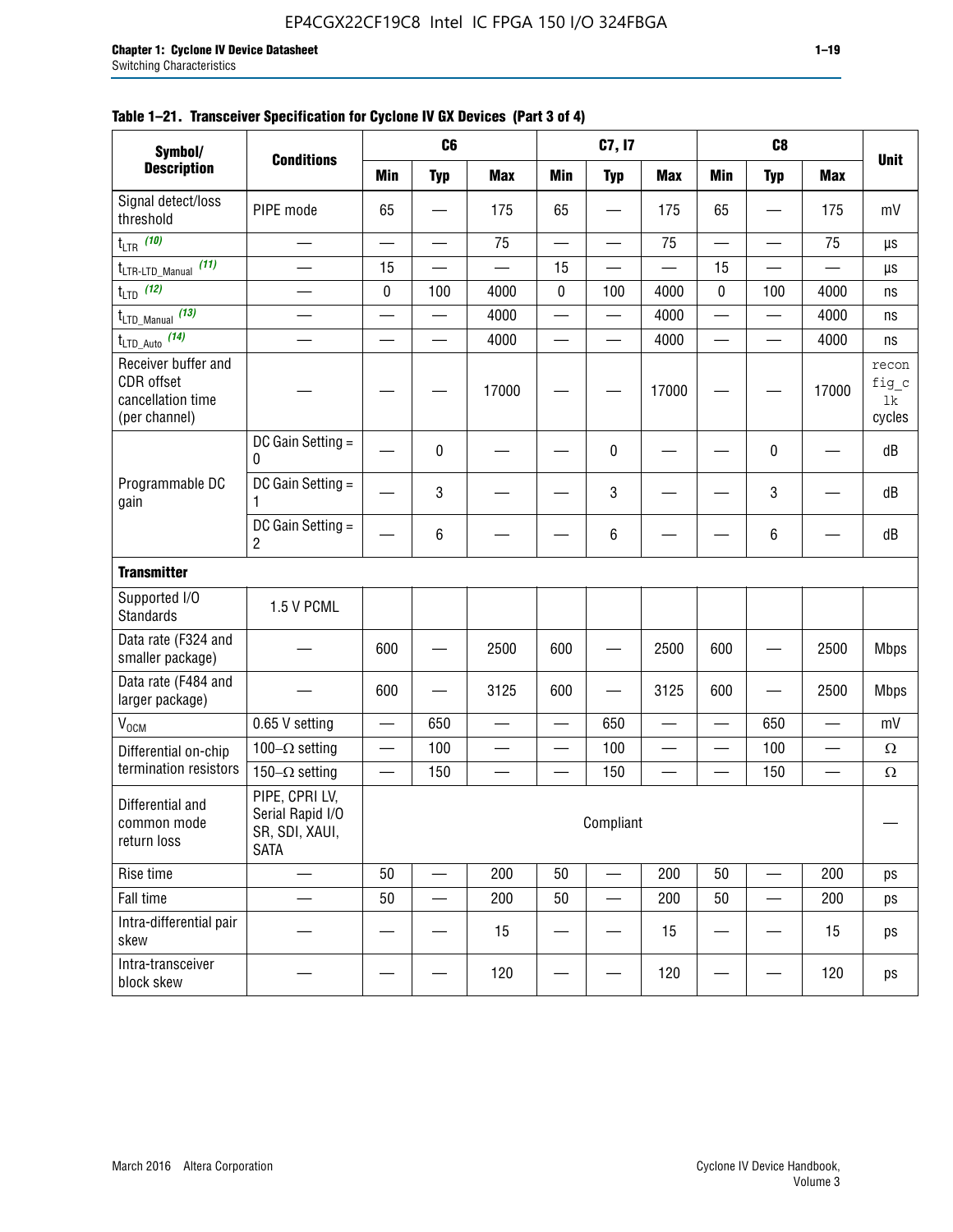#### **Table 1–21. Transceiver Specification for Cyclone IV GX Devices (Part 4 of 4)**

| Symbol/                                          | <b>Conditions</b> | C <sub>6</sub>                     |     |            | C7, I7     |            |            | C8         |     |            | <b>Unit</b> |
|--------------------------------------------------|-------------------|------------------------------------|-----|------------|------------|------------|------------|------------|-----|------------|-------------|
| <b>Description</b>                               |                   | <b>Min</b>                         | Typ | <b>Max</b> | <b>Min</b> | <b>Typ</b> | <b>Max</b> | <b>Min</b> | Typ | <b>Max</b> |             |
| <b>PLD-Transceiver Interface</b>                 |                   |                                    |     |            |            |            |            |            |     |            |             |
| Interface speed<br>(F324 and smaller<br>package) |                   | 25                                 |     | 125        | 25         |            | 125        | 25         |     | 125        | <b>MHz</b>  |
| Interface speed<br>(F484 and larger<br>package)  |                   | 25                                 |     | 156.25     | 25         |            | 156.25     | 25         |     | 156.25     | <b>MHz</b>  |
| Digital reset pulse<br>width                     |                   | Minimum is 2 parallel clock cycles |     |            |            |            |            |            |     |            |             |

#### **Notes to Table 1–21:**

(1) This specification is valid for transmitter output jitter specification with a maximum total jitter value of 112 ps, typically for 3.125 Gbps SRIO and XAUI protocols.

(2) The minimum reconfig\_clk frequency is 2.5 MHz if the transceiver channel is configured in **Transmitter Only** mode. The minimum reconfig\_clk frequency is 37.5 MHz if the transceiver channel is configured in **Receiver Only** or **Receiver and Transmitter** mode.

(3) The device cannot tolerate prolonged operation at this absolute maximum.

- (4) The rate matcher supports only up to  $\pm 300$  parts per million (ppm).
- (5) Supported for the F169 and F324 device packages only.
- (6) Supported for the F484, F672, and F896 device packages only. Pending device characterization.
- (7) To support CDR ppm tolerance greater than ±300 ppm, implement ppm detector in user logic and configure CDR to Manual Lock Mode.
- (8) Asynchronous spread-spectrum clocking is not supported.
- (9) For the EP4CGX30 (F484 package only), EP4CGX50, and EP4CGX75 devices, the CDR ppl tolerance is ±200 ppm.
- (10) Time taken until pll\_locked goes high after pll\_powerdown deasserts.
- (11) Time that the CDR must be kept in lock-to-reference mode after rx analogreset deasserts and before rx locktodata is asserted in manual mode.

(12) Time taken to recover valid data after the rx locktodata signal is asserted in manual mode (Figure 1–2), or after rx freqlocked signal goes high in automatic mode (Figure 1–3).

(13) Time taken to recover valid data after the rx locktodata signal is asserted in manual mode.

- (14) Time taken to recover valid data after the rx freqlocked signal goes high in automatic mode.
- (15) To support data rates lower than the minimum specification through oversampling, use the CDR in LTR mode only.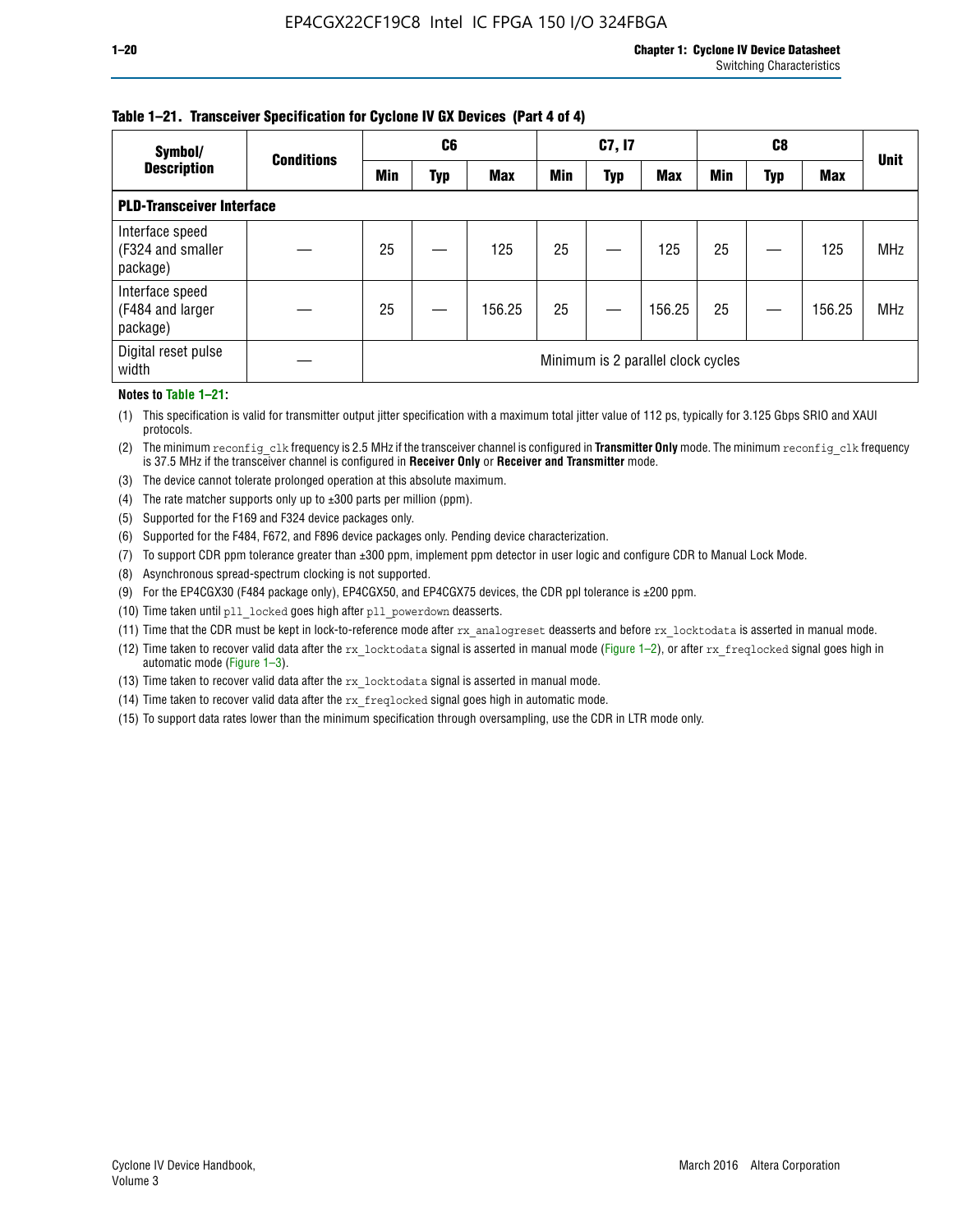Figure 1–2 shows the lock time parameters in manual mode.

 $\Box$  LTD = lock-to-data. LTR = lock-to-reference.





Figure 1–3 shows the lock time parameters in automatic mode.

**Figure 1–3. Lock Time Parameters for Automatic Mode**

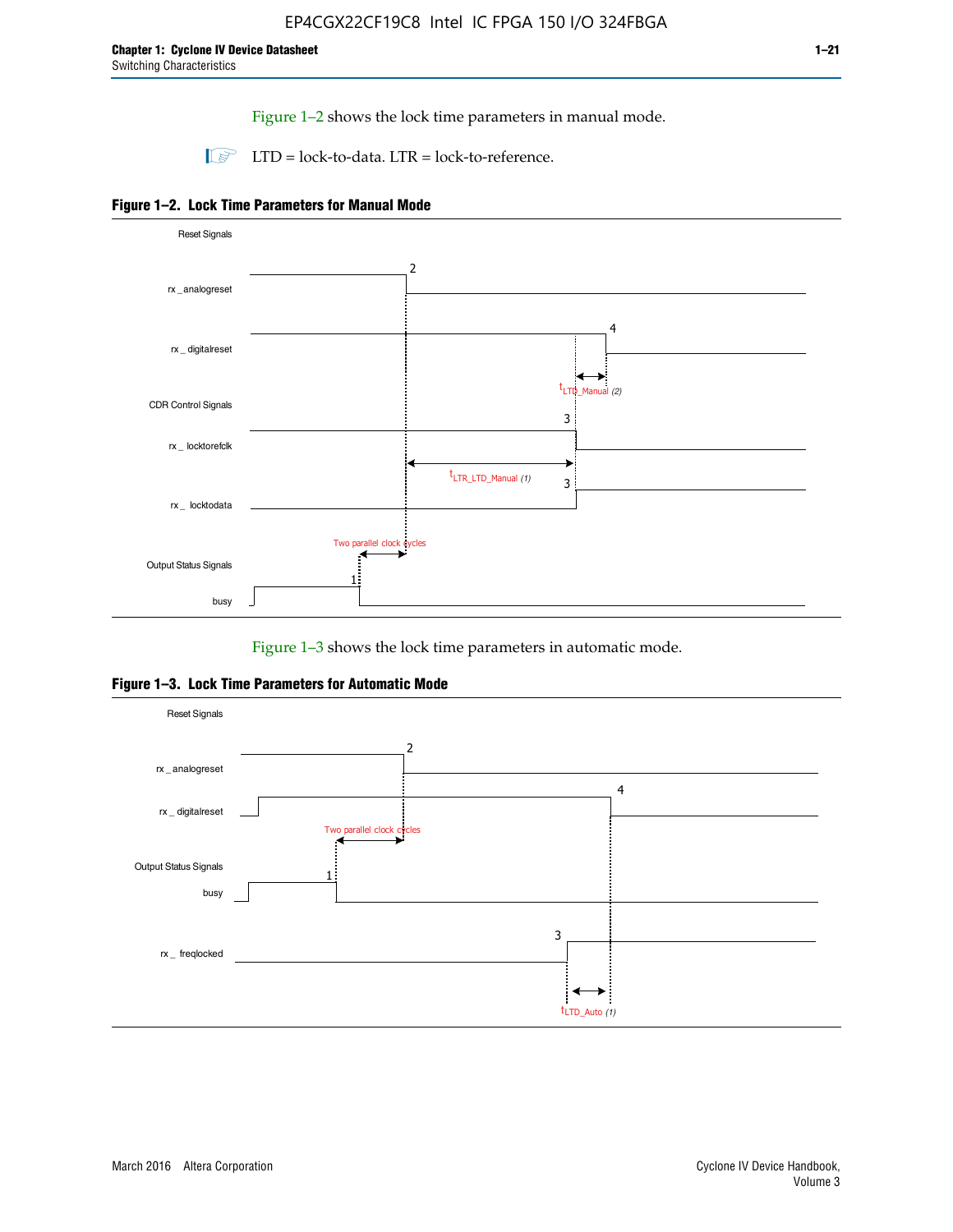#### Figure 1–4 shows the differential receiver input waveform.





Figure 1–5 shows the transmitter output waveform.





Table 1–22 lists the typical V<sub>OD</sub> for Tx term that equals 100  $\Omega$ .

| Table 1–22. Typical V <sub>0D</sub> Setting, Tx Term = 100 $\Omega$ |  |  |  |  |  |  |  |
|---------------------------------------------------------------------|--|--|--|--|--|--|--|
|---------------------------------------------------------------------|--|--|--|--|--|--|--|

|                                                        |     |     |     | V <sub>op</sub> Setting (mV) |      |      |
|--------------------------------------------------------|-----|-----|-----|------------------------------|------|------|
| <b>Symbol</b>                                          |     |     |     | 4(1)                         |      |      |
| $\rm V_{OD}$ differential peak<br>to peak typical (mV) | 400 | 600 | 800 | 900                          | 1000 | 1200 |

**Note to Table 1–22:**

(1) This setting is required for compliance with the PCIe protocol.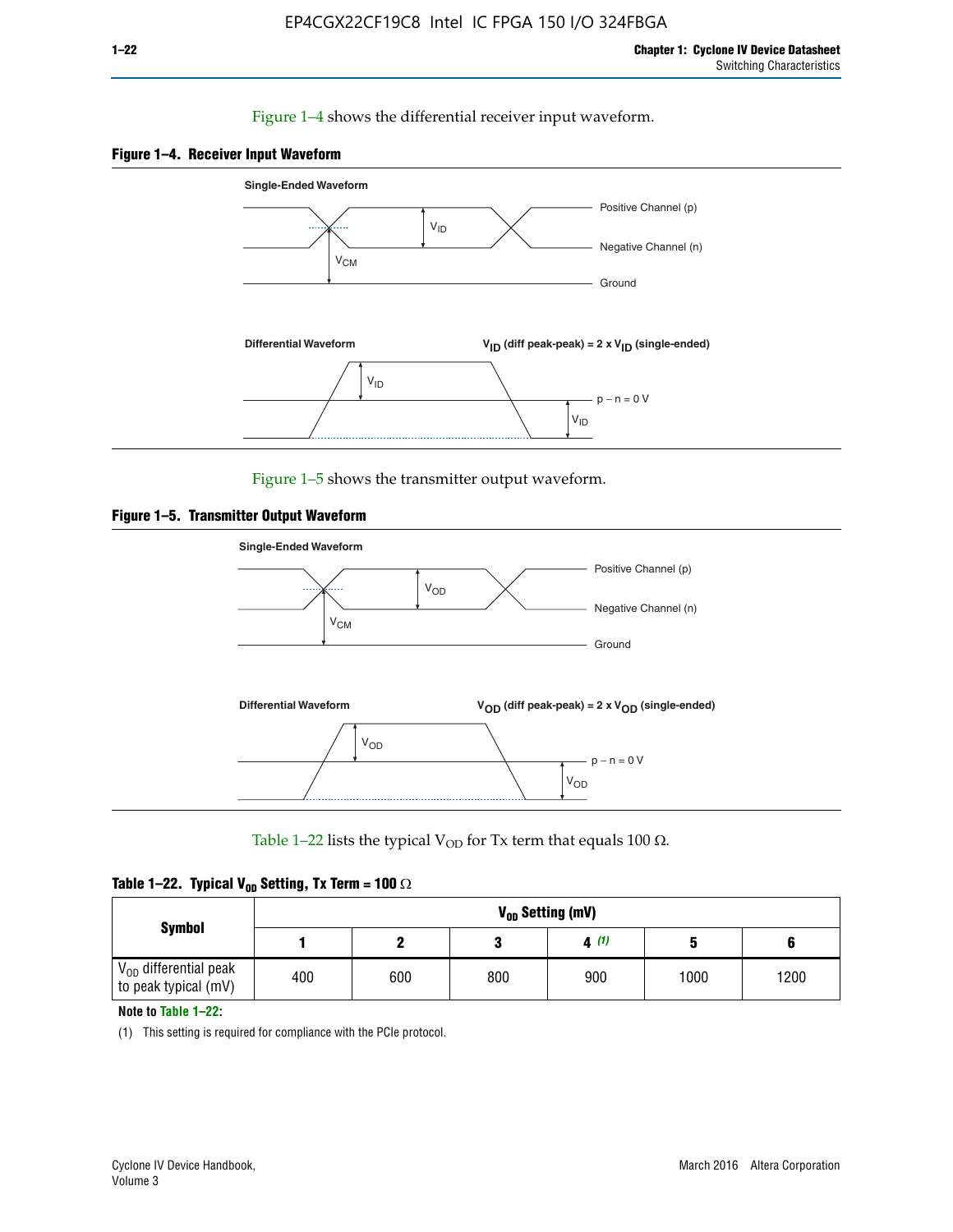Table 1–23 lists the Cyclone IV GX transceiver block AC specifications.

| Symbol/                                                                 |                    |       | C <sub>6</sub> |            |        | C7, I7     |       |       |            |       |             |
|-------------------------------------------------------------------------|--------------------|-------|----------------|------------|--------|------------|-------|-------|------------|-------|-------------|
| <b>Description</b>                                                      | <b>Conditions</b>  | Min   | <b>Typ</b>     | <b>Max</b> | Min    | <b>Typ</b> | Max   | Min   | <b>Typ</b> | Max   | <b>Unit</b> |
| PCIe Transmit Jitter Generation (3)                                     |                    |       |                |            |        |            |       |       |            |       |             |
| Total jitter at 2.5 Gbps<br>(Gen1)                                      | Compliance pattern |       |                | 0.25       |        |            | 0.25  |       |            | 0.25  | UI          |
| PCIe Receiver Jitter Tolerance (3)                                      |                    |       |                |            |        |            |       |       |            |       |             |
| Total jitter at 2.5 Gbps<br>(Gen1)                                      | Compliance pattern |       | > 0.6          |            | > 0.6  |            |       |       | UI         |       |             |
| <b>GIGE Transmit Jitter Generation (4)</b>                              |                    |       |                |            |        |            |       |       |            |       |             |
| Deterministic jitter                                                    | Pattern = CRPAT    |       |                | 0.14       |        |            | 0.14  |       |            | 0.14  | UI          |
| (peak-to-peak)                                                          |                    |       |                |            |        |            |       |       |            |       |             |
| Total jitter (peak-to-peak)                                             | Pattern = CRPAT    |       |                | 0.279      |        |            | 0.279 |       |            | 0.279 | UI          |
| <b>GIGE Receiver Jitter Tolerance (4)</b>                               |                    |       |                |            |        |            |       |       |            |       |             |
| Deterministic jitter<br>tolerance (peak-to-peak)                        | Pattern = CJPAT    | > 0.4 |                |            |        | > 0.4      |       | > 0.4 |            |       | U           |
| Combined deterministic<br>and random jitter<br>tolerance (peak-to-peak) | Pattern = CJPAT    |       | > 0.66         |            | > 0.66 |            |       |       | UI         |       |             |

#### **Table 1–23. Transceiver Block AC Specification for Cyclone IV GX Devices** *(1)***,** *(2)*

**Notes to Table 1–23:**

(1) Dedicated refclk pins were used to drive the input reference clocks.

(2) The jitter numbers specified are valid for the stated conditions only.

(3) The jitter numbers for PIPE are compliant to the PCIe Base Specification 2.0.

(4) The jitter numbers for GIGE are compliant to the IEEE802.3-2002 Specification.

# **Core Performance Specifications**

The following sections describe the clock tree specifications, PLLs, embedded multiplier, memory block, and configuration specifications for Cyclone IV Devices.

## **Clock Tree Specifications**

Table 1–24 lists the clock tree specifications for Cyclone IV devices.

**Table 1–24. Clock Tree Performance for Cyclone IV Devices** *(Part 1 of 2)*

| <b>Device</b> |     | <b>Performance</b> |     |           |             |              |                  |     |             |  |  |  |  |  |  |
|---------------|-----|--------------------|-----|-----------|-------------|--------------|------------------|-----|-------------|--|--|--|--|--|--|
|               | C6  | C7                 | C8  | $C8L$ (1) | $C9L$ $(1)$ | $\mathbf{I}$ | <b>18L</b> $(1)$ | A7  | <b>Unit</b> |  |  |  |  |  |  |
| EP4CE6        | 500 | 437.5              | 402 | 362       | 265         | 437.5        | 362              | 402 | <b>MHz</b>  |  |  |  |  |  |  |
| EP4CE10       | 500 | 437.5              | 402 | 362       | 265         | 437.5        | 362              | 402 | <b>MHz</b>  |  |  |  |  |  |  |
| EP4CE15       | 500 | 437.5              | 402 | 362       | 265         | 437.5        | 362              | 402 | <b>MHz</b>  |  |  |  |  |  |  |
| EP4CE22       | 500 | 437.5              | 402 | 362       | 265         | 437.5        | 362              | 402 | <b>MHz</b>  |  |  |  |  |  |  |
| EP4CE30       | 500 | 437.5              | 402 | 362       | 265         | 437.5        | 362              | 402 | <b>MHz</b>  |  |  |  |  |  |  |
| EP4CE40       | 500 | 437.5              | 402 | 362       | 265         | 437.5        | 362              | 402 | <b>MHz</b>  |  |  |  |  |  |  |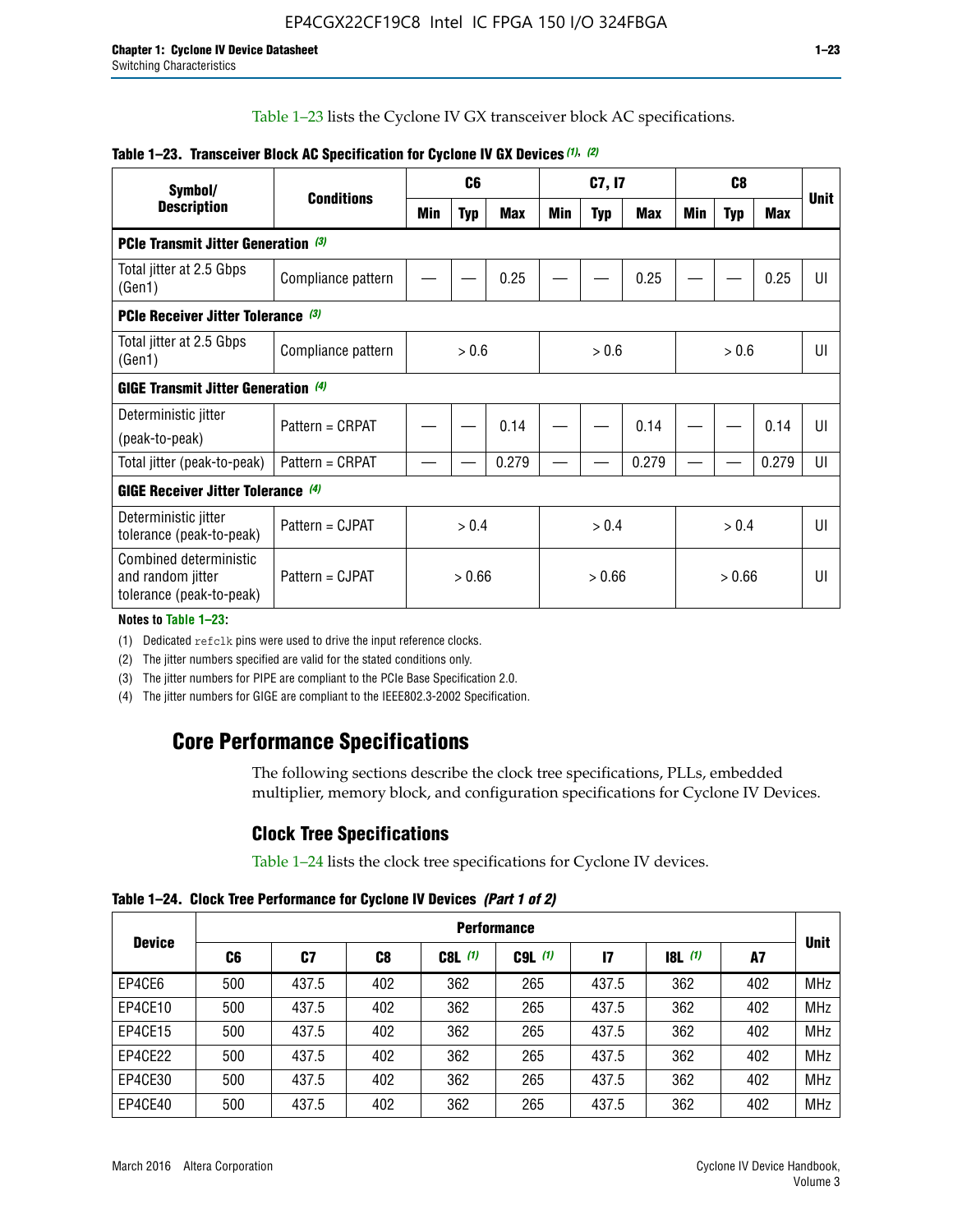|               |     |       |     |           | <b>Performance</b> |              |           |    |             |
|---------------|-----|-------|-----|-----------|--------------------|--------------|-----------|----|-------------|
| <b>Device</b> | C6  | C7    | C8  | $C8L$ (1) | $C9L$ $(1)$        | $\mathbf{I}$ | $18L$ (1) | A7 | <b>Unit</b> |
| EP4CE55       | 500 | 437.5 | 402 | 362       | 265                | 437.5        | 362       |    | <b>MHz</b>  |
| EP4CE75       | 500 | 437.5 | 402 | 362       | 265                | 437.5        | 362       |    | <b>MHz</b>  |
| EP4CE115      |     | 437.5 | 402 | 362       | 265                | 437.5        | 362       |    | <b>MHz</b>  |
| EP4CGX15      | 500 | 437.5 | 402 |           |                    | 437.5        |           |    | <b>MHz</b>  |
| EP4CGX22      | 500 | 437.5 | 402 |           |                    | 437.5        |           |    | <b>MHz</b>  |
| EP4CGX30      | 500 | 437.5 | 402 |           |                    | 437.5        |           |    | <b>MHz</b>  |
| EP4CGX50      | 500 | 437.5 | 402 |           |                    | 437.5        |           |    | <b>MHz</b>  |
| EP4CGX75      | 500 | 437.5 | 402 |           |                    | 437.5        |           |    | <b>MHz</b>  |
| EP4CGX110     | 500 | 437.5 | 402 |           |                    | 437.5        |           |    | <b>MHz</b>  |
| EP4CGX150     | 500 | 437.5 | 402 |           |                    | 437.5        |           |    | <b>MHz</b>  |

**Table 1–24. Clock Tree Performance for Cyclone IV Devices** *(Part 2 of 2)*

**Note to Table 1–24:**

(1) Cyclone IV E 1.0 V core voltage devices only support C8L, C9L, and I8L speed grades.

# **PLL Specifications**

Table 1–25 lists the PLL specifications for Cyclone IV devices when operating in the commercial junction temperature range (0°C to 85°C), the industrial junction temperature range (–40°C to 100°C), the extended industrial junction temperature range (–40°C to 125°C), and the automotive junction temperature range (–40°C to 125°C). For more information about the PLL block, refer to "Glossary" on page 1–37.

|  |  | Table 1–25. PLL Specifications for Cyclone IV Devices $(1)$ , $(2)$ (Part 1 of 2) |  |
|--|--|-----------------------------------------------------------------------------------|--|
|--|--|-----------------------------------------------------------------------------------|--|

| <b>Symbol</b>                                          | <b>Parameter</b>                                            | Min | <b>Typ</b>               | Max        | <b>Unit</b>   |
|--------------------------------------------------------|-------------------------------------------------------------|-----|--------------------------|------------|---------------|
|                                                        | Input clock frequency $(-6, -7, -8)$ speed grades)          | 5   | —                        | 472.5      | <b>MHz</b>    |
| $f_{\text{IN}}$ (3)                                    | Input clock frequency (-8L speed grade)                     | 5   |                          | 362        | <b>MHz</b>    |
|                                                        | Input clock frequency (-9L speed grade)                     | 5   |                          | 265        | <b>MHz</b>    |
| f <sub>INPFD</sub>                                     | PFD input frequency                                         | 5   |                          | 325        | <b>MHz</b>    |
| $f_{VCO}$ (4)                                          | PLL internal VCO operating range                            | 600 | $\overline{\phantom{0}}$ | 1300       | <b>MHz</b>    |
| f <sub>INDUTY</sub>                                    | Input clock duty cycle                                      | 40  |                          | 60         | $\frac{0}{0}$ |
| $t_{\text{INJITTER\_CCJ}}$ (5)                         | Input clock cycle-to-cycle jitter<br>$F_{REF} \geq 100$ MHz |     |                          | 0.15       | UI            |
|                                                        | $F_{RFF}$ < 100 MHz                                         |     |                          | ±750       | ps            |
| $f_{\text{OUT\_EXT}}$ (external clock<br>output) $(3)$ | PLL output frequency                                        |     |                          | 472.5      | <b>MHz</b>    |
|                                                        | PLL output frequency (-6 speed grade)                       |     |                          | 472.5      | <b>MHz</b>    |
|                                                        | PLL output frequency (-7 speed grade)                       |     |                          | 450        | <b>MHz</b>    |
| $f_{OUT}$ (to global clock)                            | PLL output frequency (-8 speed grade)                       |     |                          | 402.5      | <b>MHz</b>    |
|                                                        | PLL output frequency (-8L speed grade)                      |     |                          | 362        | <b>MHz</b>    |
|                                                        | PLL output frequency (-9L speed grade)                      |     | 265<br>55<br>45<br>50    | <b>MHz</b> |               |
| t <sub>outputy</sub>                                   | Duty cycle for external clock output (when set to 50%)      |     |                          |            | $\frac{0}{0}$ |
| $t_{\text{LOCK}}$                                      | Time required to lock from end of device configuration      |     |                          |            | ms            |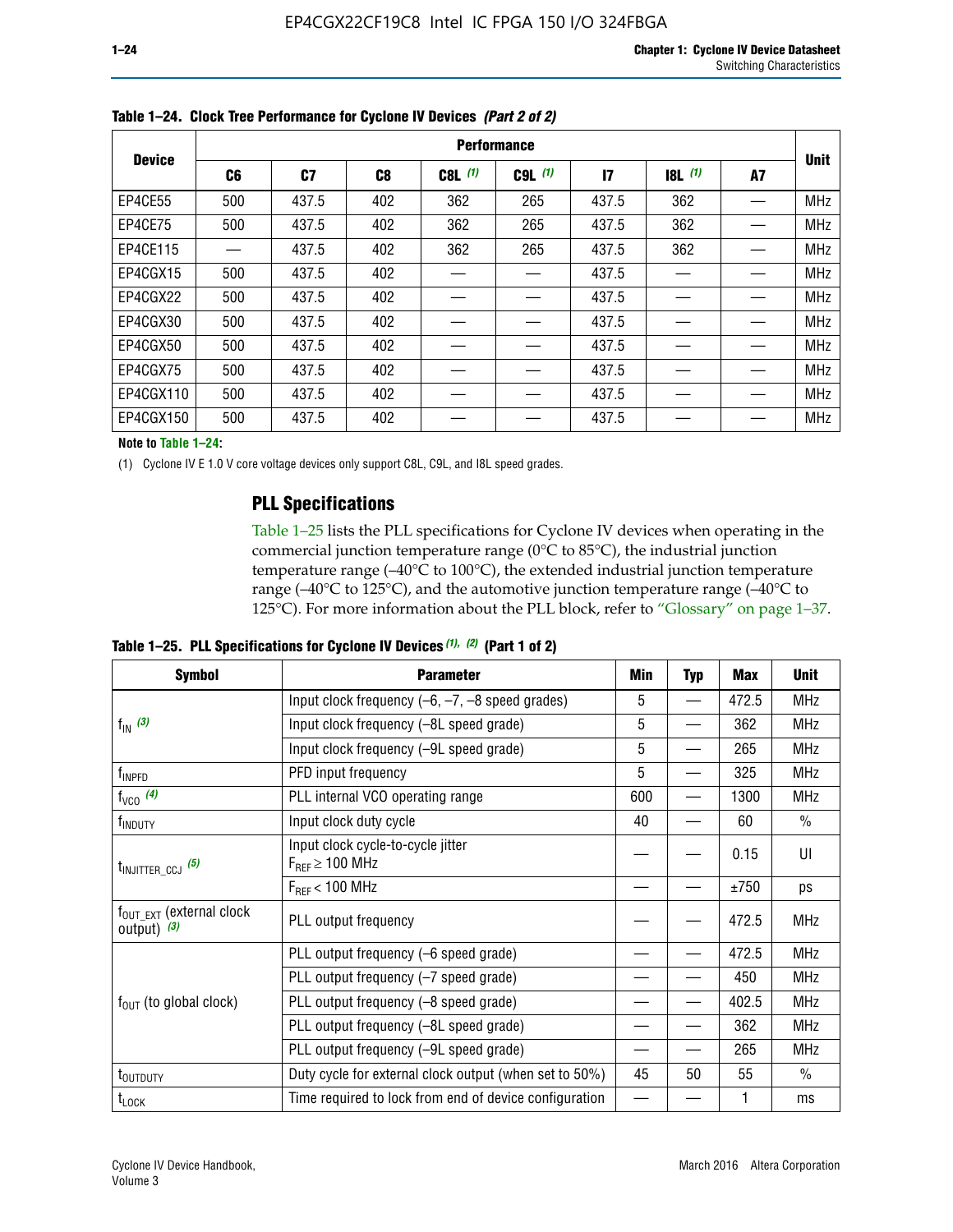#### **Table 1–25. PLL Specifications for Cyclone IV Devices** *(1), (2)* **(Part 2 of 2)**

| <b>Symbol</b>                             | <b>Parameter</b>                                                                                                                     | Min | <b>Typ</b> | <b>Max</b> | <b>Unit</b>              |
|-------------------------------------------|--------------------------------------------------------------------------------------------------------------------------------------|-----|------------|------------|--------------------------|
| t <sub>DLOCK</sub>                        | Time required to lock dynamically (after switchover,<br>reconfiguring any non-post-scale counters/delays or<br>areset is deasserted) |     |            | 1          | ms                       |
| t <sub>outjitter_period_dedclk</sub> (6)  | Dedicated clock output period jitter<br>$F_{OUT} \ge 100$ MHz                                                                        |     |            | 300        | ps                       |
|                                           | $F_{OUT}$ < 100 MHz                                                                                                                  |     |            | 30         | mUI                      |
| t <sub>outjitter_ccj_dedclk</sub> (6)     | Dedicated clock output cycle-to-cycle jitter<br>$F_{OUT} \geq 100$ MHz                                                               |     |            | 300        | ps                       |
|                                           | $F_{\text{OUT}}$ < 100 MHz                                                                                                           |     |            | 30         | mUI                      |
| t <sub>outjitter_period_io</sub> (6)      | Regular I/O period jitter<br>$F_{\text{OUT}} \geq 100 \text{ MHz}$                                                                   |     |            | 650        | ps                       |
|                                           | $F_{\text{OUT}}$ < 100 MHz                                                                                                           |     |            | 75         | mUI                      |
| t <sub>outjitter_ccj_io</sub> (6)         | Regular I/O cycle-to-cycle jitter<br>$F_{OUT} \geq 100$ MHz                                                                          |     |            | 650        | ps                       |
|                                           | $F_{\text{OUT}}$ < 100 MHz                                                                                                           |     |            | 75         | mUI                      |
| t <sub>PLL_PSERR</sub>                    | Accuracy of PLL phase shift                                                                                                          |     |            | ±50        | ps                       |
| t <sub>ARESET</sub>                       | Minimum pulse width on areset signal.                                                                                                | 10  |            |            | ns                       |
| t <sub>configpll</sub>                    | Time required to reconfigure scan chains for PLLs                                                                                    |     | 3.5(7)     |            | <b>SCANCLK</b><br>cycles |
| $f_{\text{SCANCLK}}$                      | scanclk frequency                                                                                                                    |     |            | 100        | <b>MHz</b>               |
| t <sub>CASC_OUTJITTER_PERIOD_DEDCLK</sub> | Period jitter for dedicated clock output in cascaded<br>PLLs ( $F_{OUT} \ge 100$ MHz)                                                |     |            | 425        | ps                       |
| (8), (9)                                  | Period jitter for dedicated clock output in cascaded<br>PLLs ( $F_{OUT}$ < 100 MHz)                                                  |     |            | 42.5       | mUI                      |

#### **Notes to Table 1–25:**

- (1) This table is applicable for general purpose PLLs and multipurpose PLLs.
- (2) You must connect  $V_{CCD-PLL}$  to  $V_{CCINT}$  through the decoupling capacitor and ferrite bead.
- (3) This parameter is limited in the Quartus II software by the I/O maximum frequency. The maximum I/O frequency is different for each I/O standard.
- (4) The  $V_{CO}$  frequency reported by the Quartus II software in the PLL Summary section of the compilation report takes into consideration the  $V_{CO}$ post-scale counter K value. Therefore, if the counter K has a value of 2, the frequency reported can be lower than the f<sub>VCO</sub> specification.
- (5) A high input jitter directly affects the PLL output jitter. To have low PLL output clock jitter, you must provide a clean clock source that is less than 200 ps.
- (6) Peak-to-peak jitter with a probability level of 10–12 (14 sigma, 99.99999999974404% confidence level). The output jitter specification applies to the intrinsic jitter of the PLL when an input jitter of 30 ps is applied.
- (7) With 100-MHz scanclk frequency.
- (8) The cascaded PLLs specification is applicable only with the following conditions:
	- **■** Upstream PLL—0.59 MHz  $\leq$  Upstream PLL bandwidth  $<$  1 MHz
	- Downstream PLL—Downstream PLL bandwidth > 2 MHz
- (9) PLL cascading is not supported for transceiver applications.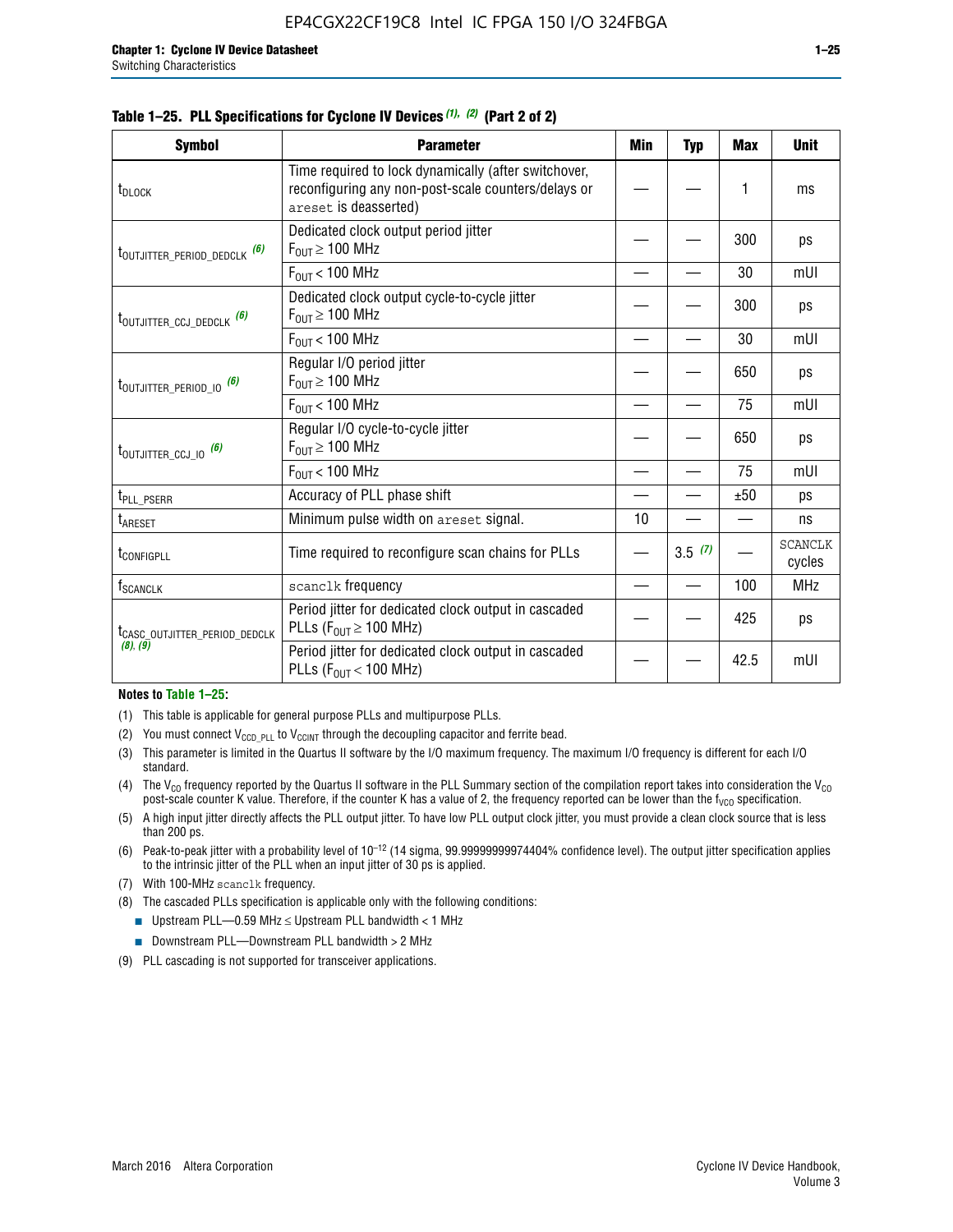# **Embedded Multiplier Specifications**

Table 1–26 lists the embedded multiplier specifications for Cyclone IV devices.

#### **Table 1–26. Embedded Multiplier Specifications for Cyclone IV Devices**

|                                | <b>Resources Used</b>        |     | <b>Performance</b> |     |                 |     |             |  |  |  |  |  |
|--------------------------------|------------------------------|-----|--------------------|-----|-----------------|-----|-------------|--|--|--|--|--|
| Mode                           | <b>Number of Multipliers</b> | C6  | C7, I7, A7         | C8  | <b>C8L, I8L</b> | C9L | <b>Unit</b> |  |  |  |  |  |
| $9 \times 9$ -bit multiplier   |                              | 340 | 300                | 260 | 240             | 175 | <b>MHz</b>  |  |  |  |  |  |
| $18 \times 18$ -bit multiplier |                              | 287 | 250                | 200 | 185             | 135 | <b>MHz</b>  |  |  |  |  |  |

# **Memory Block Specifications**

Table 1–27 lists the M9K memory block specifications for Cyclone IV devices.

#### **Table 1–27. Memory Block Performance Specifications for Cyclone IV Devices**

|               |                                           |     | <b>Resources Used</b>       |                |            |                |                 |     |             |
|---------------|-------------------------------------------|-----|-----------------------------|----------------|------------|----------------|-----------------|-----|-------------|
| <b>Memory</b> | <b>Mode</b>                               | LEs | <b>M9K</b><br><b>Memory</b> | C <sub>6</sub> | C7, I7, A7 | C <sub>8</sub> | <b>C8L, I8L</b> | C9L | <b>Unit</b> |
|               | FIFO 256 $\times$ 36                      | 47  |                             | 315            | 274        | 238            | 200             | 157 | <b>MHz</b>  |
| M9K Block     | Single-port $256 \times 36$               | 0   |                             | 315            | 274        | 238            | 200             | 157 | <b>MHz</b>  |
|               | Simple dual-port $256 \times 36$ CLK      | 0   |                             | 315            | 274        | 238            | 200             | 157 | <b>MHz</b>  |
|               | True dual port $512 \times 18$ single CLK | 0   |                             | 315            | 274        | 238            | 200             | 157 | <b>MHz</b>  |

### **Configuration and JTAG Specifications**

Table 1–28 lists the configuration mode specifications for Cyclone IV devices.

#### **Table 1–28. Passive Configuration Mode Specifications for Cyclone IV Devices** *(1)*

| <b>Programming Mode</b>         | V <sub>CCINT</sub> Voltage Level (V) | <b>DCLK f<sub>MAX</sub></b> | <b>Unit</b> |
|---------------------------------|--------------------------------------|-----------------------------|-------------|
| Passive Serial (PS)             | 1.0 $(3)$                            | 66                          | MHz         |
|                                 | 1.2                                  | 133                         | MHz         |
| Fast Passive Parallel (FPP) (2) | 1.0 $(3)$                            | 66                          | MHz         |
|                                 | 12(4)                                | 100                         | <b>MHz</b>  |

#### **Notes to Table 1–28:**

- (1) For more information about PS and FPP configuration timing parameters, refer to the *[Configuration and Remote](http://www.altera.com/literature/hb/cyclone-iv/cyiv-51008.pdf)  [System Upgrades in Cyclone IV Devices](http://www.altera.com/literature/hb/cyclone-iv/cyiv-51008.pdf)* chapter.
- (2) FPP configuration mode supports all Cyclone IV E devices (except for E144 package devices) and EP4CGX50, EP4CGX75, EP4CGX110, and EP4CGX150 only.
- (3)  $V_{CCMT}$  = 1.0 V is only supported for Cyclone IV E 1.0 V core voltage devices.
- (4) Cyclone IV E devices support 1.2 V V<sub>CCINT</sub>. Cyclone IV E 1.2 V core voltage devices support 133 MHz DCLK f<sub>MAX</sub> for EP4CE6, EP4CE10, EP4CE15, EP4CE22, EP4CE30, and EP4CE40 only.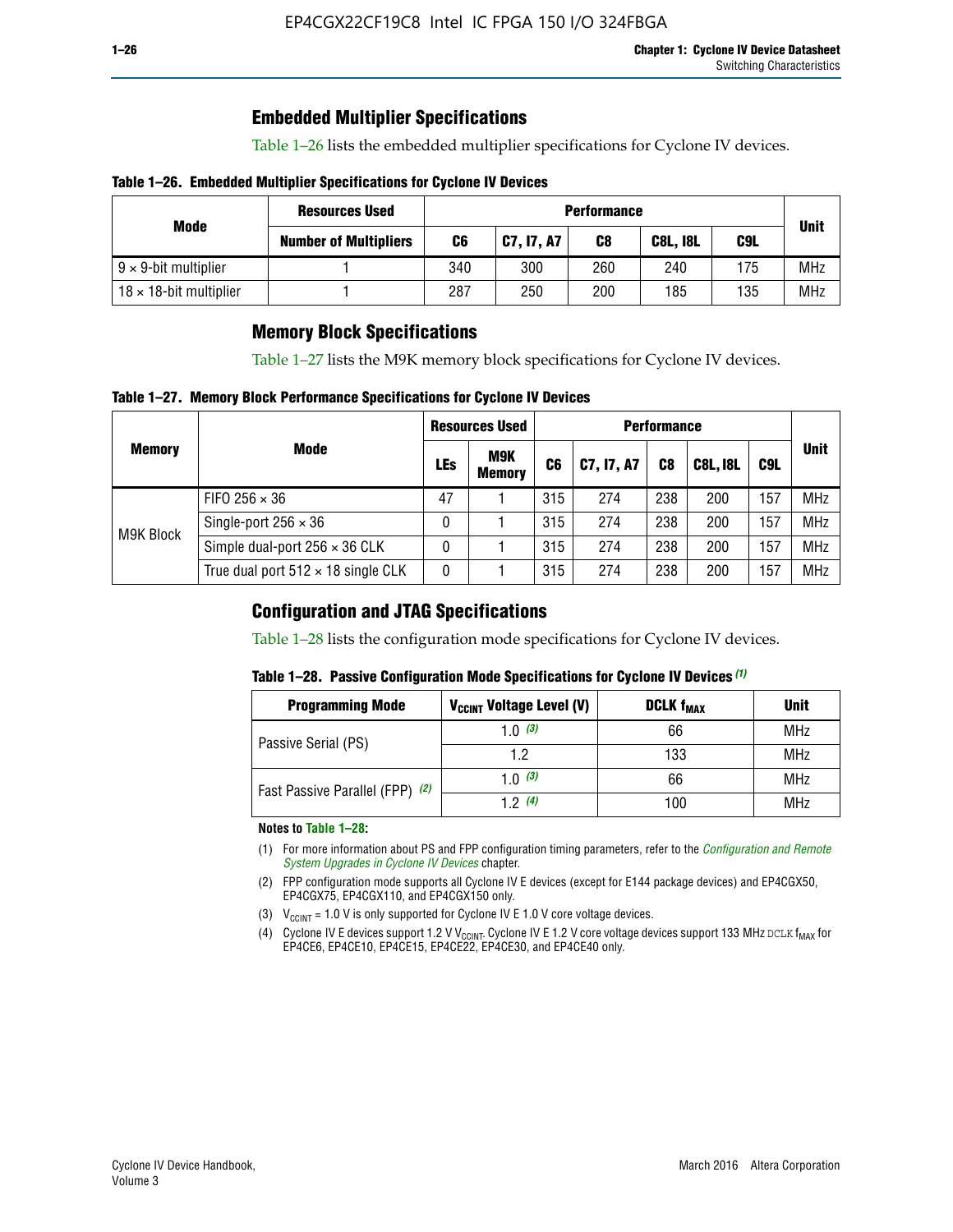Table 1–29 lists the active configuration mode specifications for Cyclone IV devices.

**Table 1–29. Active Configuration Mode Specifications for Cyclone IV Devices**

| <b>Programming Mode</b>  | <b>DCLK Range</b> | <b>Typical DCLK</b> | Unit |
|--------------------------|-------------------|---------------------|------|
| Active Parallel (AP) (1) | 20 to 40          | 33                  | MHz  |
| Active Serial (AS)       | 20 to 40          | 33                  | MHz  |

**Note to Table 1–29:**

(1) AP configuration mode is only supported for Cyclone IV E devices.

Table 1–30 lists the JTAG timing parameters and values for Cyclone IV devices.

**Table 1–30. JTAG Timing Parameters for Cyclone IV Devices** *(1)*

| Symbol                       | <b>Parameter</b>                                       | <b>Min</b> | <b>Max</b> | <b>Unit</b> |
|------------------------------|--------------------------------------------------------|------------|------------|-------------|
| t <sub>JCP</sub>             | <b>TCK clock period</b>                                | 40         |            | ns          |
| t <sub>JCH</sub>             | <b>TCK clock high time</b>                             | 19         |            | ns          |
| $t_{JCL}$                    | TCK clock low time                                     | 19         |            | ns          |
| t <sub>JPSU_TDI</sub>        | JTAG port setup time for TDI                           | 1          |            | ns          |
| t <sub>JPSU_TMS</sub>        | JTAG port setup time for TMS                           | 3          |            | ns          |
| t <sub>JPH</sub>             | JTAG port hold time                                    | 10         |            | ns          |
| t <sub>JPCO</sub>            | JTAG port clock to output $(2)$ , $(3)$                |            | 15         | ns          |
| t <sub>JPZX</sub>            | JTAG port high impedance to valid output $(2)$ , $(3)$ |            | 15         | ns          |
| t <sub>JPXZ</sub>            | JTAG port valid output to high impedance $(2)$ , $(3)$ |            | 15         | ns          |
| ${\rm t}_{\rm JSSU}$         | Capture register setup time                            | 5          |            | ns          |
| $\mathsf{t}_{\mathsf{JSH}}$  | Capture register hold time                             | 10         |            | ns          |
| $t_{\rm JSCO}$               | Update register clock to output                        |            | 25         | ns          |
| $t_{\footnotesize \rm JSZX}$ | Update register high impedance to valid output         |            | 25         | ns          |
| t <sub>JSXZ</sub>            | Update register valid output to high impedance         |            | 25         | ns          |

**Notes to Table 1–30:**

(1) For more information about JTAG waveforms, refer to "JTAG Waveform" in "Glossary" on page 1–37.

(2) The specification is shown for 3.3-, 3.0-, and 2.5-V LVTTL/LVCMOS operation of JTAG pins. For 1.8-V LVTTL/LVCMOS and 1.5-V LVCMOS, the output time specification is 16 ns.

(3) For EP4CGX22, EP4CGX30 (F324 and smaller package), EP4CGX110, and EP4CGX150 devices, the output time specification for 3.3-, 3.0-, and 2.5-V LVTTL/LVCMOS operation of JTAG pins is 16 ns. For 1.8-V LVTTL/LVCMOS and 1.5-V LVCMOS, the output time specification is 18 ns.

# **Periphery Performance**

This section describes periphery performance, including high-speed I/O and external memory interface.

I/O performance supports several system interfaces, such as the high-speed I/O interface, external memory interface, and the PCI/PCI-X bus interface. I/Os using the SSTL-18 Class I termination standard can achieve up to the stated DDR2 SDRAM interfacing speeds. I/Os using general-purpose I/O standards such as 3.3-, 3.0-, 2.5-, 1.8-, or 1.5-LVTTL/LVCMOS are capable of a typical 200 MHz interfacing frequency with a 10 pF load.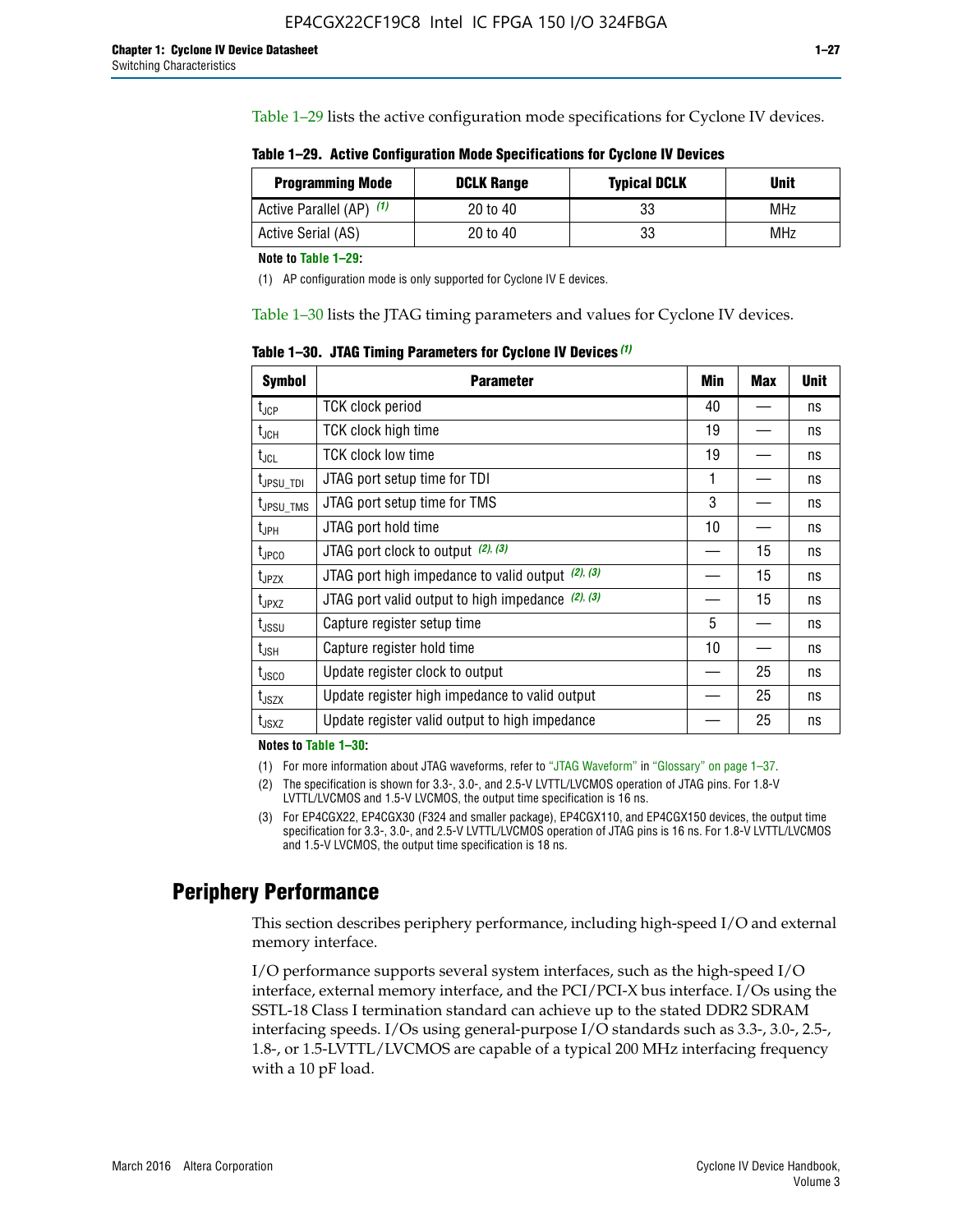- For more information about the supported maximum clock rate, device and pin planning, IP implementation, and device termination, refer to *[Section III: System](http://www.altera.com/literature/hb/external-memory/emi_intro_specs.pdf)  [Performance Specifications](http://www.altera.com/literature/hb/external-memory/emi_intro_specs.pdf)* of the *External Memory Interfaces Handbook*.
- **1 Actual achievable frequency depends on design- and system-specific factors. Perform** HSPICE/IBIS simulations based on your specific design and system setup to determine the maximum achievable frequency in your system.

# **High-Speed I/O Specifications**

Table 1–31 through Table 1–36 list the high-speed I/O timing for Cyclone IV devices. For definitions of high-speed timing specifications, refer to "Glossary" on page 1–37.

**Table 1–31. RSDS Transmitter Timing Specifications for Cyclone IV Devices** *(1)***,** *(2)***,** *(4)* **(Part 1 of 2)**

|                                                      |                                                    |     | C <sub>6</sub>           |            | C7, I7     |                          |            | <b>C8, A7</b> |                          |            | <b>C8L, I8L</b> |                          |            | C <sub>9</sub> L |                          |            |               |
|------------------------------------------------------|----------------------------------------------------|-----|--------------------------|------------|------------|--------------------------|------------|---------------|--------------------------|------------|-----------------|--------------------------|------------|------------------|--------------------------|------------|---------------|
| <b>Symbol</b>                                        | <b>Modes</b>                                       | Min | <b>Typ</b>               | <b>Max</b> | <b>Min</b> | <b>Typ</b>               | <b>Max</b> | <b>Min</b>    | <b>Typ</b>               | <b>Max</b> | <b>Min</b>      | <b>Typ</b>               | <b>Max</b> | <b>Min</b>       | <b>Typ</b>               | <b>Max</b> | <b>Unit</b>   |
|                                                      | $\times$ 10                                        | 5   |                          | 180        | 5          |                          | 155.5      | 5             | $\overline{\phantom{0}}$ | 155.5      | 5               |                          | 155.5      | 5                |                          | 132.5      | <b>MHz</b>    |
|                                                      | $\times 8$                                         | 5   | $\overline{\phantom{0}}$ | 180        | 5          | —                        | 155.5      | 5             | $\overline{\phantom{0}}$ | 155.5      | 5               | $\overline{\phantom{0}}$ | 155.5      | 5                | $\overline{\phantom{0}}$ | 132.5      | <b>MHz</b>    |
| <b>f</b> <sub>HSCLK</sub><br>(input clock            | $\times 7$                                         | 5   | $\overline{\phantom{0}}$ | 180        | 5          | —                        | 155.5      | 5             |                          | 155.5      | 5               | —                        | 155.5      | 5                | <u>—</u>                 | 132.5      | <b>MHz</b>    |
| frequency)                                           | $\times$ 4                                         | 5   | $\equiv$                 | 180        | 5          | $\overline{\phantom{0}}$ | 155.5      | 5             |                          | 155.5      | 5               | $\equiv$                 | 155.5      | 5                |                          | 132.5      | <b>MHz</b>    |
|                                                      | $\times 2$                                         | 5   |                          | 180        | 5          | $\overline{\phantom{0}}$ | 155.5      | 5             | $\overline{\phantom{0}}$ | 155.5      | 5               | $\overline{\phantom{0}}$ | 155.5      | 5                | $\overline{\phantom{0}}$ | 132.5      | <b>MHz</b>    |
|                                                      | $\times$ 1                                         | 5   | $\overline{\phantom{0}}$ | 360        | 5          |                          | 311        | 5             | $\overline{\phantom{0}}$ | 311        | 5               | $\overline{\phantom{0}}$ | 311        | 5                |                          | 265        | <b>MHz</b>    |
|                                                      | $\times$ 10                                        | 100 | $\overline{\phantom{0}}$ | 360        | 100        |                          | 311        | 100           | $\overline{\phantom{0}}$ | 311        | 100             | $\overline{\phantom{0}}$ | 311        | 100              | $\overline{\phantom{0}}$ | 265        | <b>Mbps</b>   |
|                                                      | $\times 8$                                         | 80  |                          | 360        | 80         |                          | 311        | 80            | $\overline{\phantom{0}}$ | 311        | 80              | $\overline{\phantom{0}}$ | 311        | 80               | $\overline{\phantom{0}}$ | 265        | <b>Mbps</b>   |
| Device<br>operation in                               | $\times 7$                                         | 70  |                          | 360        | 70         |                          | 311        | 70            | $\overline{\phantom{0}}$ | 311        | 70              | $\overline{\phantom{0}}$ | 311        | 70               | $\overline{\phantom{0}}$ | 265        | <b>Mbps</b>   |
| <b>Mbps</b>                                          | $\times$ 4                                         | 40  |                          | 360        | 40         |                          | 311        | 40            | $\overline{\phantom{0}}$ | 311        | 40              |                          | 311        | 40               | $\overline{\phantom{0}}$ | 265        | <b>Mbps</b>   |
|                                                      | $\times 2$                                         | 20  |                          | 360        | 20         | $\equiv$                 | 311        | 20            | $\overline{\phantom{0}}$ | 311        | 20              |                          | 311        | 20               | $\overline{\phantom{0}}$ | 265        | <b>Mbps</b>   |
|                                                      | $\times$ 1                                         | 10  |                          | 360        | 10         |                          | 311        | 10            | $\overline{\phantom{0}}$ | 311        | 10              | $\overline{\phantom{0}}$ | 311        | 10               |                          | 265        | <b>Mbps</b>   |
| t <sub>DUTY</sub>                                    | —                                                  | 45  | $\overline{\phantom{0}}$ | 55         | 45         |                          | 55         | 45            | $\overline{\phantom{0}}$ | 55         | 45              |                          | 55         | 45               |                          | 55         | $\frac{0}{0}$ |
| Transmitter<br>channel-to-<br>channel skew<br>(TCCS) |                                                    |     |                          | 200        |            |                          | 200        |               |                          | 200        |                 |                          | 200        |                  |                          | 200        | ps            |
| Output jitter<br>(peak to peak)                      |                                                    |     |                          | 500        |            |                          | 500        |               |                          | 550        |                 |                          | 600        |                  |                          | 700        | ps            |
| $t_{RISE}$                                           | $20 - 80\%$<br>$C_{LOAD} =$<br>5 pF                |     | 500                      |            |            | 500                      |            |               | 500                      |            |                 | 500                      |            |                  | 500                      |            | ps            |
| t <sub>FALL</sub>                                    | $20 - 80\%$<br>$\mathrm{C}_{\text{LOAD}}=$<br>5 pF |     | 500                      |            |            | 500                      |            |               | 500                      |            |                 | 500                      |            |                  | 500                      |            | ps            |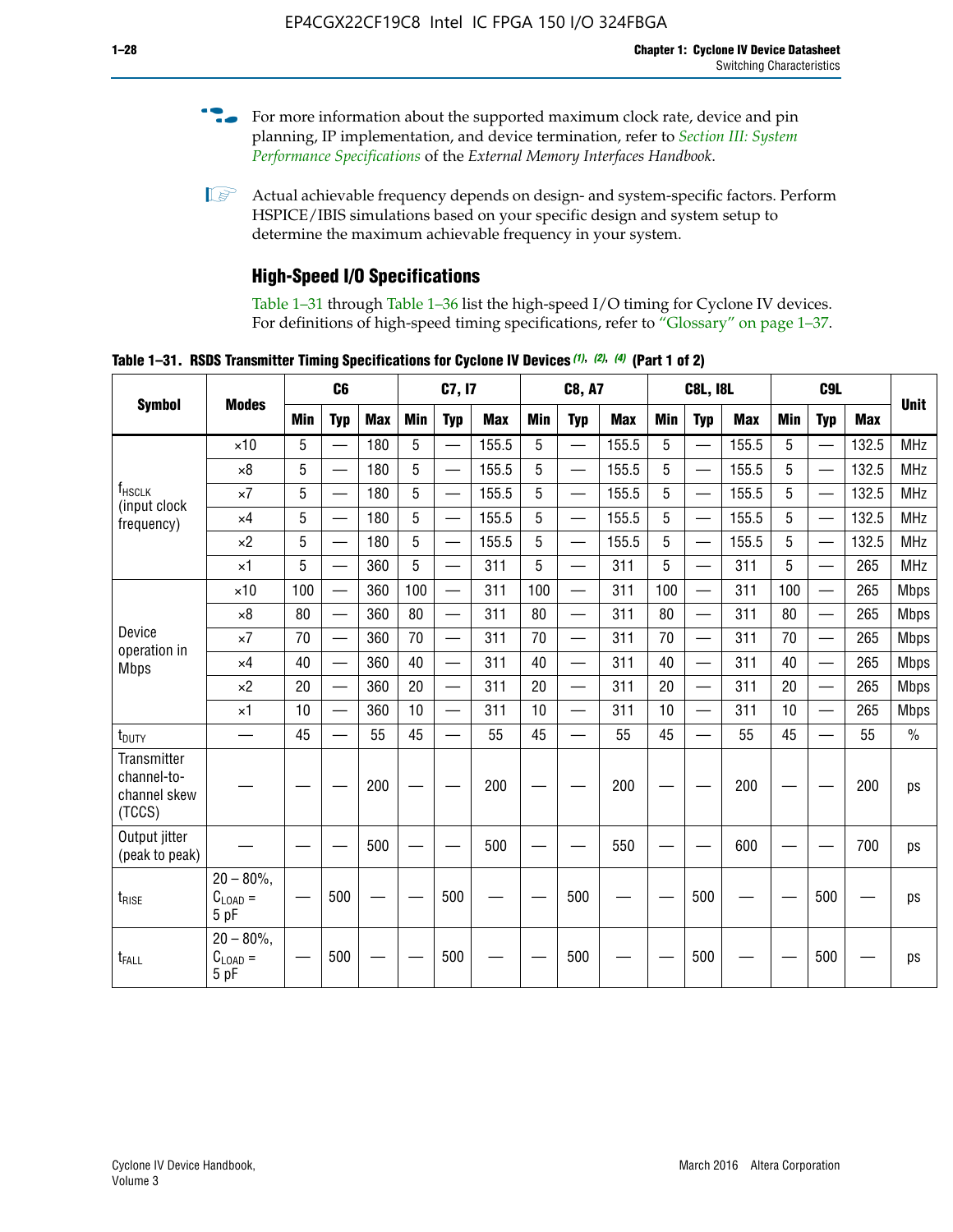#### **Table 1–31. RSDS Transmitter Timing Specifications for Cyclone IV Devices** *(1)***,** *(2)***,** *(4)* **(Part 2 of 2)**

**Notes to Table 1–31:**

(1) Applicable for true RSDS and emulated RSDS\_E\_3R transmitter.

(2) Cyclone IV E devices—true RSDS transmitter is only supported at the output pin of Row I/O Banks 1, 2, 5, and 6. Emulated RSDS transmitter is supported at the output pin of all I/O Banks. Cyclone IV GX devices—true RSDS transmitter is only supported at the output pin of Row I/O Banks 5 and 6. Emulated RSDS transmitter is supported at the output

pin of I/O Banks 3, 4, 5, 6, 7, 8, and 9.

(3)  $t_{\text{LOCK}}$  is the time required for the PLL to lock from the end-of-device configuration.

(4) Cyclone IV E 1.0 V core voltage devices only support C8L, C9L, and I8L speed grades. Cyclone IV E 1.2 V core voltage devices only support C6, C7, C8, I7, and A7 speed grades. Cyclone IV GX devices only support C6, C7, C8, and I7 speed grades.

|                                 |                                              |     | C <sub>6</sub>           |     |            | C7, I7                   |            |            | <b>C8, A7</b>                  |     |     | <b>C8L, I8L</b>          |            |            | C <sub>9</sub> L         |            |               |
|---------------------------------|----------------------------------------------|-----|--------------------------|-----|------------|--------------------------|------------|------------|--------------------------------|-----|-----|--------------------------|------------|------------|--------------------------|------------|---------------|
| <b>Symbol</b>                   | <b>Modes</b>                                 | Min | <b>Typ</b>               | Max | <b>Min</b> | <b>Typ</b>               | <b>Max</b> | <b>Min</b> | <b>Typ</b>                     | Max | Min | <b>Typ</b>               | <b>Max</b> | <b>Min</b> | <b>Typ</b>               | <b>Max</b> | <b>Unit</b>   |
|                                 | $\times$ 10                                  | 5   | $\overline{\phantom{0}}$ | 85  | 5          | $\overline{\phantom{0}}$ | 85         | 5          | —                              | 85  | 5   | $\overline{\phantom{0}}$ | 85         | 5          |                          | 72.5       | <b>MHz</b>    |
|                                 | $\times 8$                                   | 5   | —                        | 85  | 5          | e e                      | 85         | 5          | —                              | 85  | 5   | $\overline{\phantom{0}}$ | 85         | 5          | —                        | 72.5       | <b>MHz</b>    |
| f <sub>HSCLK</sub> (input       | $\times 7$                                   | 5   | —                        | 85  | 5          | $\overline{\phantom{0}}$ | 85         | 5          | $\overline{\phantom{0}}$       | 85  | 5   | $\overline{\phantom{0}}$ | 85         | 5          |                          | 72.5       | <b>MHz</b>    |
| clock<br>frequency)             | $\times$ 4                                   | 5   | $\qquad \qquad$          | 85  | 5          | $\overline{\phantom{0}}$ | 85         | 5          | $\overline{\phantom{0}}$       | 85  | 5   | $\overline{\phantom{0}}$ | 85         | 5          |                          | 72.5       | <b>MHz</b>    |
|                                 | $\times 2$                                   | 5   | $\qquad \qquad$          | 85  | 5          | $\overline{\phantom{0}}$ | 85         | 5          | $\qquad \qquad$                | 85  | 5   | $\qquad \qquad$          | 85         | 5          | $\overline{\phantom{0}}$ | 72.5       | <b>MHz</b>    |
|                                 | $\times$ 1                                   | 5   | $\overline{\phantom{0}}$ | 170 | 5          |                          | 170        | 5          | $\overline{\phantom{0}}$       | 170 | 5   | $\overline{\phantom{0}}$ | 170        | 5          |                          | 145        | <b>MHz</b>    |
|                                 | $\times$ 10                                  | 100 | $\overline{\phantom{0}}$ | 170 | 100        | <u>e a</u>               | 170        | 100        | $\overline{\phantom{0}}$       | 170 | 100 |                          | 170        | 100        | $\qquad \qquad$          | 145        | <b>Mbps</b>   |
|                                 | $\times 8$                                   | 80  | $\overline{\phantom{0}}$ | 170 | 80         |                          | 170        | 80         | $\overline{\phantom{0}}$       | 170 | 80  |                          | 170        | 80         |                          | 145        | <b>Mbps</b>   |
| Device                          | $\times 7$                                   | 70  |                          | 170 | 70         | $\overline{\phantom{0}}$ | 170        | 70         | $\qquad \qquad \longleftarrow$ | 170 | 70  | $\qquad \qquad$          | 170        | 70         | $\overline{\phantom{m}}$ | 145        | <b>Mbps</b>   |
| operation in<br><b>Mbps</b>     | $\times$ 4                                   | 40  | $\overline{\phantom{0}}$ | 170 | 40         | —                        | 170        | 40         | $\overline{\phantom{0}}$       | 170 | 40  | $\overline{\phantom{0}}$ | 170        | 40         | —                        | 145        | <b>Mbps</b>   |
|                                 | $\times 2$                                   | 20  | $\overline{\phantom{0}}$ | 170 | 20         | $\overline{\phantom{0}}$ | 170        | 20         | $\overline{\phantom{0}}$       | 170 | 20  | $\overline{\phantom{0}}$ | 170        | 20         |                          | 145        | <b>Mbps</b>   |
|                                 | $\times$ 1                                   | 10  | $\overline{\phantom{0}}$ | 170 | 10         | $\overline{\phantom{0}}$ | 170        | 10         | $\overline{\phantom{0}}$       | 170 | 10  | $\overline{\phantom{0}}$ | 170        | 10         |                          | 145        | <b>Mbps</b>   |
| $t_{\text{DUTY}}$               |                                              | 45  | $\overline{\phantom{0}}$ | 55  | 45         | $\sim$                   | 55         | 45         | —                              | 55  | 45  | $\overline{\phantom{0}}$ | 55         | 45         |                          | 55         | $\frac{0}{0}$ |
| <b>TCCS</b>                     |                                              |     |                          | 200 |            |                          | 200        | $\sim$     |                                | 200 |     | $\overline{\phantom{0}}$ | 200        |            |                          | 200        | ps            |
| Output jitter<br>(peak to peak) |                                              |     |                          | 500 |            |                          | 500        |            |                                | 550 |     |                          | 600        |            |                          | 700        | ps            |
| $t_{\text{RISE}}$               | $20 - 80\%$<br>$C_{LOAD} =$<br>5 pF          |     | 500                      |     |            | 500                      |            |            | 500                            |     |     | 500                      |            |            | 500                      |            | ps            |
| t <sub>FALL</sub>               | $20 - 80\%$ ,<br>$C_{\text{LOAD}} =$<br>5 pF |     | 500                      |     |            | 500                      |            |            | 500                            |     |     | 500                      |            |            | 500                      |            | ps            |

### **Table 1–32. Emulated RSDS\_E\_1R Transmitter Timing Specifications for Cyclone IV Devices** *(1), (3)* **(Part 1 of 2)**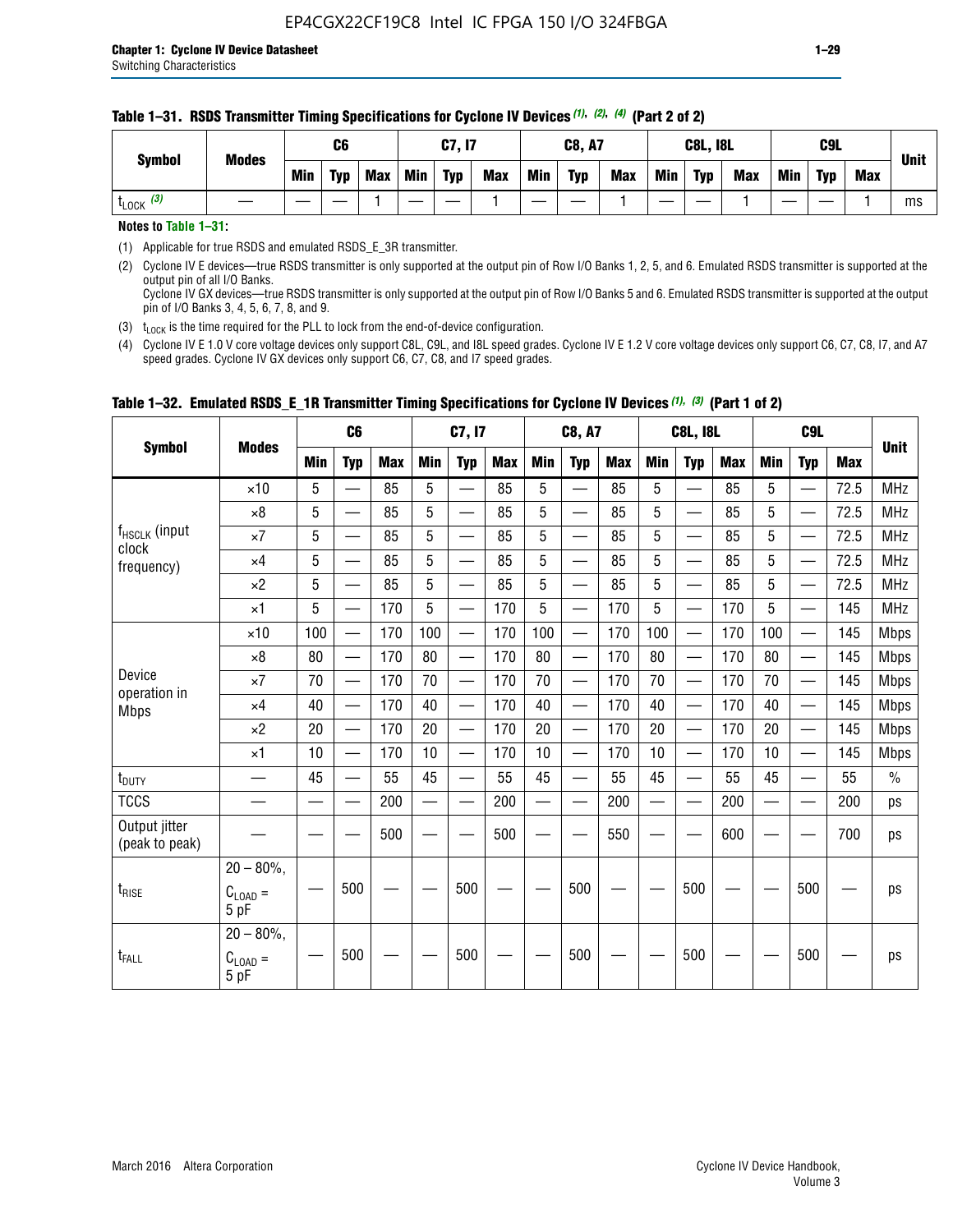| <b>Symbol</b>        | <b>Modes</b> |            | C6  |            |            | C7, I7     |            |     | <b>C8, A7</b> |            |     | <b>C8L, I8L</b> |     |     | C <sub>9</sub> L |     | <b>Unit</b> |
|----------------------|--------------|------------|-----|------------|------------|------------|------------|-----|---------------|------------|-----|-----------------|-----|-----|------------------|-----|-------------|
|                      |              | <b>Min</b> | Typ | <b>Max</b> | <b>Min</b> | <b>Typ</b> | <b>Max</b> | Min | <b>Typ</b>    | <b>Max</b> | Min | <b>Typ</b>      | Max | Min | <b>Typ</b>       | Max |             |
| (2)<br><b>L</b> LOCK |              |            |     |            |            |            |            |     |               |            |     |                 |     |     |                  |     | ms          |

#### **Table 1–32. Emulated RSDS\_E\_1R Transmitter Timing Specifications for Cyclone IV Devices** *(1), (3)* **(Part 2 of 2)**

**Notes to Table 1–32:**

(1) Emulated RSDS\_E\_1R transmitter is supported at the output pin of all I/O Banks of Cyclone IV E devices and I/O Banks 3, 4, 5, 6, 7, 8, and 9 of Cyclone IV GX devices.

(2)  $t_{\text{LOCK}}$  is the time required for the PLL to lock from the end-of-device configuration.

(3) Cyclone IV E 1.0 V core voltage devices only support C8L, C9L, and I8L speed grades. Cyclone IV E 1.2 V core voltage devices only support C6, C7, C8, I7, and A7 speed grades. Cyclone IV GX devices only support C6, C7, C8, and I7 speed grades.

|                                 |                                           |     | C <sub>6</sub>           |            | C7, I7                   |                          | <b>C8, A7</b> |            |                          | <b>C8L, I8L</b> |            |                          | C <sub>9</sub> L |            |                          | <b>Unit</b> |             |
|---------------------------------|-------------------------------------------|-----|--------------------------|------------|--------------------------|--------------------------|---------------|------------|--------------------------|-----------------|------------|--------------------------|------------------|------------|--------------------------|-------------|-------------|
| <b>Symbol</b>                   | <b>Modes</b>                              | Min | <b>Typ</b>               | <b>Max</b> | <b>Min</b>               | <b>Typ</b>               | <b>Max</b>    | <b>Min</b> | <b>Typ</b>               | <b>Max</b>      | <b>Min</b> | <b>Typ</b>               | <b>Max</b>       | <b>Min</b> | <b>Typ</b>               | <b>Max</b>  |             |
|                                 | $\times$ 10                               | 5   |                          | 200        | 5                        | —                        | 155.5         | 5          | $\overline{\phantom{0}}$ | 155.5           | 5          | $\overline{\phantom{0}}$ | 155.5            | 5          | $\overline{\phantom{0}}$ | 132.5       | <b>MHz</b>  |
|                                 | $\times 8$                                | 5   |                          | 200        | 5                        | $\overline{\phantom{0}}$ | 155.5         | 5          | —                        | 155.5           | 5          |                          | 155.5            | 5          |                          | 132.5       | <b>MHz</b>  |
| f <sub>HSCLK</sub> (input       | $\times 7$                                | 5   | $\qquad \qquad$          | 200        | 5                        | ÷,                       | 155.5         | 5          | —                        | 155.5           | 5          |                          | 155.5            | 5          |                          | 132.5       | <b>MHz</b>  |
| clock<br>frequency)             | $\times$ 4                                | 5   | $\overline{\phantom{0}}$ | 200        | 5                        | —                        | 155.5         | 5          | $\overline{\phantom{0}}$ | 155.5           | 5          |                          | 155.5            | 5          | $\overline{\phantom{0}}$ | 132.5       | <b>MHz</b>  |
|                                 | $\times 2$                                | 5   | $\overline{\phantom{0}}$ | 200        | 5                        | $\overline{\phantom{0}}$ | 155.5         | 5          | $\overline{\phantom{0}}$ | 155.5           | 5          | $\overline{\phantom{0}}$ | 155.5            | 5          |                          | 132.5       | <b>MHz</b>  |
|                                 | $\times$ 1                                | 5   | $\overline{\phantom{0}}$ | 400        | 5                        |                          | 311           | 5          | —                        | 311             | 5          | $\overline{\phantom{0}}$ | 311              | 5          |                          | 265         | <b>MHz</b>  |
|                                 | $\times$ 10                               | 100 |                          | 400        | 100                      | $\overline{\phantom{0}}$ | 311           | 100        | $\overline{\phantom{0}}$ | 311             | 100        | $\overline{\phantom{0}}$ | 311              | 100        |                          | 265         | <b>Mbps</b> |
|                                 | $\times 8$                                | 80  | $\overline{\phantom{0}}$ | 400        | 80                       | $\overline{\phantom{0}}$ | 311           | 80         | $\overline{\phantom{0}}$ | 311             | 80         | $\overline{\phantom{0}}$ | 311              | 80         |                          | 265         | <b>Mbps</b> |
| Device                          | $\times 7$                                | 70  |                          | 400        | 70                       |                          | 311           | 70         | $\overline{\phantom{0}}$ | 311             | 70         |                          | 311              | 70         |                          | 265         | <b>Mbps</b> |
| operation in<br><b>Mbps</b>     | $\times 4$                                | 40  | $\overline{\phantom{0}}$ | 400        | 40                       |                          | 311           | 40         | $\overline{\phantom{0}}$ | 311             | 40         | —                        | 311              | 40         |                          | 265         | <b>Mbps</b> |
|                                 | $\times 2$                                | 20  |                          | 400        | 20                       | —                        | 311           | 20         | $\overline{\phantom{0}}$ | 311             | 20         | $\overline{\phantom{0}}$ | 311              | 20         |                          | 265         | <b>Mbps</b> |
|                                 | ×1                                        | 10  | $\overline{\phantom{0}}$ | 400        | 10                       |                          | 311           | 10         | $\overline{\phantom{0}}$ | 311             | 10         | —                        | 311              | 10         |                          | 265         | <b>Mbps</b> |
| t <sub>DUTY</sub>               |                                           | 45  |                          | 55         | 45                       | $\overline{\phantom{0}}$ | 55            | 45         | $\overline{\phantom{0}}$ | 55              | 45         | $\overline{\phantom{0}}$ | 55               | 45         |                          | 55          | $\%$        |
| <b>TCCS</b>                     |                                           |     |                          | 200        | $\overline{\phantom{0}}$ |                          | 200           |            |                          | 200             | —          |                          | 200              |            |                          | 200         | ps          |
| Output jitter<br>(peak to peak) |                                           |     |                          | 500        |                          |                          | 500           |            |                          | 550             |            |                          | 600              |            |                          | 700         | ps          |
| $t_{\sf RISE}$                  | $20 - 80\%$ ,<br>$C_{LOAD} =$<br>5 pF     |     | 500                      |            |                          | 500                      |               |            | 500                      |                 |            | 500                      |                  |            | 500                      |             | ps          |
| t <sub>FALL</sub>               | $20 - 80\%$<br>$\rm C_{LOAD}$ $=$<br>5 pF |     | 500                      |            |                          | 500                      |               |            | 500                      |                 |            | 500                      |                  |            | 500                      |             | ps          |
| $t_{\text{LOCK}}$ (3)           |                                           |     |                          | 1          |                          |                          | 1             |            |                          | $\mathbf{1}$    |            |                          | 1                |            |                          | 1           | ms          |

**Table 1–33. Mini-LVDS Transmitter Timing Specifications for Cyclone IV Devices** *(1)***,** *(2)***,** *(4)*

**Notes to Table 1–33:**

(1) Applicable for true and emulated mini-LVDS transmitter.

(2) Cyclone IV E—true mini-LVDS transmitter is only supported at the output pin of Row I/O Banks 1, 2, 5, and 6. Emulated mini-LVDS transmitter is supported at the output pin of all I/O banks.

Cyclone IV GX—true mini-LVDS transmitter is only supported at the output pin of Row I/O Banks 5 and 6. Emulated mini-LVDS transmitter is supported at the output pin of I/O Banks 3, 4, 5, 6, 7, 8, and 9.

(3)  $t_{\text{LOCK}}$  is the time required for the PLL to lock from the end-of-device configuration.

(4) Cyclone IV E 1.0 V core voltage devices only support C8L, C9L, and I8L speed grades. Cyclone IV E 1.2 V core voltage devices only support C6, C7, C8, I7, and A7 speed grades. Cyclone IV GX devices only support C6, C7, C8, and I7 speed grades.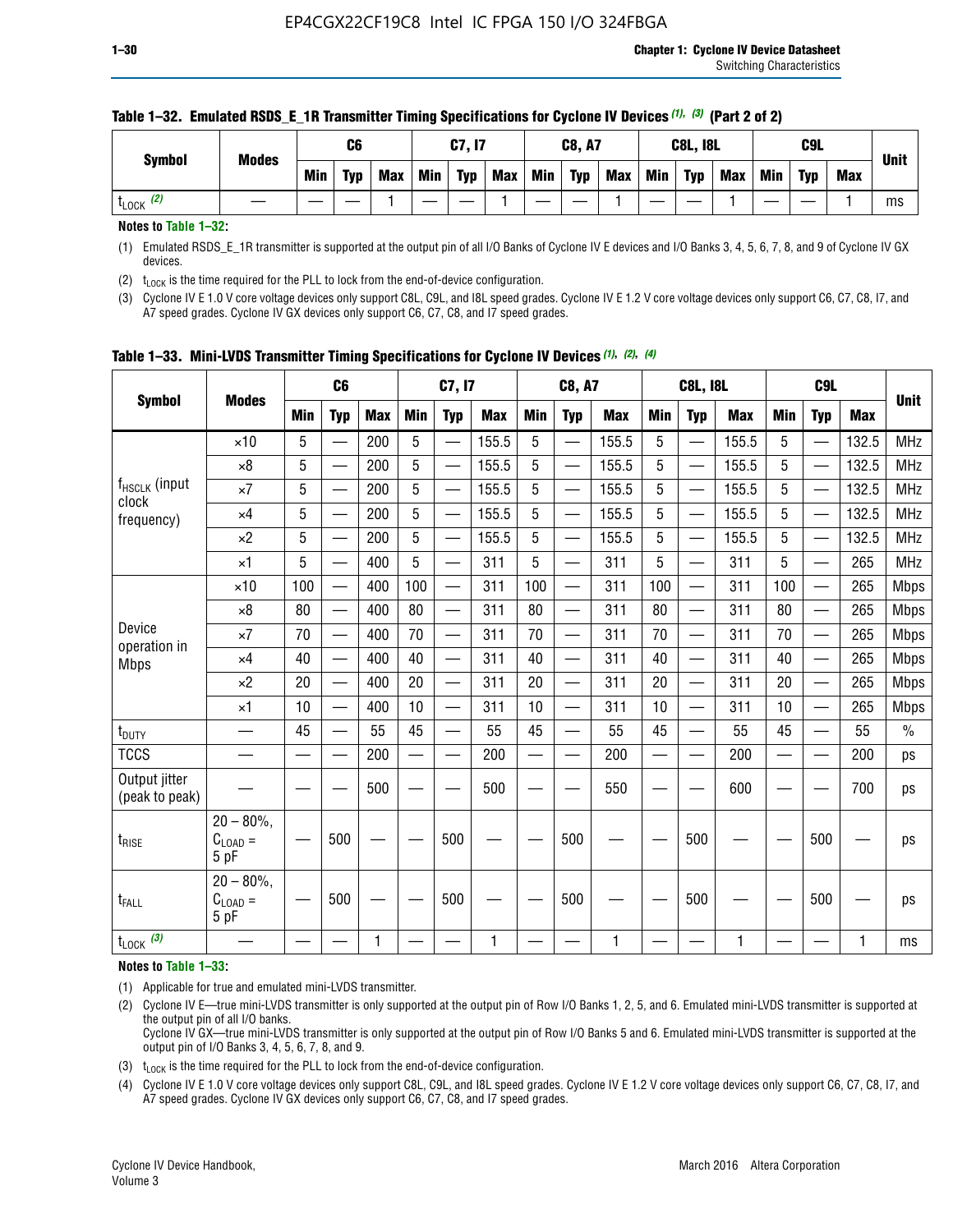|                                 |              |     | C <sub>6</sub> |     | C7, I7     |            | <b>C8, A7</b> |     | <b>C8L, I8L</b> | C <sub>9</sub> L |            |               |
|---------------------------------|--------------|-----|----------------|-----|------------|------------|---------------|-----|-----------------|------------------|------------|---------------|
| <b>Symbol</b>                   | <b>Modes</b> | Min | <b>Max</b>     | Min | <b>Max</b> | <b>Min</b> | <b>Max</b>    | Min | <b>Max</b>      | <b>Min</b>       | <b>Max</b> | <b>Unit</b>   |
|                                 | $\times$ 10  | 5   | 420            | 5   | 370        | 5          | 320           | 5   | 320             | 5                | 250        | <b>MHz</b>    |
|                                 | $\times 8$   | 5   | 420            | 5   | 370        | 5          | 320           | 5   | 320             | 5                | 250        | <b>MHz</b>    |
| f <sub>HSCLK</sub> (input       | $\times 7$   | 5   | 420            | 5   | 370        | 5          | 320           | 5   | 320             | 5                | 250        | MHz           |
| clock<br>frequency)             | $\times$ 4   | 5   | 420            | 5   | 370        | 5          | 320           | 5   | 320             | 5                | 250        | <b>MHz</b>    |
|                                 | $\times 2$   | 5   | 420            | 5   | 370        | 5          | 320           | 5   | 320             | 5                | 250        | <b>MHz</b>    |
|                                 | $\times$ 1   | 5   | 420            | 5   | 402.5      | 5          | 402.5         | 5   | 362             | 5                | 265        | <b>MHz</b>    |
|                                 | $\times$ 10  | 100 | 840            | 100 | 740        | 100        | 640           | 100 | 640             | 100              | 500        | <b>Mbps</b>   |
|                                 | $\times 8$   | 80  | 840            | 80  | 740        | 80         | 640           | 80  | 640             | 80               | 500        | <b>Mbps</b>   |
|                                 | $\times 7$   | 70  | 840            | 70  | 740        | 70         | 640           | 70  | 640             | 70               | 500        | <b>Mbps</b>   |
| <b>HSIODR</b>                   | $\times$ 4   | 40  | 840            | 40  | 740        | 40         | 640           | 40  | 640             | 40               | 500        | <b>Mbps</b>   |
|                                 | $\times 2$   | 20  | 840            | 20  | 740        | 20         | 640           | 20  | 640             | 20               | 500        | <b>Mbps</b>   |
|                                 | $\times$ 1   | 10  | 420            | 10  | 402.5      | 10         | 402.5         | 10  | 362             | 10               | 265        | <b>Mbps</b>   |
| t <sub>DUTY</sub>               |              | 45  | 55             | 45  | 55         | 45         | 55            | 45  | 55              | 45               | 55         | $\frac{0}{0}$ |
| <b>TCCS</b>                     |              |     | 200            |     | 200        |            | 200           |     | 200             |                  | 200        | ps            |
| Output jitter<br>(peak to peak) |              |     | 500            |     | 500        |            | 550           |     | 600             |                  | 700        | ps            |
| $t_{\text{LOCK}}$ (2)           |              |     | 1              |     | 1          |            | 1             |     | 1               |                  | 1          | ms            |

**Table 1–34. True LVDS Transmitter Timing Specifications for Cyclone IV Devices** *(1)***,** *(3)*

**Notes to Table 1–34:**

(1) Cyclone IV E—true LVDS transmitter is only supported at the output pin of Row I/O Banks 1, 2, 5, and 6. Cyclone IV GX—true LVDS transmitter is only supported at the output pin of Row I/O Banks 5 and 6.

(2)  $t_{\text{LOCK}}$  is the time required for the PLL to lock from the end-of-device configuration.

(3) Cyclone IV E 1.0 V core voltage devices only support C8L, C9L, and I8L speed grades. Cyclone IV E 1.2 V core voltage devices only support C6, C7, C8, I7, and A7 speed grades. Cyclone IV GX devices only support C6, C7, C8, and I7 speed grades.

|  |  |  |  | Table 1–35. Emulated LVDS Transmitter Timing Specifications for Cyclone IV Devices <sup>(1),</sup> <sup>(3)</sup> (Part 1 of 2) |  |  |
|--|--|--|--|---------------------------------------------------------------------------------------------------------------------------------|--|--|
|--|--|--|--|---------------------------------------------------------------------------------------------------------------------------------|--|--|

| <b>Symbol</b>               |              | C <sub>6</sub> |            | C7, I7 |            | <b>C8, A7</b> |            | <b>C8L, I8L</b> |            | C <sub>9</sub> L |            |             |
|-----------------------------|--------------|----------------|------------|--------|------------|---------------|------------|-----------------|------------|------------------|------------|-------------|
|                             | <b>Modes</b> | Min            | <b>Max</b> | Min    | <b>Max</b> | Min           | <b>Max</b> | Min             | <b>Max</b> | <b>Min</b>       | <b>Max</b> | <b>Unit</b> |
|                             | $\times$ 10  | 5              | 320        | 5      | 320        | 5             | 275        | 5               | 275        | 5                | 250        | <b>MHz</b>  |
|                             | $\times 8$   | 5              | 320        | 5      | 320        | 5             | 275        | 5               | 275        | 5                | 250        | <b>MHz</b>  |
| $f_{HSCLK}$ (input<br>clock | $\times 7$   | 5              | 320        | 5      | 320        | 5             | 275        | 5               | 275        | 5                | 250        | <b>MHz</b>  |
| frequency)                  | $\times$ 4   | 5              | 320        | 5      | 320        | 5             | 275        | 5               | 275        | 5                | 250        | <b>MHz</b>  |
|                             | $\times 2$   | 5              | 320        | 5      | 320        | 5             | 275        | 5               | 275        | 5                | 250        | <b>MHz</b>  |
|                             | ×1           | 5              | 402.5      | 5      | 402.5      | 5             | 402.5      | 5               | 362        | 5                | 265        | <b>MHz</b>  |
|                             | $\times$ 10  | 100            | 640        | 100    | 640        | 100           | 550        | 100             | 550        | 100              | 500        | <b>Mbps</b> |
|                             | $\times 8$   | 80             | 640        | 80     | 640        | 80            | 550        | 80              | 550        | 80               | 500        | <b>Mbps</b> |
| <b>HSIODR</b>               | $\times 7$   | 70             | 640        | 70     | 640        | 70            | 550        | 70              | 550        | 70               | 500        | <b>Mbps</b> |
|                             | $\times$ 4   | 40             | 640        | 40     | 640        | 40            | 550        | 40              | 550        | 40               | 500        | <b>Mbps</b> |
|                             | $\times 2$   | 20             | 640        | 20     | 640        | 20            | 550        | 20              | 550        | 20               | 500        | <b>Mbps</b> |
|                             | ×1           | 10             | 402.5      | 10     | 402.5      | 10            | 402.5      | 10              | 362        | 10               | 265        | <b>Mbps</b> |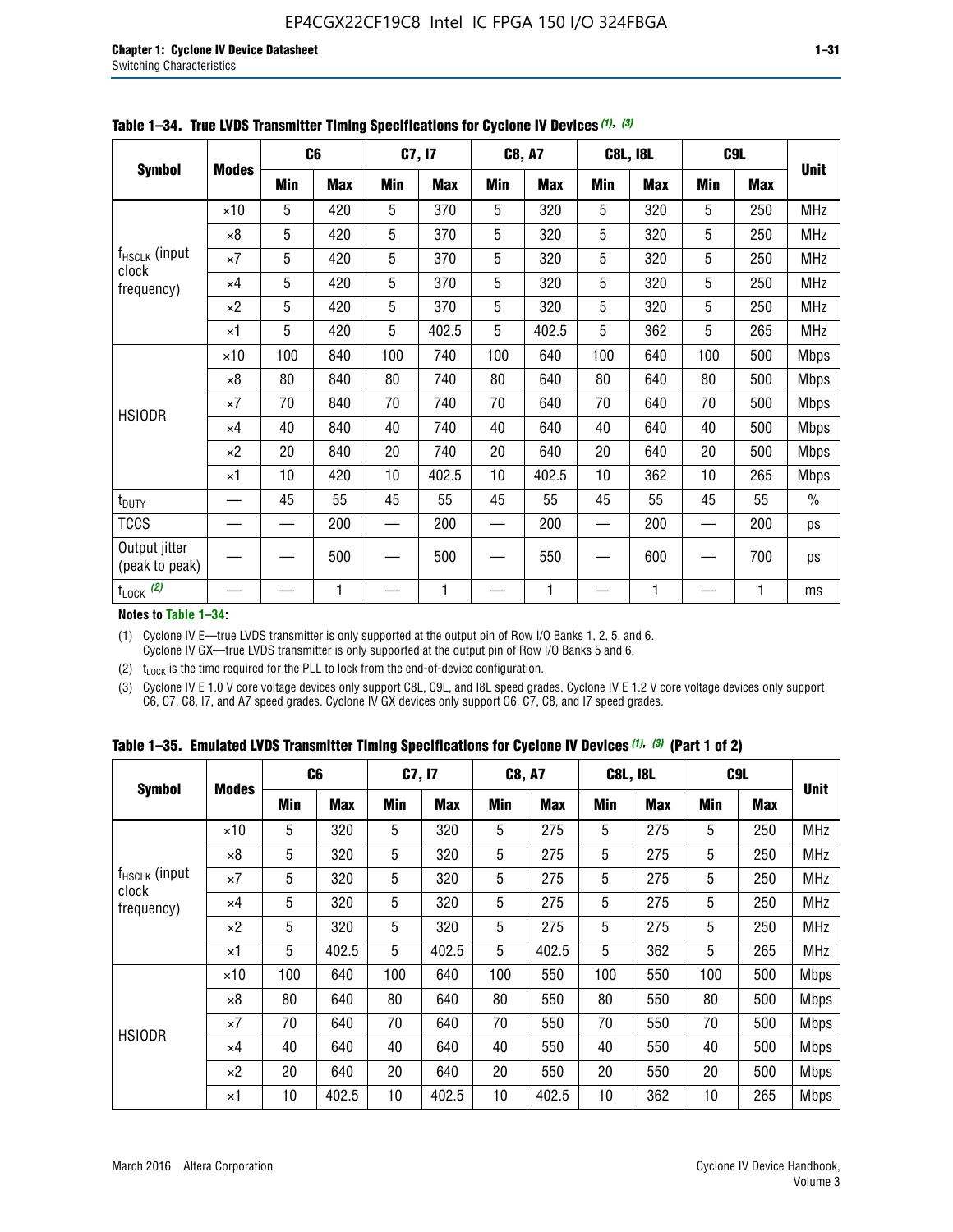| <b>Symbol</b>                   | <b>Modes</b> |     | C <sub>6</sub> |     | C7, I7     |     | <b>C8, A7</b> |            | <b>C8L, I8L</b> |     | C <sub>9</sub> L | <b>Unit</b> |
|---------------------------------|--------------|-----|----------------|-----|------------|-----|---------------|------------|-----------------|-----|------------------|-------------|
|                                 |              | Min | <b>Max</b>     | Min | <b>Max</b> | Min | <b>Max</b>    | <b>Min</b> | <b>Max</b>      | Min | <b>Max</b>       |             |
| t <sub>DUTY</sub>               |              | 45  | 55             | 45  | 55         | 45  | 55            | 45         | 55              | 45  | 55               | $\%$        |
| <b>TCCS</b>                     |              |     | 200            |     | 200        |     | 200           |            | 200             |     | 200              | ps          |
| Output jitter<br>(peak to peak) |              |     | 500            |     | 500        |     | 550           |            | 600             |     | 700              | ps          |
| $t_{\text{LOCK}}$ (2)           |              |     |                |     |            |     |               |            |                 |     |                  | ms          |

#### **Table 1–35. Emulated LVDS Transmitter Timing Specifications for Cyclone IV Devices** *(1)***,** *(3)* **(Part 2 of 2)**

#### **Notes to Table 1–35:**

(1) Cyclone IV E—emulated LVDS transmitter is supported at the output pin of all I/O Banks.

Cyclone IV GX—emulated LVDS transmitter is supported at the output pin of I/O Banks 3, 4, 5, 6, 7, 8, and 9.

(2)  $t_{\text{LOCK}}$  is the time required for the PLL to lock from the end-of-device configuration.

(3) Cyclone IV E 1.0 V core voltage devices only support C8L, C9L, and I8L speed grades. Cyclone IV E 1.2 V core voltage devices only support C6, C7, C8, I7, and A7 speed grades. Cyclone IV GX devices only support C6, C7, C8, and I7 speed grades.

|                                    |              |     | C <sub>6</sub> | C7, I7 |       | <b>C8, A7</b> |            |     | <b>C8L, I8L</b> | C <sub>9</sub> L |     |             |
|------------------------------------|--------------|-----|----------------|--------|-------|---------------|------------|-----|-----------------|------------------|-----|-------------|
| <b>Symbol</b>                      | <b>Modes</b> | Min | <b>Max</b>     | Min    | Max   | Min           | <b>Max</b> | Min | <b>Max</b>      | Min              | Max | <b>Unit</b> |
|                                    | $\times$ 10  | 10  | 437.5          | 10     | 370   | 10            | 320        | 10  | 320             | 10               | 250 | MHz         |
|                                    | ×8           | 10  | 437.5          | 10     | 370   | 10            | 320        | 10  | 320             | 10               | 250 | <b>MHz</b>  |
| f <sub>HSCLK</sub> (input<br>clock | ×7           | 10  | 437.5          | 10     | 370   | 10            | 320        | 10  | 320             | 10               | 250 | <b>MHz</b>  |
| frequency)                         | $\times 4$   | 10  | 437.5          | 10     | 370   | 10            | 320        | 10  | 320             | 10               | 250 | <b>MHz</b>  |
|                                    | $\times 2$   | 10  | 437.5          | 10     | 370   | 10            | 320        | 10  | 320             | 10               | 250 | <b>MHz</b>  |
|                                    | ×1           | 10  | 437.5          | 10     | 402.5 | 10            | 402.5      | 10  | 362             | 10               | 265 | <b>MHz</b>  |
|                                    | $\times$ 10  | 100 | 875            | 100    | 740   | 100           | 640        | 100 | 640             | 100              | 500 | <b>Mbps</b> |
|                                    | $\times 8$   | 80  | 875            | 80     | 740   | 80            | 640        | 80  | 640             | 80               | 500 | <b>Mbps</b> |
| <b>HSIODR</b>                      | ×7           | 70  | 875            | 70     | 740   | 70            | 640        | 70  | 640             | 70               | 500 | <b>Mbps</b> |
|                                    | $\times 4$   | 40  | 875            | 40     | 740   | 40            | 640        | 40  | 640             | 40               | 500 | <b>Mbps</b> |
|                                    | $\times 2$   | 20  | 875            | 20     | 740   | 20            | 640        | 20  | 640             | 20               | 500 | <b>Mbps</b> |
|                                    | ×1           | 10  | 437.5          | 10     | 402.5 | 10            | 402.5      | 10  | 362             | 10               | 265 | <b>Mbps</b> |
| SW                                 |              |     | 400            |        | 400   |               | 400        |     | 550             |                  | 640 | ps          |
| Input jitter<br>tolerance          |              |     | 500            |        | 500   |               | 550        |     | 600             |                  | 700 | ps          |
| $t_{\text{LOCK}}$ (2)              |              |     | 1              |        | 1     |               | 1          |     | 1               |                  | 1   | ms          |

**Table 1–36. LVDS Receiver Timing Specifications for Cyclone IV Devices** *(1)***,** *(3)*

#### **Notes to Table 1–36:**

(1) Cyclone IV E—LVDS receiver is supported at all I/O Banks.

Cyclone IV GX—LVDS receiver is supported at I/O Banks 3, 4, 5, 6, 7, 8, and 9.

(2)  $t_{\text{LOCK}}$  is the time required for the PLL to lock from the end-of-device configuration.

(3) Cyclone IV E 1.0 V core voltage devices only support C8L, C9L, and I8L speed grades. Cyclone IV E 1.2 V core voltage devices only support C6, C7, C8, I7, and A7 speed grades. Cyclone IV GX devices only support C6, C7, C8, and I7 speed grades.

## **External Memory Interface Specifications**

The external memory interfaces for Cyclone IV devices are auto-calibrating and easy to implement.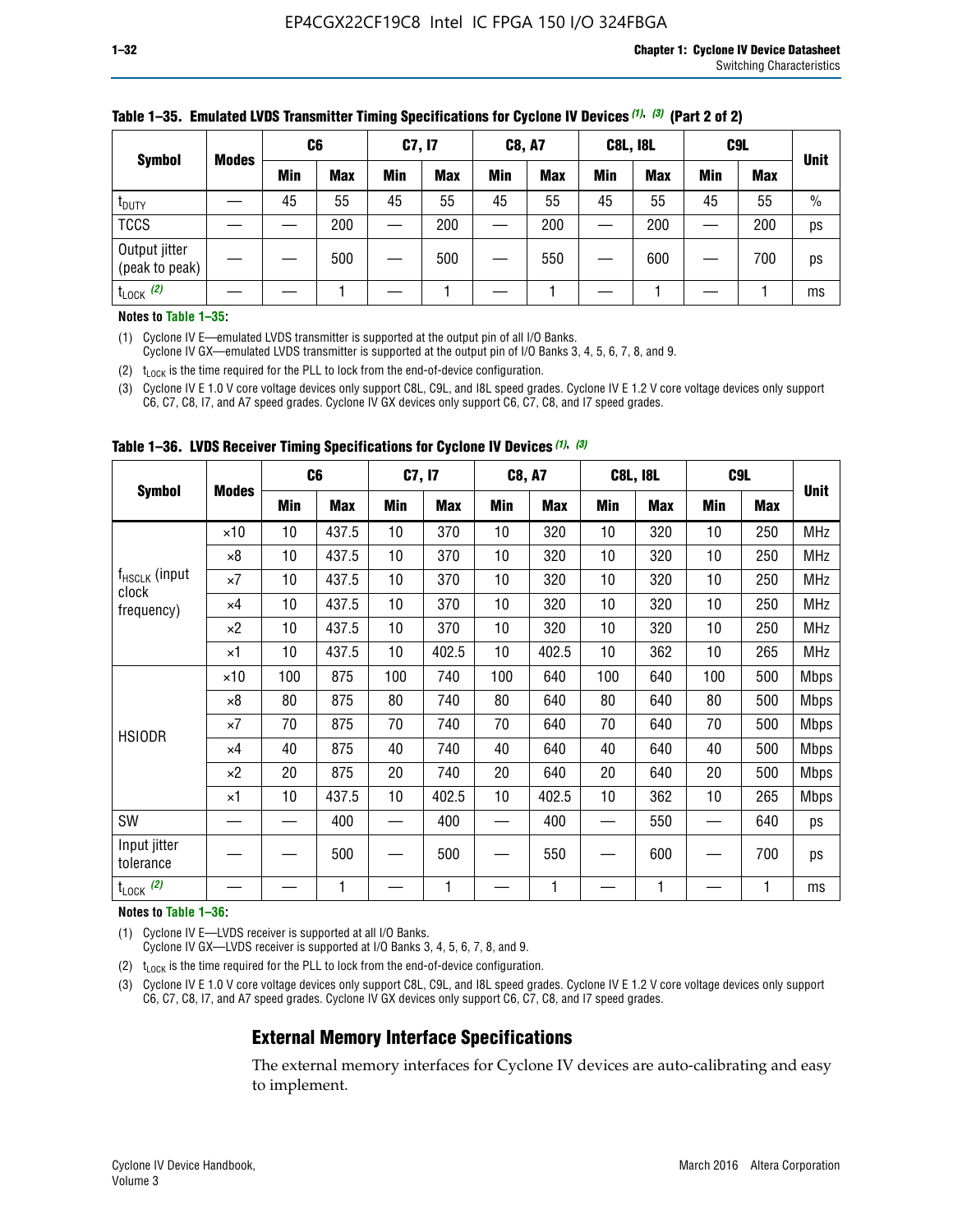**for more information about the supported maximum clock rate, device and pin** planning, IP implementation, and device termination, refer to *[Section III: System](http://www.altera.com/literature/hb/external-memory/emi_intro_specs.pdf)  [Performance Specifications](http://www.altera.com/literature/hb/external-memory/emi_intro_specs.pdf)* of the *External Memory Interface Handbook*.

Table 1–37 lists the memory output clock jitter specifications for Cyclone IV devices.

**Table 1–37. Memory Output Clock Jitter Specifications for Cyclone IV Devices** *(1)***,** *(2)*

| <b>Parameter</b>             | <b>Symbol</b>  | Min    | <b>Max</b> | <b>Unit</b> |
|------------------------------|----------------|--------|------------|-------------|
| Clock period jitter          | $L$ JIT(per)   | $-125$ | 125        | ps          |
| Cycle-to-cycle period jitter | $L$ JIT $(cc)$ | $-200$ | 200        | ps          |
| Duty cycle jitter            | LJIT(duty)     | $-150$ | 150        | рs          |

**Notes to Table 1–37:**

- (1) Memory output clock jitter measurements are for 200 consecutive clock cycles, as specified in the JEDEC DDR2 standard.
- (2) The clock jitter specification applies to memory output clock pins generated using DDIO circuits clocked by a PLL output routed on a global clock (GCLK) network.

# **Duty Cycle Distortion Specifications**

Table 1–38 lists the worst case duty cycle distortion for Cyclone IV devices.

**Table 1–38. Duty Cycle Distortion on Cyclone IV Devices I/O Pins** *(1)***,** *(2), (3)*

| <b>Symbol</b>     | C6  |            | C7, I7     |            | <b>C8, I8L, A7</b> |            |            | C9L        | <b>Unit</b>   |
|-------------------|-----|------------|------------|------------|--------------------|------------|------------|------------|---------------|
|                   | Min | <b>Max</b> | <b>Min</b> | <b>Max</b> | Min                | <b>Max</b> | <b>Min</b> | <b>Max</b> |               |
| Output Duty Cycle | 45  | 55         | 45         | 55         | 45                 | 55         | 45         | 55         | $\frac{0}{0}$ |

**Notes to Table 1–38:**

(1) The duty cycle distortion specification applies to clock outputs from the PLLs, global clock tree, and IOE driving the dedicated and general purpose I/O pins.

(2) Cyclone IV devices meet the specified duty cycle distortion at the maximum output toggle rate for each combination of I/O standard and current strength.

(3) Cyclone IV E 1.0 V core voltage devices only support C8L, C9L, and I8L speed grades. Cyclone IV E 1.2 V core voltage devices only support C6, C7, C8, I7, and A7 speed grades. Cyclone IV GX devices only support C6, C7, C8, and I7 speed grades.

## **OCT Calibration Timing Specification**

Table 1–39 lists the duration of calibration for series OCT with calibration at device power-up for Cyclone IV devices.

#### **Table 1–39. Timing Specification for Series OCT with Calibration at Device Power-Up for Cyclone IV Devices** *(1)*

| Symbol  | <b>Description</b>                                            | <b>Maximum</b> | <b>Units</b> |
|---------|---------------------------------------------------------------|----------------|--------------|
| LOCTCAL | Duration of series OCT with<br>calibration at device power-up | 20             | μs           |

#### **Note to Table 1–39***:*

(1) OCT calibration takes place after device configuration and before entering user mode.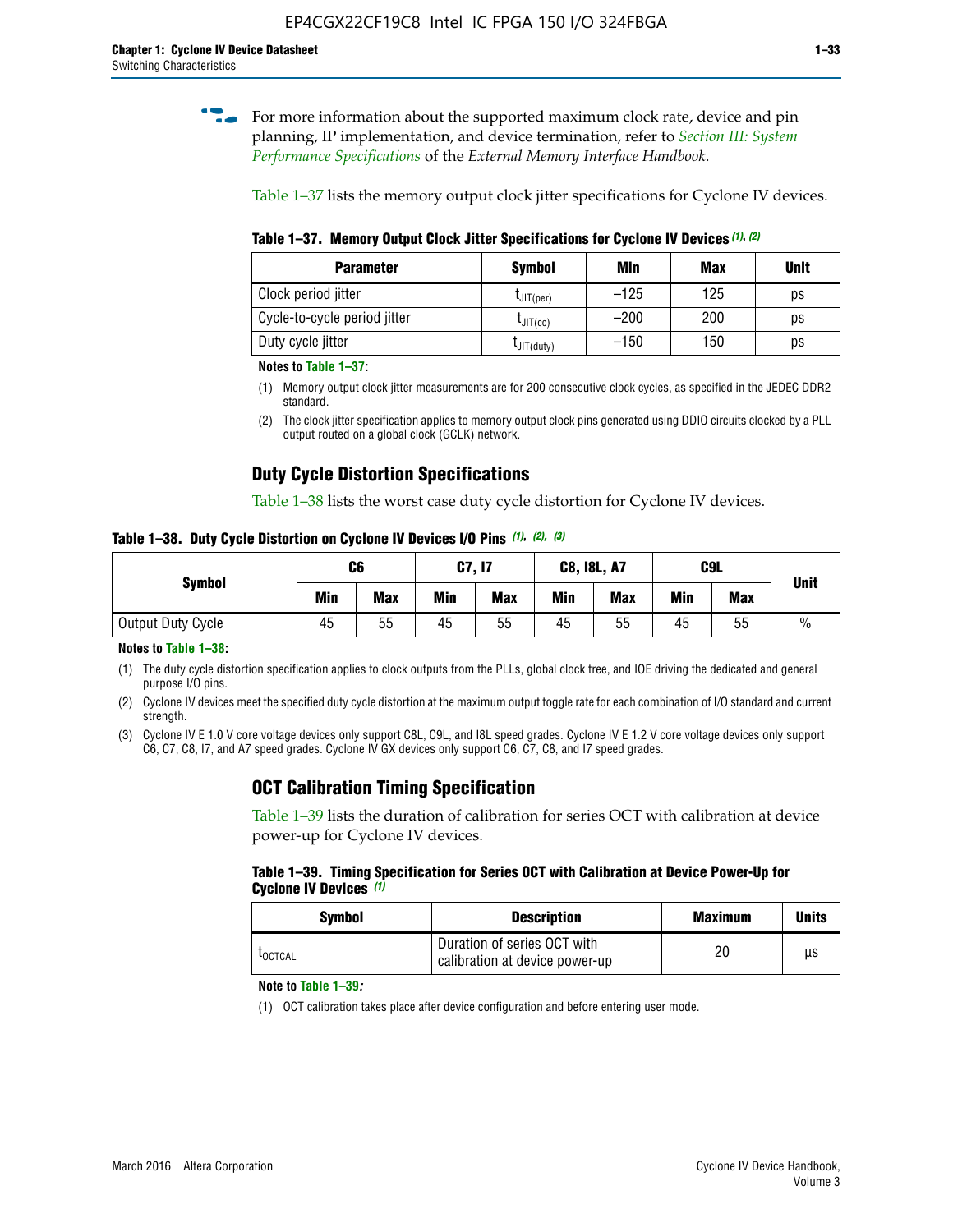# **IOE Programmable Delay**

Table 1–40 and Table 1–41 list the IOE programmable delay for Cyclone IV E 1.0 V core voltage devices.

#### **Table 1–40. IOE Programmable Delay on Column Pins for Cyclone IV E 1.0 V Core Voltage Devices** *(1)***,** *(2)*

|                                                                       |                                | <b>Number</b>  |                      |                    |            | <b>Max Offset</b> |                    |       |             |
|-----------------------------------------------------------------------|--------------------------------|----------------|----------------------|--------------------|------------|-------------------|--------------------|-------|-------------|
| <b>Parameter</b>                                                      | <b>Paths Affected</b>          | 0f             | Min<br><b>Offset</b> | <b>Fast Corner</b> |            |                   | <b>Slow Corner</b> |       | <b>Unit</b> |
|                                                                       |                                | <b>Setting</b> |                      | C8L                | <b>18L</b> | C8L               | C9L                | 18L   |             |
| Input delay from pin to<br>internal cells                             | Pad to I/O<br>dataout to core  |                | 0                    | 2.054              | 1.924      | 3.387             | 4.017              | 3.411 | ns          |
| Input delay from pin to<br>input register                             | Pad to I/O input<br>register   | 8              | 0                    | 2.010              | 1.875      | 3.341             | 4.252              | 3.367 | ns          |
| Delay from output register<br>to output pin                           | I/O output<br>register to pad  | 2              | 0                    | 0.641              | 0.631      | 1.111             | 1.377              | 1.124 | ns          |
| Input delay from<br>dual-purpose clock pin to<br>fan-out destinations | Pad to global<br>clock network | 12             | 0                    | 0.971              | 0.931      | 1.684             | 2.298              | 1.684 | ns          |

#### **Notes to Table 1–40:**

(1) The incremental values for the settings are generally linear. For the exact values for each setting, use the latest version of the Quartus II software.

(2) The minimum and maximum offset timing numbers are in reference to setting **0** as available in the Quartus II software.

| Table 1–41. IOE Programmable Delay on Row Pins for Cyclone IV E 1.0 V Core Voltage Devices (1), (2) |  |  |
|-----------------------------------------------------------------------------------------------------|--|--|
|-----------------------------------------------------------------------------------------------------|--|--|

|                                                                       |                                | <b>Number</b>  |                      |       |                    | <b>Max Offset</b>  |             |       |    |
|-----------------------------------------------------------------------|--------------------------------|----------------|----------------------|-------|--------------------|--------------------|-------------|-------|----|
| <b>Parameter</b>                                                      | <b>Paths Affected</b>          | 0f             | Min<br><b>Offset</b> |       | <b>Fast Corner</b> | <b>Slow Corner</b> | <b>Unit</b> |       |    |
|                                                                       |                                | <b>Setting</b> |                      | C8L   | <b>18L</b>         | C8L                | C9L         | 18L   |    |
| Input delay from pin to<br>internal cells                             | Pad to I/O<br>dataout to core  |                | 0                    | 2.057 | 1.921              | 3.389              | 4.146       | 3.412 | ns |
| Input delay from pin to<br>input register                             | Pad to I/O input<br>register   | 8              | 0                    | 2.059 | 1.919              | 3.420              | 4.374       | 3.441 | ns |
| Delay from output register<br>to output pin                           | I/O output<br>register to pad  | 2              | 0                    | 0.670 | 0.623              | 1.160              | 1.420       | 1.168 | ns |
| Input delay from<br>dual-purpose clock pin to<br>fan-out destinations | Pad to global<br>clock network | 12             | 0                    | 0.960 | 0.919              | 1.656              | 2.258       | 1.656 | ns |

#### **Notes to Table 1–41:**

(1) The incremental values for the settings are generally linear. For the exact values for each setting, use the latest version of the Quartus II software.

(2) The minimum and maximum offset timing numbers are in reference to setting **0** as available in the Quartus II software.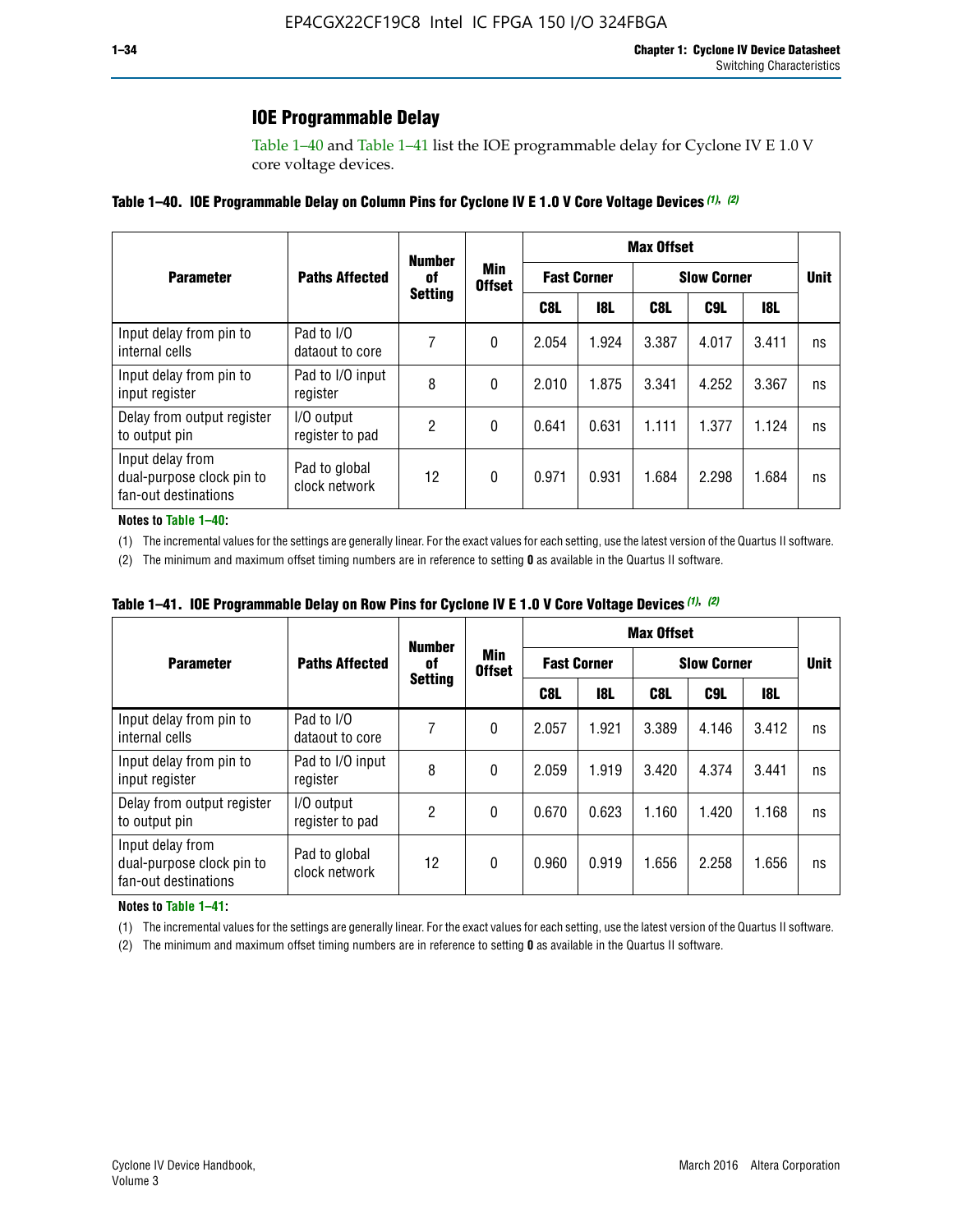Table 1–42 and Table 1–43 list the IOE programmable delay for Cyclone IV E 1.2 V core voltage devices.

|                                                                       |                                   | <b>Number</b>  |                             |                                          |              |           |       | <b>Max Offset</b> |       |               |       |    |
|-----------------------------------------------------------------------|-----------------------------------|----------------|-----------------------------|------------------------------------------|--------------|-----------|-------|-------------------|-------|---------------|-------|----|
| <b>Parameter</b>                                                      | <b>Paths</b><br><b>Affected</b>   | of             | <b>Min</b><br><b>Offset</b> | <b>Fast Corner</b><br><b>Slow Corner</b> |              |           |       |                   |       | <b>Unit</b>   |       |    |
|                                                                       |                                   | <b>Setting</b> |                             | C <sub>6</sub>                           | $\mathbf{I}$ | <b>A7</b> | C6    | C7                | C8    | $\mathsf{I}7$ | A7    |    |
| Input delay from pin to<br>internal cells                             | Pad to I/O<br>dataout to<br>core  | 7              | 0                           | 1.314                                    | 1.211        | 1.211     | 2.177 | 2.340             | 2.433 | 2.388         | 2.508 | ns |
| Input delay from pin to<br>input register                             | Pad to I/O<br>input register      | 8              | $\Omega$                    | 1.307                                    | 1.203        | 1.203     | 2.19  | 2.387             | 2.540 | 2.430         | 2.545 | ns |
| Delay from output<br>register to output pin                           | I/O output<br>register to<br>pad  | 2              | 0                           | 0.437                                    | 0.402        | 0.402     | 0.747 | 0.820             | 0.880 | 0.834         | 0.873 | ns |
| Input delay from<br>dual-purpose clock pin<br>to fan-out destinations | Pad to global<br>clock<br>network | 12             | 0                           | 0.693                                    | 0.665        | 0.665     | 1.200 | 1.379             | 1.532 | 1.393         | 1.441 | ns |

**Table 1–42. IOE Programmable Delay on Column Pins for Cyclone IV E 1.2 V Core Voltage Devices** *(1)***,** *(2)*

**Notes to Table 1–42:**

(1) The incremental values for the settings are generally linear. For the exact values for each setting, use the latest version of the Quartus II software.

(2) The minimum and maximum offset timing numbers are in reference to setting **0** as available in the Quartus II software.

|                                                                       |                                   | <b>Number</b>  |                      |       |                    |       |       | <b>Max Offset</b> |                    |              |       |             |
|-----------------------------------------------------------------------|-----------------------------------|----------------|----------------------|-------|--------------------|-------|-------|-------------------|--------------------|--------------|-------|-------------|
| <b>Parameter</b>                                                      | <b>Paths</b><br><b>Affected</b>   | 0f             | Min<br><b>Offset</b> |       | <b>Fast Corner</b> |       |       |                   | <b>Slow Corner</b> |              |       | <b>Unit</b> |
|                                                                       |                                   | <b>Setting</b> |                      | C6    | 17                 | A7    | C6    | C <sub>7</sub>    | C8                 | $\mathbf{I}$ | A7    |             |
| Input delay from pin to<br>internal cells                             | Pad to I/O<br>dataout to<br>core  | 7              | 0                    | 1.314 | 1.209              | 1.209 | 2.201 | 2.386             | 2.510              | 2.429        | 2.548 | ns          |
| Input delay from pin to<br>input register                             | Pad to I/O<br>input register      | 8              | $\theta$             | 1.312 | 1.207              | 1.207 | 2.202 | 2.402             | 2.558              | 2.447        | 2.557 | ns          |
| Delay from output<br>register to output pin                           | I/O output<br>register to<br>pad  | $\overline{2}$ | $\Omega$             | 0.458 | 0.419              | 0.419 | 0.783 | 0.861             | 0.924              | 0.875        | 0.915 | ns          |
| Input delay from<br>dual-purpose clock pin<br>to fan-out destinations | Pad to global<br>clock<br>network | 12             | 0                    | 0.686 | 0.657              | 0.657 | 1.185 | 1.360             | 1.506              | 1.376        | 1.422 | ns          |

**Table 1–43. IOE Programmable Delay on Row Pins for Cyclone IV E 1.2 V Core Voltage Devices** *(1)***,** *(2)*

#### **Notes to Table 1–43:**

(1) The incremental values for the settings are generally linear. For the exact values for each setting, use the latest version of the Quartus II software.

(2) The minimum and maximum offset timing numbers are in reference to setting **0** as available in the Quartus II software.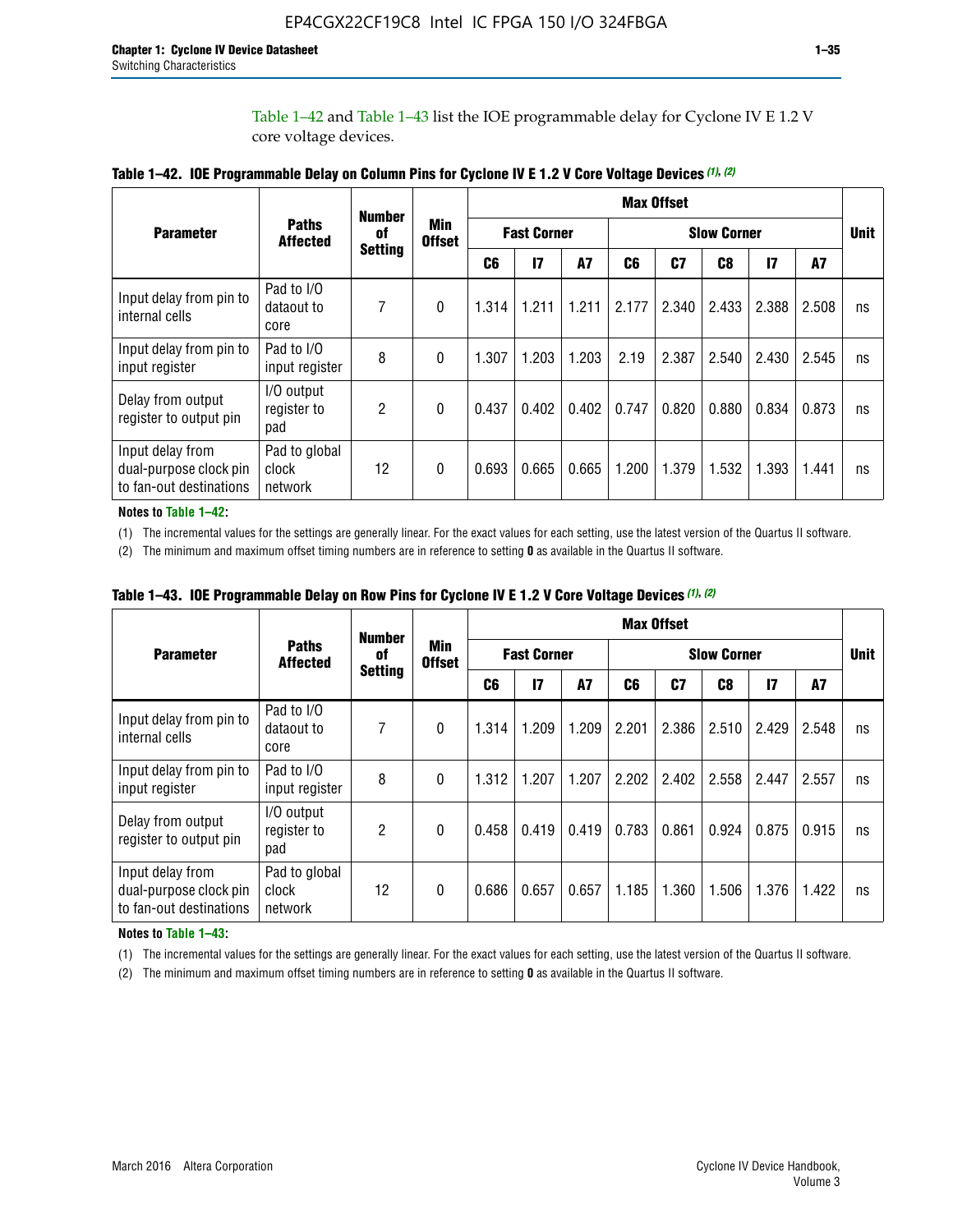Table 1–44 and Table 1–45 list the IOE programmable delay for Cyclone IV GX devices.

|                                                                       |                                   | <b>Number</b>   |                             |       |                    |       | <b>Max Offset</b>  |       |               |             |
|-----------------------------------------------------------------------|-----------------------------------|-----------------|-----------------------------|-------|--------------------|-------|--------------------|-------|---------------|-------------|
| <b>Parameter</b>                                                      | <b>Paths</b><br><b>Affected</b>   | 0f              | <b>Min</b><br><b>Offset</b> |       | <b>Fast Corner</b> |       | <b>Slow Corner</b> |       |               | <b>Unit</b> |
|                                                                       |                                   | <b>Settings</b> |                             | C6    | $\mathsf{I}7$      | C6    | C7                 | C8    | $\mathsf{I}7$ |             |
| Input delay from pin to<br>internal cells                             | Pad to I/O<br>dataout to<br>core  | 7               | $\mathbf{0}$                | 1.313 | 1.209              | 2.184 | 2.336              | 2.451 | 2.387         | ns          |
| Input delay from pin to<br>input register                             | Pad to I/O<br>input register      | 8               | $\theta$                    | 1.312 | 1.208              | 2.200 | 2.399              | 2.554 | 2.446         | ns          |
| Delay from output<br>register to output pin                           | I/O output<br>register to<br>pad  | 2               | $\mathbf 0$                 | 0.438 | 0.404              | 0.751 | 0.825              | 0.886 | 0.839         | ns          |
| Input delay from<br>dual-purpose clock pin<br>to fan-out destinations | Pad to global<br>clock<br>network | 12              | 0                           | 0.713 | 0.682              | 1.228 | 1.41               | 1.566 | 1.424         | ns          |

**Table 1–44. IOE Programmable Delay on Column Pins for Cyclone IV GX Devices** *(1)***,** *(2)*

**Notes to Table 1–44:**

(1) The incremental values for the settings are generally linear. For exact values of each setting, use the latest version of the Quartus II software.

(2) The minimum and maximum offset timing numbers are in reference to setting **0** as available in the Quartus II software.

|                                                                       |                                  | <b>Number</b>   |                             |       |                    |       | <b>Max Offset</b>  |       |              |             |
|-----------------------------------------------------------------------|----------------------------------|-----------------|-----------------------------|-------|--------------------|-------|--------------------|-------|--------------|-------------|
| <b>Parameter</b>                                                      | <b>Paths</b><br><b>Affected</b>  | 0f              | <b>Min</b><br><b>Offset</b> |       | <b>Fast Corner</b> |       | <b>Slow Corner</b> |       |              | <b>Unit</b> |
|                                                                       |                                  | <b>Settings</b> |                             | C6    | 17                 | C6    | C7                 | C8    | $\mathbf{I}$ |             |
| Input delay from pin to<br>internal cells                             | Pad to I/O<br>dataout to<br>core | 7               | $\mathbf{0}$                | 1.314 | 1.210              | 2.209 | 2.398              | 2.526 | 2.443        | ns          |
| Input delay from pin to<br>input register                             | Pad to I/O<br>input register     | 8               | $\mathbf{0}$                | 1.313 | 1.208              | 2.205 | 2.406              | 2.563 | 2.450        | ns          |
| Delay from output<br>register to output pin                           | I/O output<br>register to<br>pad | $\overline{2}$  | $\mathbf{0}$                | 0.461 | 0.421              | 0.789 | 0.869              | 0.933 | 0.884        | ns          |
| Input delay from<br>dual-purpose clock pin<br>to fan-out destinations | Pad to global<br>clock network   | 12              | 0                           | 0.712 | 0.682              | 1.225 | 1.407              | 1.562 | 1.421        | ns          |

**Table 1–45. IOE Programmable Delay on Row Pins for Cyclone IV GX Devices** *(1)***,** *(2)*

#### **Notes to Table 1–45:**

(1) The incremental values for the settings are generally linear. For exact values of each setting, use the latest version of Quartus II software.

(2) The minimum and maximum offset timing numbers are in reference to setting **0** as available in the Quartus II software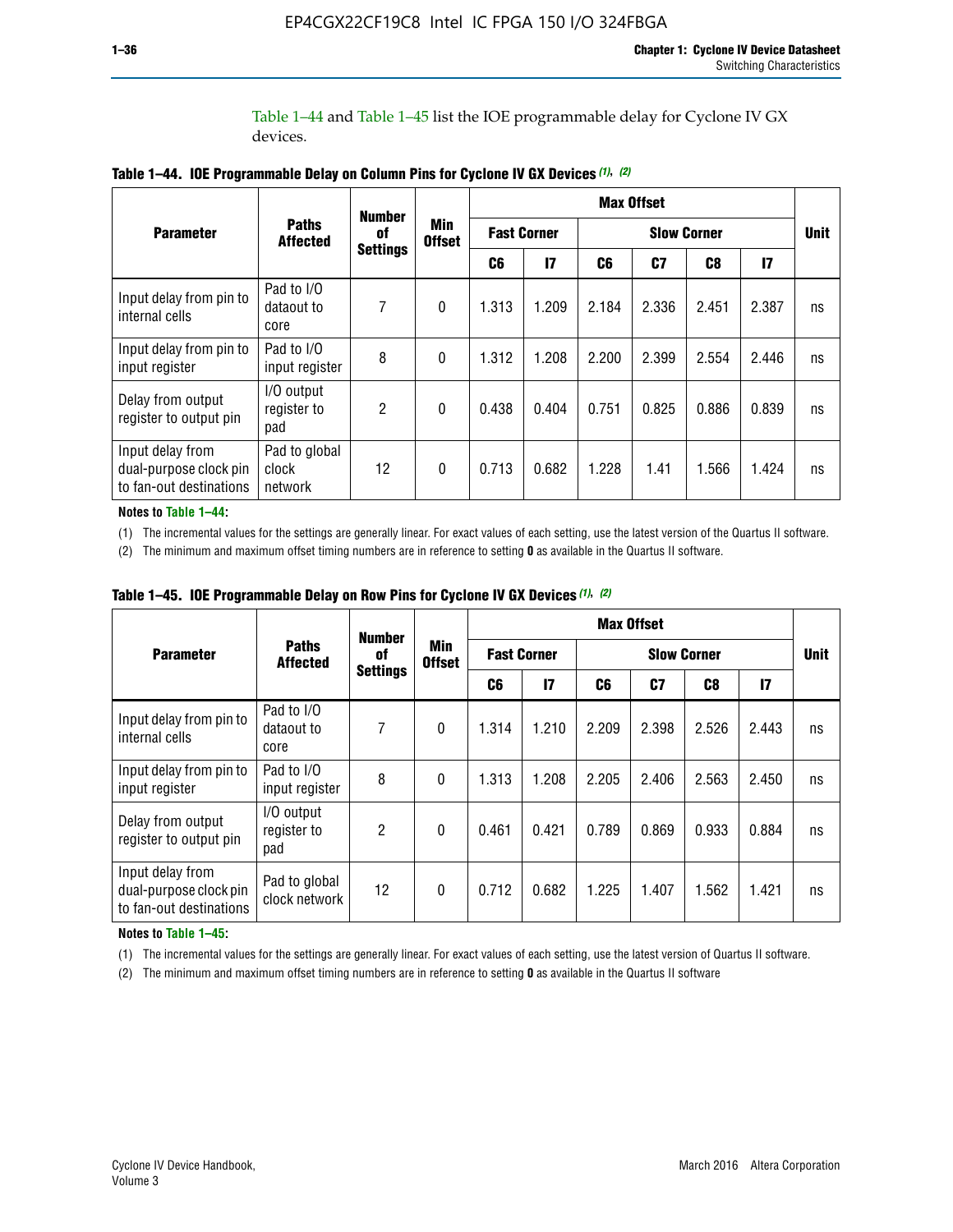# **I/O Timing**

Use the following methods to determine I/O timing:

- the Excel-based I/O Timing
- the Quartus II timing analyzer

The Excel-based I/O timing provides pin timing performance for each device density and speed grade. The data is typically used prior to designing the FPGA to get a timing budget estimation as part of the link timing analysis. The Quartus II timing analyzer provides a more accurate and precise I/O timing data based on the specifics of the design after place-and-route is complete.

**For The Excel-based I/O Timing spreadsheet is downloadable from Cyclone IV Devices** [Literature](http://www.altera.com/literature/lit-cyclone-iv.jsp) website.

# **Glossary**

Table 1–46 lists the glossary for this chapter.

| <b>Letter</b> | <b>Term</b>                                                     | <b>Definitions</b>                                                                                                                               |  |  |  |  |  |  |
|---------------|-----------------------------------------------------------------|--------------------------------------------------------------------------------------------------------------------------------------------------|--|--|--|--|--|--|
| A             |                                                                 |                                                                                                                                                  |  |  |  |  |  |  |
| B             |                                                                 |                                                                                                                                                  |  |  |  |  |  |  |
| C             |                                                                 |                                                                                                                                                  |  |  |  |  |  |  |
| D             |                                                                 |                                                                                                                                                  |  |  |  |  |  |  |
| E             |                                                                 |                                                                                                                                                  |  |  |  |  |  |  |
| F             | $f_{\sf HSCLK}$                                                 | High-speed I/O block: High-speed receiver/transmitter input and output clock frequency.                                                          |  |  |  |  |  |  |
| G             | <b>GCLK</b>                                                     | Input pin directly to Global Clock network.                                                                                                      |  |  |  |  |  |  |
|               | <b>GCLK PLL</b>                                                 | Input pin to Global Clock network through the PLL.                                                                                               |  |  |  |  |  |  |
| н             | <b>HSIODR</b>                                                   | High-speed I/O block: Maximum/minimum LVDS data transfer rate (HSIODR = 1/TUI).                                                                  |  |  |  |  |  |  |
|               | Input Waveforms<br>for the SSTL<br>Differential I/O<br>Standard | $\frac{1}{\sqrt{1+\frac{1}{2}}}\left\{ \frac{1}{\sqrt{1+\frac{1}{2}}}\right\}$<br><b>V</b> swing<br>$\cdots$ $V_{REF}$<br>\<br>$\sim V_{\rm IL}$ |  |  |  |  |  |  |

#### **Table 1–46. Glossary (Part 1 of 5)**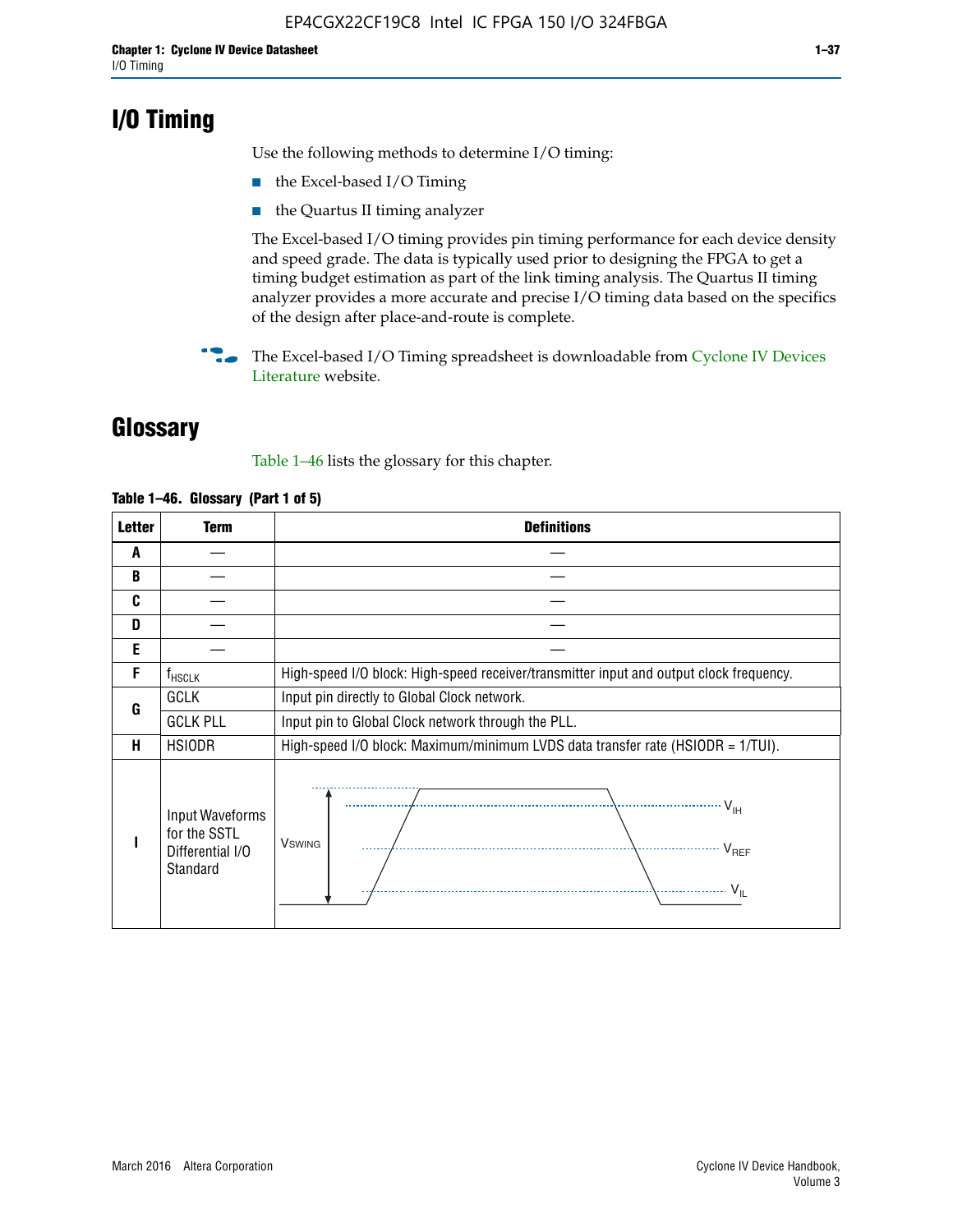### **Table 1–46. Glossary (Part 2 of 5)**

| <b>Letter</b> | <b>Term</b>      | <b>Definitions</b>                                                                                                                                                                                                                                                                                                                                                                                                                       |
|---------------|------------------|------------------------------------------------------------------------------------------------------------------------------------------------------------------------------------------------------------------------------------------------------------------------------------------------------------------------------------------------------------------------------------------------------------------------------------------|
| $\mathsf J$   | JTAG Waveform    | TMS <sup></sup><br><b>TDI</b><br>- t <sub>JCP</sub><br>tJPSU_TDI:<br>_t <sub>JCH</sub> ____i__t <sub>JCL</sub> _<br>t <sub>JPSU_TMS</sub><br>- t <sub>JPH</sub><br><b>TCK</b><br>t <sub>JPZX</sub><br>$t_{\scriptscriptstyle \sf JPCO}$<br>$\star$ t <sub>JPXZ</sub><br>TDO<br>t <sub>JSSU</sub><br>$t_{\mathsf{JSH}}$<br>Signal<br>to be<br>Captured<br>$t_{JSZX}$<br>$t_{\text{JSCO}}$<br>$t_{JSXZ}$<br>Signal<br>to be<br>Driven      |
| K             |                  |                                                                                                                                                                                                                                                                                                                                                                                                                                          |
| L             |                  |                                                                                                                                                                                                                                                                                                                                                                                                                                          |
| M             |                  |                                                                                                                                                                                                                                                                                                                                                                                                                                          |
| N             |                  |                                                                                                                                                                                                                                                                                                                                                                                                                                          |
| 0             |                  |                                                                                                                                                                                                                                                                                                                                                                                                                                          |
| P             | <b>PLL Block</b> | The following highlights the PLL specification parameters:<br><b>CLKOUT Pins</b><br>Switchover<br>$f_{\text{OUT\_EXT}}$<br>$CLK -$<br>f <sub>IN</sub><br>finpfd<br>${\sf N}$<br>PFD<br>$vco$ $f_{vco}$<br>$\mathsf{CP}$<br>$\mathsf{LF}% _{0}\left( t\right) \equiv\mathsf{LF}_{0}\left( t\right)$<br>GCLK<br>$f_{\text{OUT}}$<br>Counters<br>Core Clock<br>CO., C4<br>Phase tap<br>${\sf M}$<br>Key<br>H<br>Reconfigurable in User Mode |
| Q             |                  |                                                                                                                                                                                                                                                                                                                                                                                                                                          |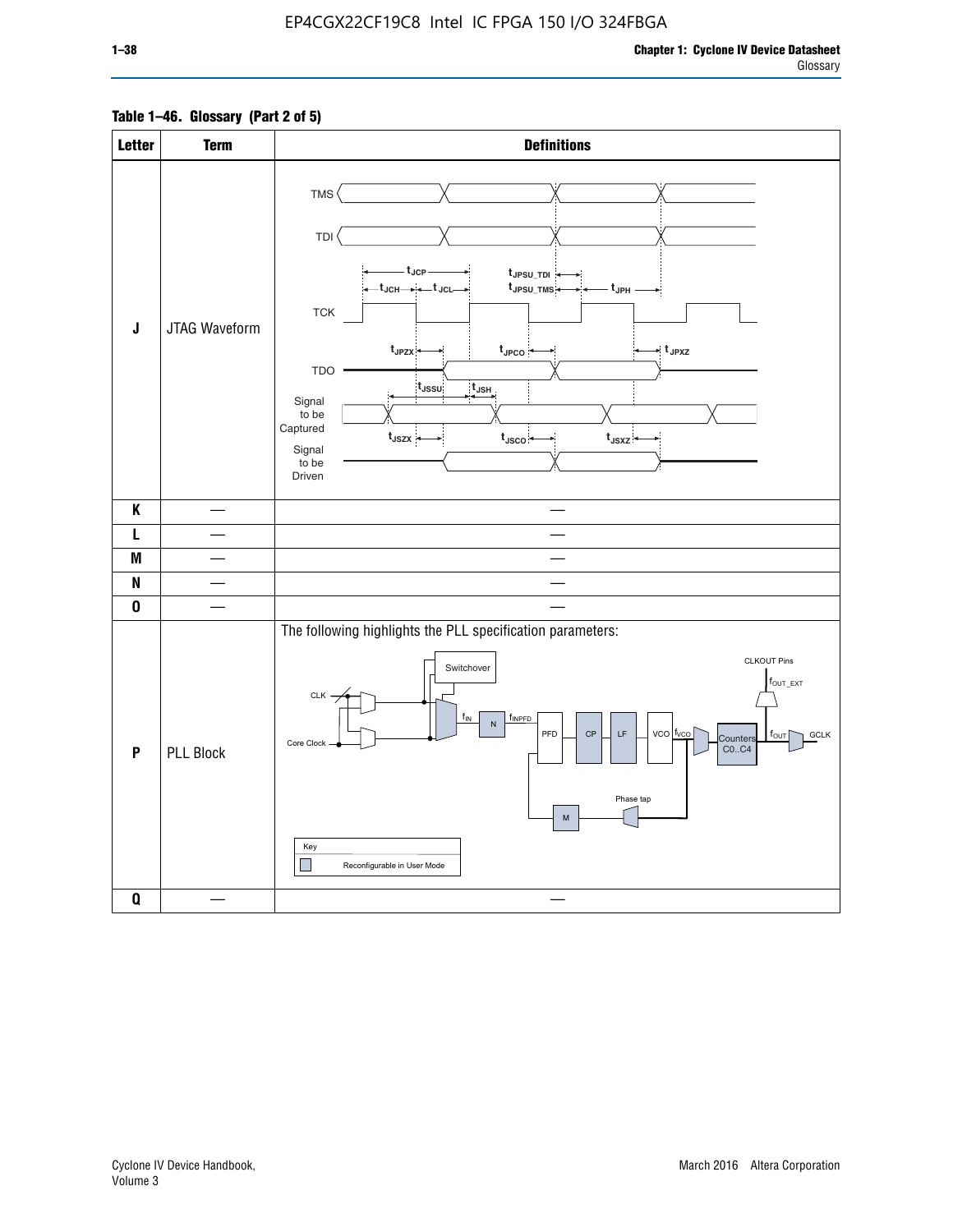#### **Table 1–46. Glossary (Part 3 of 5)**

| <b>Letter</b> | <b>Term</b>                | <b>Definitions</b>                                                                                                                                                                                |  |  |  |  |  |  |  |  |
|---------------|----------------------------|---------------------------------------------------------------------------------------------------------------------------------------------------------------------------------------------------|--|--|--|--|--|--|--|--|
|               | $R_L$                      | Receiver differential input discrete resistor (external to Cyclone IV devices).                                                                                                                   |  |  |  |  |  |  |  |  |
|               |                            | Receiver input waveform for LVDS and LVPECL differential standards:                                                                                                                               |  |  |  |  |  |  |  |  |
|               |                            | <b>Single-Ended Waveform</b>                                                                                                                                                                      |  |  |  |  |  |  |  |  |
|               |                            | Positive Channel (p) = $V_{\text{H}}$                                                                                                                                                             |  |  |  |  |  |  |  |  |
|               |                            | $V_{ID}$                                                                                                                                                                                          |  |  |  |  |  |  |  |  |
|               |                            | Negative Channel (n) = $V_{\parallel}$<br>$V_{CM}$                                                                                                                                                |  |  |  |  |  |  |  |  |
|               | Receiver Input             | Ground                                                                                                                                                                                            |  |  |  |  |  |  |  |  |
| $\mathbf{R}$  | Waveform                   |                                                                                                                                                                                                   |  |  |  |  |  |  |  |  |
|               |                            | Differential Waveform (Mathematical Function of Positive & Negative Channel)                                                                                                                      |  |  |  |  |  |  |  |  |
|               |                            |                                                                                                                                                                                                   |  |  |  |  |  |  |  |  |
|               |                            | $V_{ID}$                                                                                                                                                                                          |  |  |  |  |  |  |  |  |
|               |                            | 0 <sup>V</sup><br>$V_{ID}$                                                                                                                                                                        |  |  |  |  |  |  |  |  |
|               |                            | $p - n$                                                                                                                                                                                           |  |  |  |  |  |  |  |  |
|               | Receiver input             |                                                                                                                                                                                                   |  |  |  |  |  |  |  |  |
|               | skew margin                | High-speed I/O block: The total margin left after accounting for the sampling window and TCCS.<br>$RSKM = (TUI - SW - TCCS) / 2.$                                                                 |  |  |  |  |  |  |  |  |
|               | (RSKM)                     |                                                                                                                                                                                                   |  |  |  |  |  |  |  |  |
|               |                            | $V_{CCIO}$                                                                                                                                                                                        |  |  |  |  |  |  |  |  |
|               |                            |                                                                                                                                                                                                   |  |  |  |  |  |  |  |  |
|               |                            | $V_{\text{\tiny OH}}^-$                                                                                                                                                                           |  |  |  |  |  |  |  |  |
|               |                            | V <sub>IH</sub> (AC)                                                                                                                                                                              |  |  |  |  |  |  |  |  |
|               |                            | $V_{IH(DC)}$<br>V <sub>REF</sub>                                                                                                                                                                  |  |  |  |  |  |  |  |  |
|               |                            | $V_{I L (DC)}$                                                                                                                                                                                    |  |  |  |  |  |  |  |  |
|               | Single-ended               | $\overline{V}_{IL(AC)}$                                                                                                                                                                           |  |  |  |  |  |  |  |  |
|               | voltage-<br>referenced I/O |                                                                                                                                                                                                   |  |  |  |  |  |  |  |  |
| S             | Standard                   | $V_{OL}$                                                                                                                                                                                          |  |  |  |  |  |  |  |  |
|               |                            | $V_{ss}$                                                                                                                                                                                          |  |  |  |  |  |  |  |  |
|               |                            | The JEDEC standard for SSTI and HSTL I/O standards defines both the AC and DC input signal                                                                                                        |  |  |  |  |  |  |  |  |
|               |                            | values. The AC values indicate the voltage levels at which the receiver must meet its timing                                                                                                      |  |  |  |  |  |  |  |  |
|               |                            | specifications. The DC values indicate the voltage levels at which the final logic state of the<br>receiver is unambiguously defined. After the receiver input crosses the AC value, the receiver |  |  |  |  |  |  |  |  |
|               |                            | changes to the new logic state. The new logic state is then maintained as long as the input stays                                                                                                 |  |  |  |  |  |  |  |  |
|               |                            | beyond the DC threshold. This approach is intended to provide predictable receiver timing in the                                                                                                  |  |  |  |  |  |  |  |  |
|               | SW (Sampling               | presence of input waveform ringing.<br>High-speed I/O block: The period of time during which the data must be valid to capture it                                                                 |  |  |  |  |  |  |  |  |
|               | Window)                    | correctly. The setup and hold times determine the ideal strobe position in the sampling window.                                                                                                   |  |  |  |  |  |  |  |  |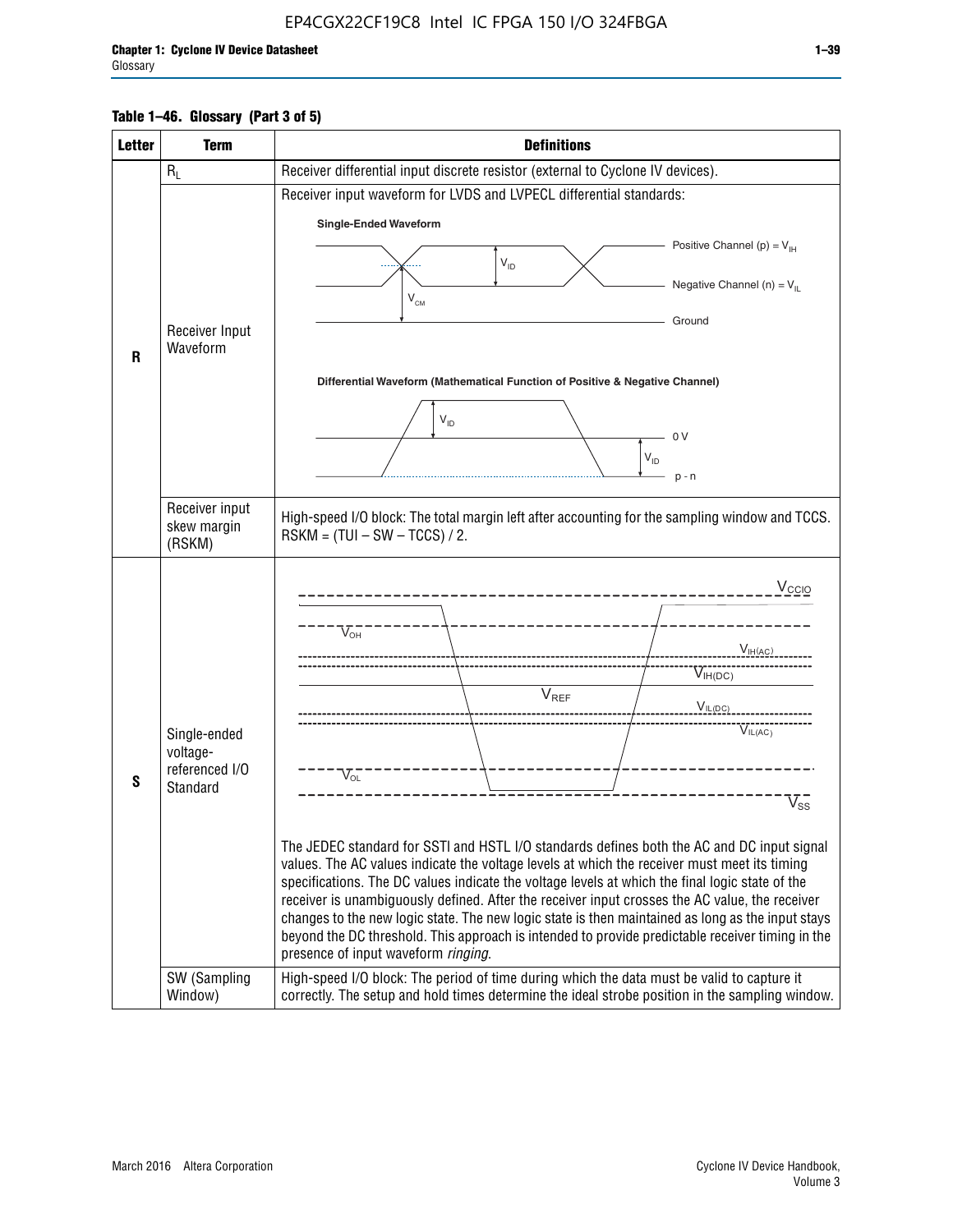| <b>Letter</b> | <b>Term</b>                           | <b>Definitions</b>                                                                                                                                                                                                                                                                                                                                                                                    |  |  |  |  |  |  |  |  |
|---------------|---------------------------------------|-------------------------------------------------------------------------------------------------------------------------------------------------------------------------------------------------------------------------------------------------------------------------------------------------------------------------------------------------------------------------------------------------------|--|--|--|--|--|--|--|--|
|               | $t_c$                                 | High-speed receiver and transmitter input and output clock period.                                                                                                                                                                                                                                                                                                                                    |  |  |  |  |  |  |  |  |
|               | Channel-to-<br>channel-skew<br>(TCCS) | High-speed I/O block: The timing difference between the fastest and slowest output edges,<br>including t <sub>co</sub> variation and clock skew. The clock is included in the TCCS measurement.                                                                                                                                                                                                       |  |  |  |  |  |  |  |  |
|               | $t_{\text{cin}}$                      | Delay from the clock pad to the I/O input register.                                                                                                                                                                                                                                                                                                                                                   |  |  |  |  |  |  |  |  |
|               | $t_{CO}$                              | Delay from the clock pad to the I/O output.                                                                                                                                                                                                                                                                                                                                                           |  |  |  |  |  |  |  |  |
|               | $\rm t_{\rm cout}$                    | Delay from the clock pad to the I/O output register.                                                                                                                                                                                                                                                                                                                                                  |  |  |  |  |  |  |  |  |
|               | t <sub>DUTY</sub>                     | High-speed I/O block: Duty cycle on high-speed transmitter output clock.                                                                                                                                                                                                                                                                                                                              |  |  |  |  |  |  |  |  |
|               | $t_{\sf FALL}$                        | Signal high-to-low transition time (80-20%).                                                                                                                                                                                                                                                                                                                                                          |  |  |  |  |  |  |  |  |
|               | $t_H$                                 | Input register hold time.                                                                                                                                                                                                                                                                                                                                                                             |  |  |  |  |  |  |  |  |
|               | <b>Timing Unit</b><br>Interval (TUI)  | High-speed I/O block: The timing budget allowed for skew, propagation delays, and data<br>sampling window. (TUI = $1/($ Receiver Input Clock Frequency Multiplication Factor) = $t_c/w$ ).                                                                                                                                                                                                            |  |  |  |  |  |  |  |  |
|               | t <sub>INJITTER</sub>                 | Period jitter on the PLL clock input.                                                                                                                                                                                                                                                                                                                                                                 |  |  |  |  |  |  |  |  |
|               | t <sub>outjitter_dedclk</sub>         | Period jitter on the dedicated clock output driven by a PLL.                                                                                                                                                                                                                                                                                                                                          |  |  |  |  |  |  |  |  |
|               | t <sub>outjitter_io</sub>             | Period jitter on the general purpose I/O driven by a PLL.                                                                                                                                                                                                                                                                                                                                             |  |  |  |  |  |  |  |  |
|               | $t_{\text{pllcin}}$                   | Delay from the PLL inclk pad to the I/O input register.                                                                                                                                                                                                                                                                                                                                               |  |  |  |  |  |  |  |  |
| т             | t <sub>plicout</sub>                  | Delay from the PLL inclk pad to the I/O output register.                                                                                                                                                                                                                                                                                                                                              |  |  |  |  |  |  |  |  |
|               | Transmitter<br>Output<br>Waveform     | Transmitter output waveforms for the LVDS, mini-LVDS, PPDS and RSDS Differential I/O<br>Standards:<br><b>Single-Ended Waveform</b><br>Positive Channel (p) = $V_{OH}$<br><b>V<sub>OD</sub></b><br>Negative Channel (n) = $V_{OL}$<br>$V_{OS}$<br>Ground<br>Differential Waveform (Mathematical Function of Positive & Negative Channel)<br>$\mathsf{V}_{\mathsf{OD}}$<br>- 0 V<br>$V_{OD}$<br>$p - n$ |  |  |  |  |  |  |  |  |
|               | $t_{\text{RISE}}$                     | Signal low-to-high transition time (20-80%).                                                                                                                                                                                                                                                                                                                                                          |  |  |  |  |  |  |  |  |
|               | $t_{\text{SU}}$                       | Input register setup time.                                                                                                                                                                                                                                                                                                                                                                            |  |  |  |  |  |  |  |  |
| U             |                                       |                                                                                                                                                                                                                                                                                                                                                                                                       |  |  |  |  |  |  |  |  |

### **Table 1–46. Glossary (Part 4 of 5)**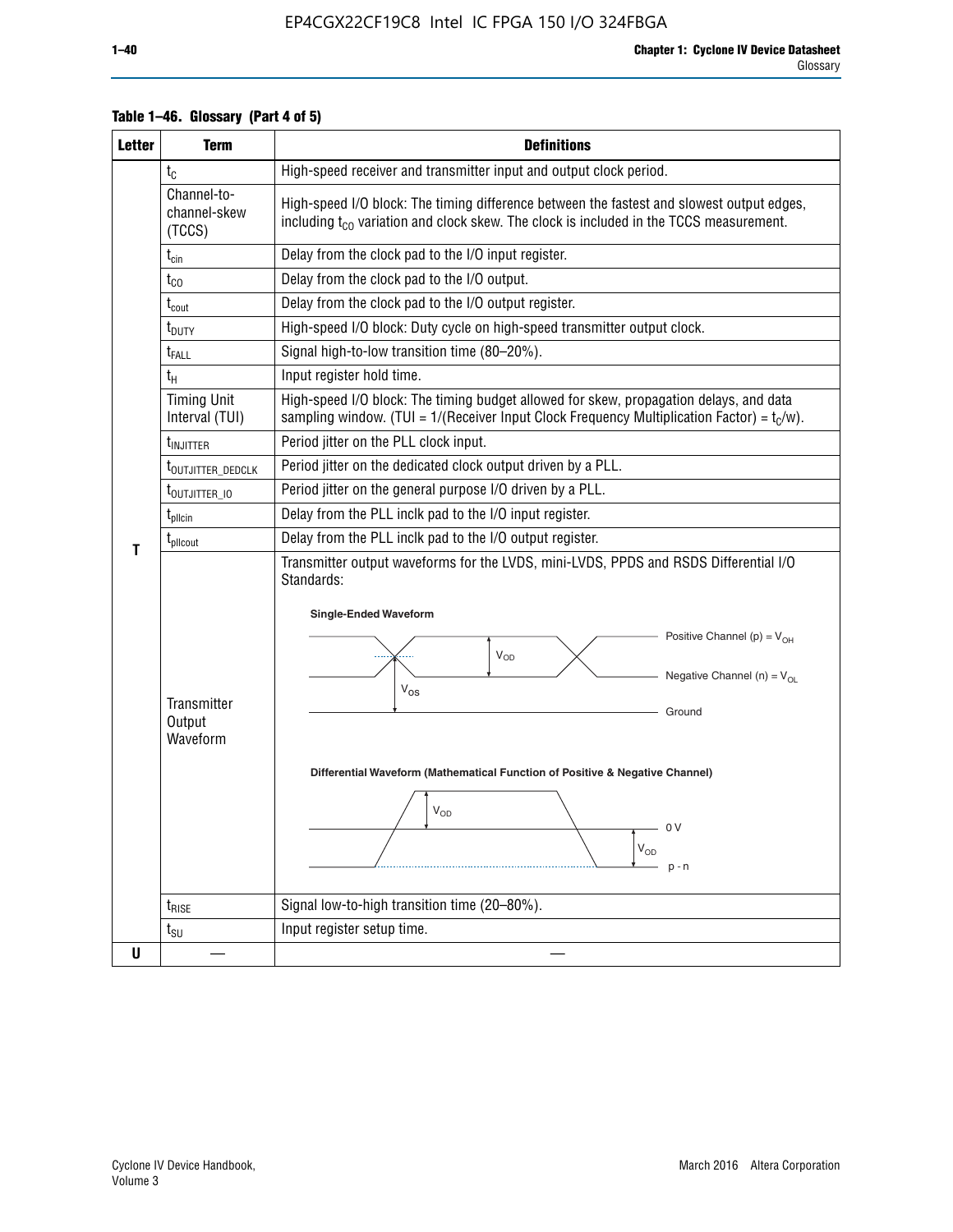### **Table 1–46. Glossary (Part 5 of 5)**

| <b>Letter</b> | <b>Term</b>               | <b>Definitions</b>                                                                                                                                                                                |
|---------------|---------------------------|---------------------------------------------------------------------------------------------------------------------------------------------------------------------------------------------------|
|               | $V_{CM(DC)}$              | DC common mode input voltage.                                                                                                                                                                     |
|               | $V_{DIF(AC)}$             | AC differential input voltage: The minimum AC input differential voltage required for switching.                                                                                                  |
|               | $V_{DIF(DC)}$             | DC differential input voltage: The minimum DC input differential voltage required for switching.                                                                                                  |
|               | <b>V<sub>ICM</sub></b>    | Input common mode voltage: The common mode of the differential signal at the receiver.                                                                                                            |
|               | $V_{ID}$                  | Input differential voltage swing: The difference in voltage between the positive and<br>complementary conductors of a differential transmission at the receiver.                                  |
|               | $V_{\text{IH}}$           | Voltage input high: The minimum positive voltage applied to the input that is accepted by the<br>device as a logic high.                                                                          |
|               | $V_{IH(AC)}$              | High-level AC input voltage.                                                                                                                                                                      |
|               | $V_{IH(DC)}$              | High-level DC input voltage.                                                                                                                                                                      |
|               | $V_{IL}$                  | Voltage input low: The maximum positive voltage applied to the input that is accepted by the<br>device as a logic low.                                                                            |
|               | $V_{IL(AC)}$              | Low-level AC input voltage.                                                                                                                                                                       |
|               | $V_{IL(DC)}$              | Low-level DC input voltage.                                                                                                                                                                       |
|               | $V_{IN}$                  | DC input voltage.                                                                                                                                                                                 |
| $\mathbf{V}$  | V <sub>OCM</sub>          | Output common mode voltage: The common mode of the differential signal at the transmitter.                                                                                                        |
|               | $V_{OD}$                  | Output differential voltage swing: The difference in voltage between the positive and<br>complementary conductors of a differential transmission at the transmitter. $V_{OD} = V_{OH} - V_{OL}$ . |
|               | $V_{OH}$                  | Voltage output high: The maximum positive voltage from an output that the device considers is<br>accepted as the minimum positive high level.                                                     |
|               | $V_{OL}$                  | Voltage output low: The maximum positive voltage from an output that the device considers is<br>accepted as the maximum positive low level.                                                       |
|               | $V_{OS}$                  | Output offset voltage: $V_{OS} = (V_{OH} + V_{OL}) / 2$ .                                                                                                                                         |
|               | $V_{OX (AC)}$             | AC differential output cross point voltage: the voltage at which the differential output signals<br>must cross.                                                                                   |
|               | $V_{REF}$                 | Reference voltage for the SSTL and HSTL I/O standards.                                                                                                                                            |
|               | $V_{REF\,(AC)}$           | AC input reference voltage for the SSTL and HSTL I/O standards. $V_{REF(AC)} = V_{REF(DC)} +$ noise. The<br>peak-to-peak AC noise on $V_{REF}$ must not exceed 2% of $V_{REF(DC)}$ .              |
|               | $V_{REF(DC)}$             | DC input reference voltage for the SSTL and HSTL I/O standards.                                                                                                                                   |
|               | $V_{\textrm{SWING (AC)}}$ | AC differential input voltage: AC input differential voltage required for switching. For the SSTL<br>differential I/O standard, refer to Input Waveforms.                                         |
|               | $V_{SWING (DC)}$          | DC differential input voltage: DC input differential voltage required for switching. For the SSTL<br>differential I/O standard, refer to Input Waveforms.                                         |
|               | $V_{TT}$                  | Termination voltage for the SSTL and HSTL I/O standards.                                                                                                                                          |
|               | $V_{X(AC)}$               | AC differential input cross point voltage: The voltage at which the differential input signals must<br>cross.                                                                                     |
| W             |                           |                                                                                                                                                                                                   |
| X             |                           |                                                                                                                                                                                                   |
| Y             |                           |                                                                                                                                                                                                   |
| $\mathbf{Z}$  |                           |                                                                                                                                                                                                   |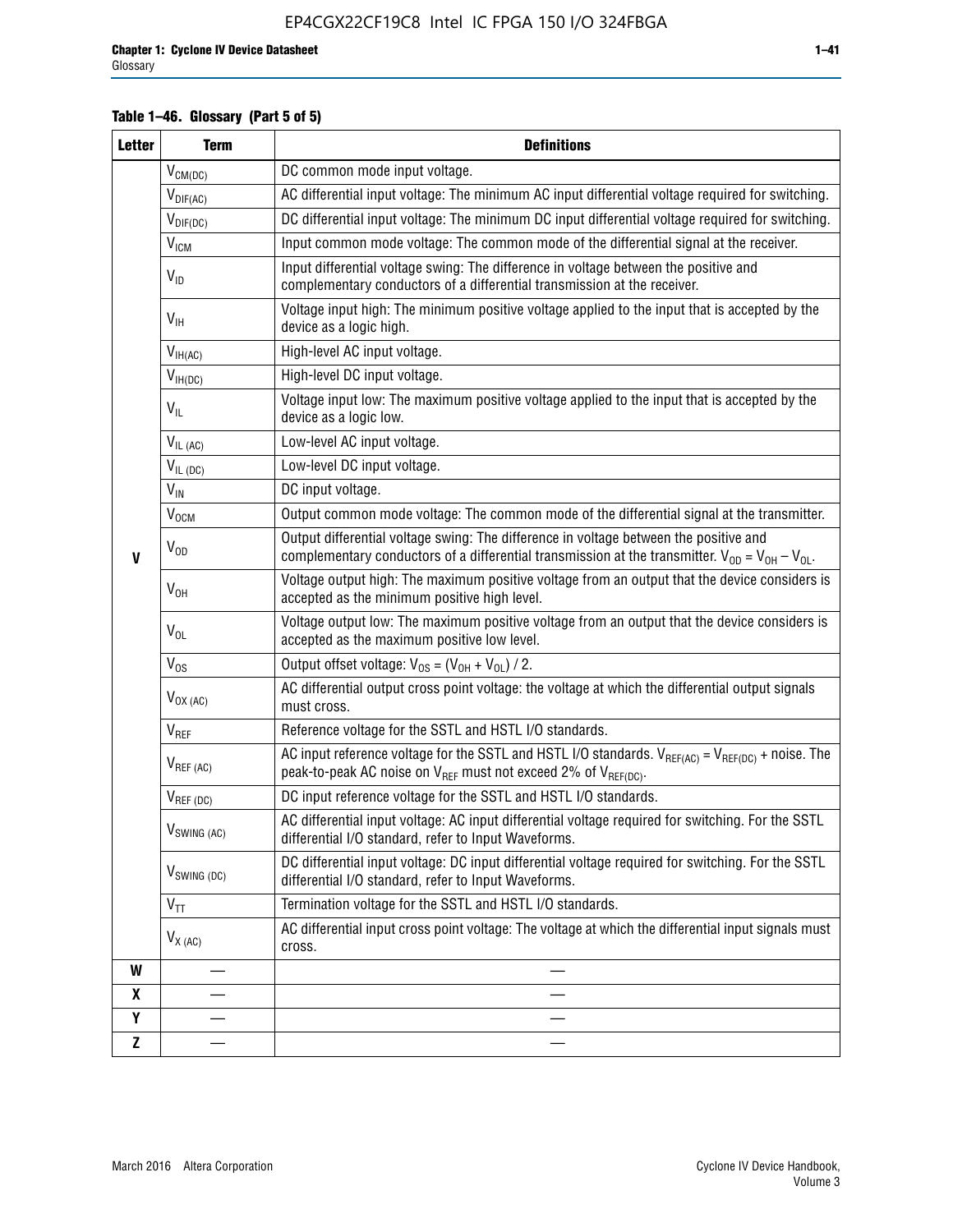# **Document Revision History**

Table 1–47 lists the revision history for this chapter.

| <b>Date</b>      | <b>Version</b> | <b>Changes</b>                                                                                                                                                                                                                            |
|------------------|----------------|-------------------------------------------------------------------------------------------------------------------------------------------------------------------------------------------------------------------------------------------|
| March 2016       | 2.0            | Updated note (5) in Table $1-21$ to remove support for the N148 package.                                                                                                                                                                  |
| October 2014     | 1.9            | Updated maximum value for $V_{CCD, PL}$ in Table 1-1.                                                                                                                                                                                     |
|                  |                | Removed extended temperature note in Table 1-3.                                                                                                                                                                                           |
| December 2013    | 1.8            | Updated Table 1-21 by adding Note (15).                                                                                                                                                                                                   |
| May 2013         | 1.7            | Updated Table 1-15 by adding Note (4).                                                                                                                                                                                                    |
| October 2012     | 1.6            | Dpdated the maximum value for $V_1$ , $V_{CCD\_PLL}$ , $V_{CC10}$ , $V_{CC\_CLKIN}$ , $V_{CCH\_GXB}$ , and $V_{CCA\_GXB}$<br>Table $1-1$ .                                                                                                |
|                  |                | $\blacksquare$ Updated Table 1-11 and Table 1-22.                                                                                                                                                                                         |
|                  |                | $\blacksquare$ Updated Table 1-21 to include peak-to-peak differential input voltage for the<br>Cyclone IV GX transceiver input reference clock.                                                                                          |
|                  |                | $\blacksquare$ Updated Table 1-29 to include the typical DCLK value.                                                                                                                                                                      |
|                  |                | <b>Updated the minimum f<sub>HSCLK</sub></b> value in Table 1-31, Table 1-32, Table 1-33,<br>Table 1-34, and Table 1-35.                                                                                                                  |
| November 2011    | 1.5            | • Updated "Maximum Allowed Overshoot or Undershoot Voltage", "Operating<br>Conditions", and "PLL Specifications" sections.                                                                                                                |
|                  |                | Updated Table 1-2, Table 1-3, Table 1-4, Table 1-5, Table 1-8, Table 1-9,<br>Table 1-15, Table 1-18, Table 1-19, and Table 1-21.                                                                                                          |
|                  |                | ■ Updated Figure $1-1$ .                                                                                                                                                                                                                  |
|                  | 1.4            | • Updated for the Quartus II software version 10.1 release.                                                                                                                                                                               |
| December 2010    |                | $\blacksquare$ Updated Table 1-21 and Table 1-25.                                                                                                                                                                                         |
|                  |                | $\blacksquare$ Minor text edits.                                                                                                                                                                                                          |
|                  | 1.3            | Updated for the Quartus II software version 10.0 release:                                                                                                                                                                                 |
| <b>July 2010</b> |                | Updated Table 1-3, Table 1-4, Table 1-21, Table 1-25, Table 1-28, Table 1-30,<br>Table 1-40, Table 1-41, Table 1-42, Table 1-43, Table 1-44, and Table 1-45.                                                                              |
|                  |                | ■ Updated Figure $1-2$ and Figure $1-3$ .                                                                                                                                                                                                 |
|                  |                | Removed SW Requirement and TCCS for Cyclone IV Devices tables.                                                                                                                                                                            |
|                  |                | $\blacksquare$ Minor text edits.                                                                                                                                                                                                          |
|                  | 1.2            | Updated to include automotive devices:                                                                                                                                                                                                    |
| March 2010       |                | • Updated the "Operating Conditions" and "PLL Specifications" sections.                                                                                                                                                                   |
|                  |                | $\blacksquare$ Updated Table 1-1, Table 1-8, Table 1-9, Table 1-21, Table 1-26, Table 1-27,<br>Table 1-31, Table 1-32, Table 1-33, Table 1-34, Table 1-35, Table 1-36,<br>Table 1-37, Table 1-38, Table 1-40, Table 1-42, and Table 1-43. |
|                  |                | Added Table 1-5 to include ESD for Cyclone IV devices GPIOs and HSSI I/Os.                                                                                                                                                                |
|                  |                | Added Table 1-44 and Table 1-45 to include IOE programmable delay for<br>Cyclone IV E 1.2 V core voltage devices.                                                                                                                         |
|                  |                | Minor text edits.                                                                                                                                                                                                                         |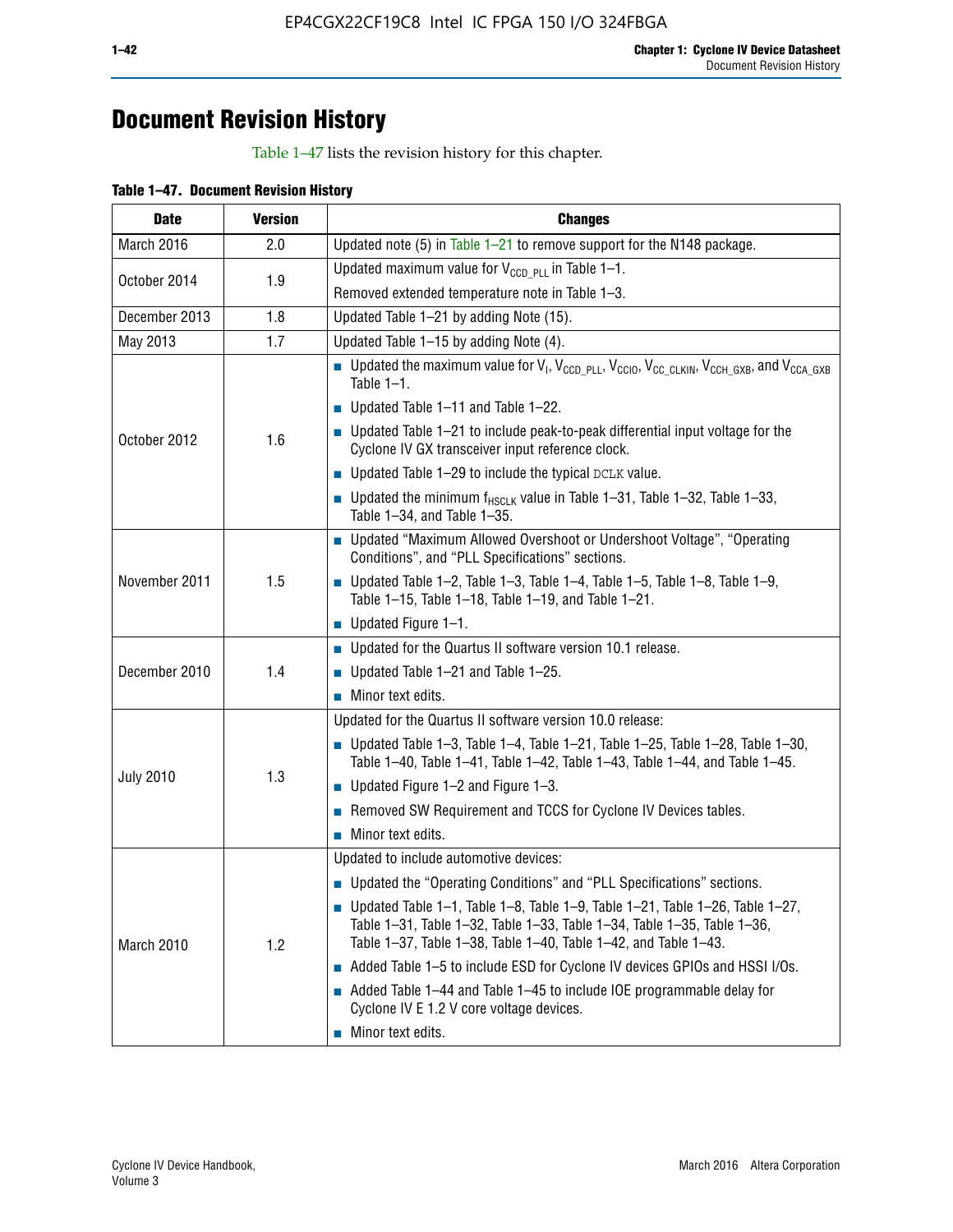#### **Table 1–47. Document Revision History**

| <b>Date</b>   | <b>Version</b> | <b>Changes</b>                                                                                                                                                                          |
|---------------|----------------|-----------------------------------------------------------------------------------------------------------------------------------------------------------------------------------------|
| February 2010 | 1.1            | Updated Table 1–3 through Table 1–44 to include information for Cyclone IV E<br>devices and Cyclone IV GX devices for Quartus II software version 9.1 SP1 release.<br>Minor text edits. |
| November 2009 | 1.0            | Initial release.                                                                                                                                                                        |